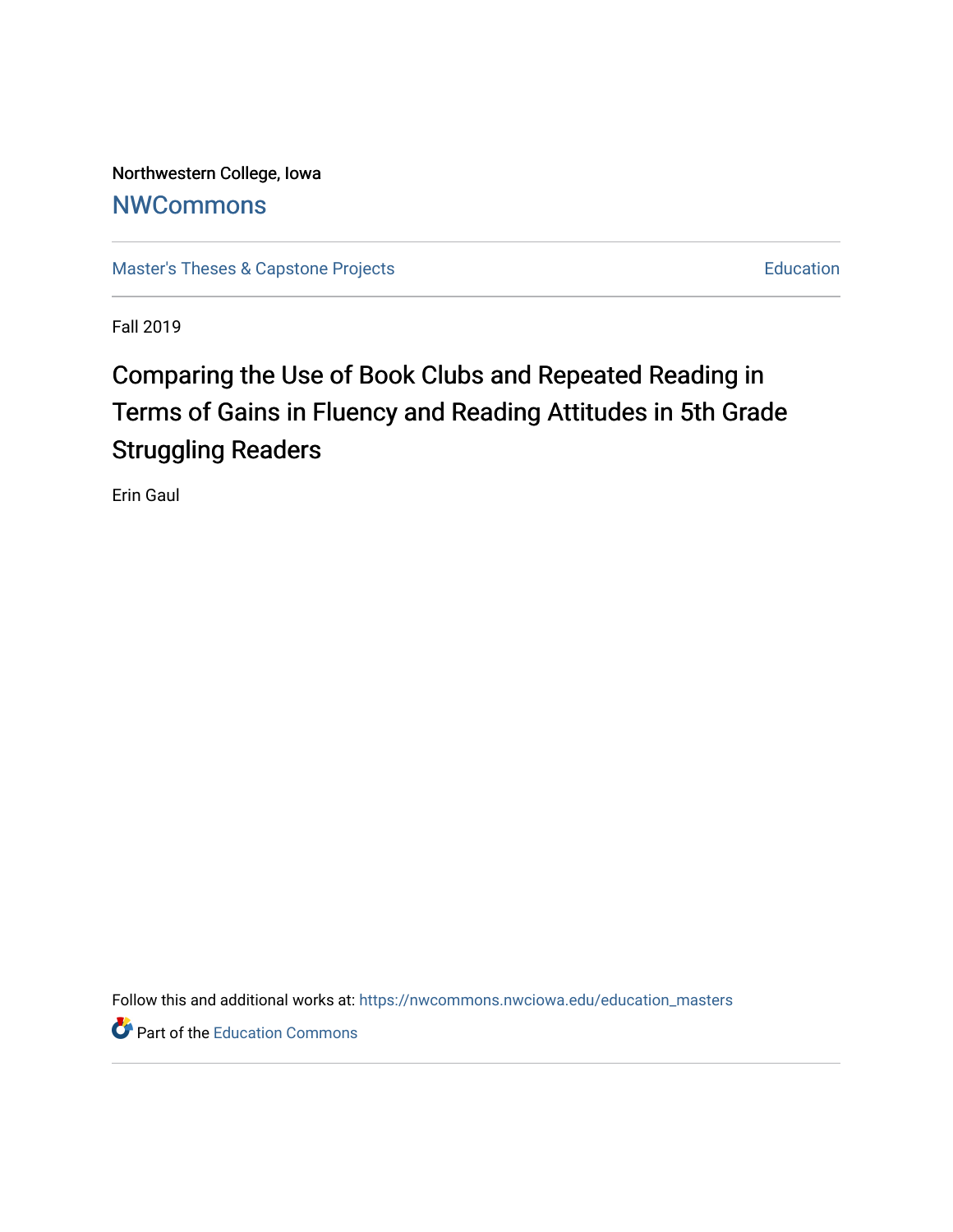Comparing the Use of Book Clubs and Repeated Reading in Terms of Gains in Fluency and

Reading Attitudes in 5<sup>th</sup> Grade Struggling Readers

Erin Gaul

Northwestern College

An Action Research Project Presented In Partial Fulfillment of the Requirements For the Degree of Master of Education Dr. Daniela Syed November 22, 2019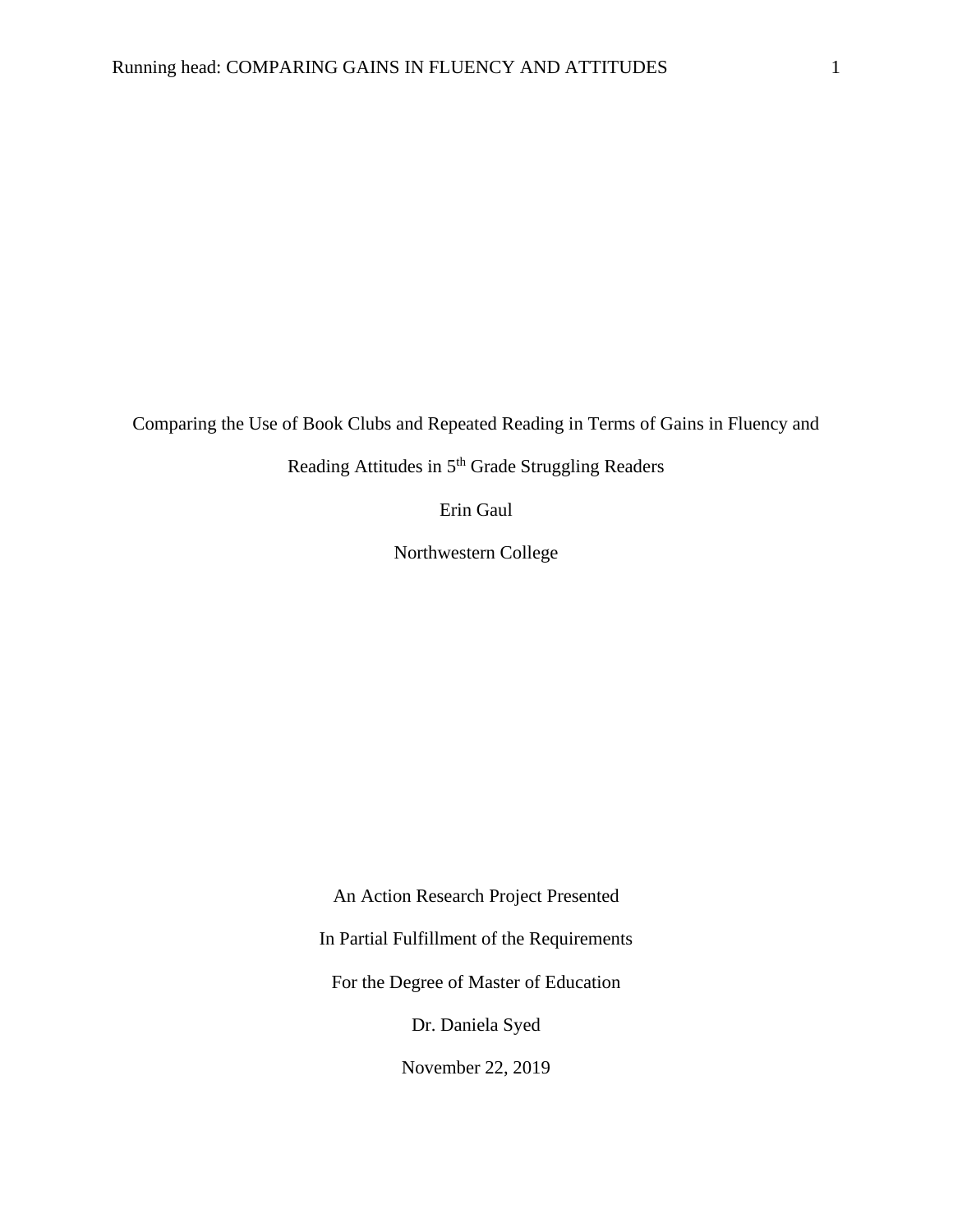#### Abstract

This classroom action research project compares the impact of repeated reading fluency intervention and book clubs, using partner reading and listen while reading intervention strategies, to build fluency in Tier  $2.5<sup>th</sup>$  grade Response to Intervention (RTI) groups. The project also looks at the impact of these two reading fluency intervention strategies on the reading attitudes of 5<sup>th</sup> grade students using McKenna and Kear's Elementary Reading Attitude Survey (ERAS) created in 1990. While scores varied drastically between individual students, the action research project shows that the repeated reading intervention led to greater gains in fluency as compared to partner reading and listen while reading in this group of students. Reading attitude scores varied between individual students and fluctuated between the interventions, however there was not a statistical difference in the fluctuation between the two interventions. Based on this study, if the goal of the intervention is strictly fluency improvement, repeated reading will lead to greater gains as compared to partner reading and listen while reading. Based on the data from this research project there is not a statistical relationship on reading attitudes with either intervention, even though some individual students showed significant changes in reading attitudes after participating in the reading interventions.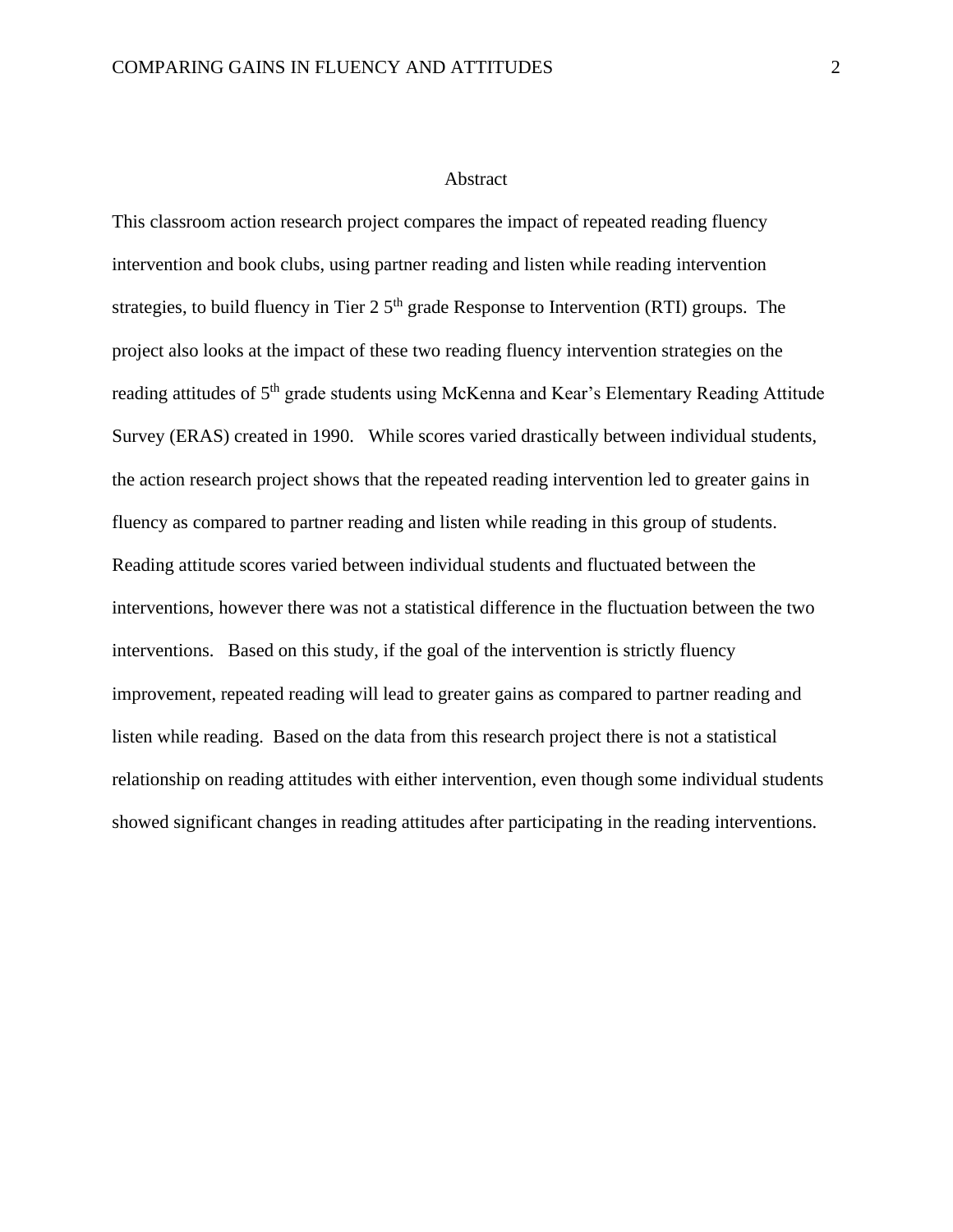Comparing the Use of Book Clubs and Repeated Reading in

Terms of Gains in Fluency and Reading Motivation in 5<sup>th</sup> Grade Struggling Readers

In the past two years just over a third of  $4<sup>th</sup>$  graders and  $8<sup>th</sup>$  graders in the US were considered proficient in reading based on results from the National Assessment of Educational Progress (NAEP), which is administered by the National Center for Education Statistics (NCES), according to The Nation's Report card (2019). This means that well over half of our nation's 4<sup>th</sup> and 8<sup>th</sup> graders were not reading at a proficient level. Reading is a small but complex word. In order to read students must be able to give meaning to printed symbols. This is a complex decoding process involving phonemes and phonetics (the letter "sound" combinations that build words), vocabulary (meaning of the words), fluency (the ability to read words smoothly and easily), and comprehension (putting all the parts together so that the reader has the ability to understand what has been read). Rasinski defines fluency as the combination of the ability to recognize and decode words accurately and without effort and the use of expression which demonstrates an understanding of the author's intent (2014).

Fluency is important because it lays the foundation for comprehension. According to Armbruster, Lehr, & Osborn (2001), the ability to read accurately and effortlessly frees up the brain to focus on comprehending what the text means instead of what the text says. Students that struggle with fluency tend to read slower because they must spend time decoding what the text says which makes them less efficient (Armbruster et al., 2001). Natural human tendency is to avoid difficult tasks. Students that struggle with reading tend to spend less time doing it, creating a cycle that puts them further behind in their reading ability (Armbruster et al., 2001).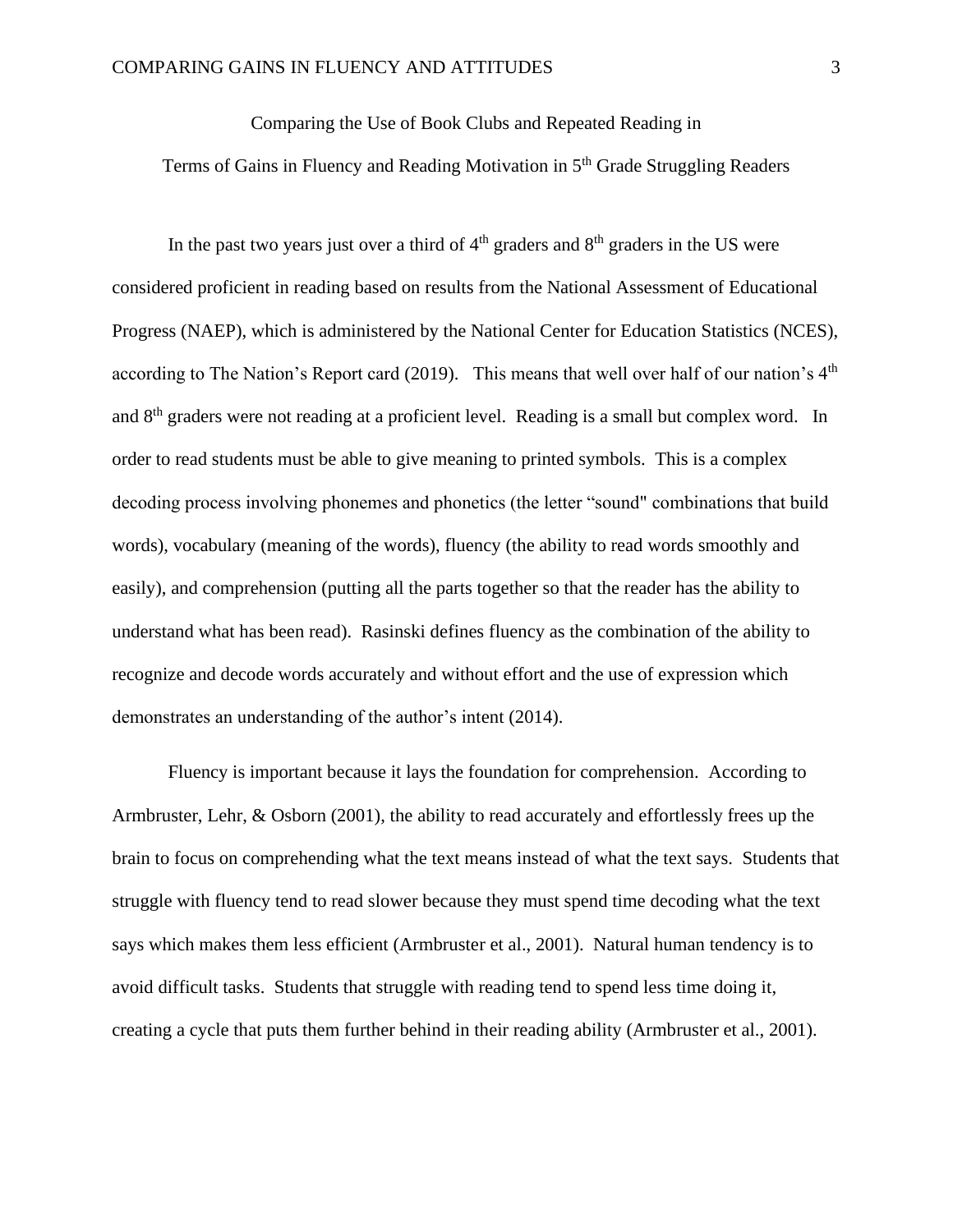Slower readers also have a harder time in upper grades when there is are greater demands in the volume of reading required.

The Iowa Department of Education requires Iowa schools to monitor the skill of fluency with Fastbridge Curriculum Based Measurement for Reading (CBMR) which measures the number of words correctly read from a grade-level passage in one minute. Students are screened three times a year to determine if they are proficiently fluent. In order to be considered fluent, students must meet oral reading fluency norms. FastBridge publishes a list of these norms based on grade level and time of year and these scores help support intervention (Christ et al., 2018, p. 7). Hasbrouk and Tindal (2006) explain that while norms do not give a full picture of a child's reading ability it can be a tool to help diagnosis problems comparing reading norms to a thermometer which can be a useful tool for diagnosis certain but not all illnesses.

According to Christ and Colleagues, if a student score is below benchmark on a specific skill suggests that an intervention is needed. This is confirmed by a support team that includes the students teacher determine necessity of interventions (2018, p. 27). One method to improve fluency is the use of repeated reading. In this strategy, students read a passage multiple times trying to improve their fluency as they practice. This strategy for building fluency was developed by Jay Samuel in the 1970s. Samuel believed that fluent readers are able to comprehend more because their cognitive energy is spent on comprehension instead of decoding text (Samuel, 1997). This method is similar to the method musicians or athletes use to practice a skill repeatedly to perform the skill or section of a musical piece more fluently.

When looking at fluency may identify the degree to which a child is fluent but it does not tell us about a student's motivation or attitude about reading. According to Wang (2000, p. 120), a child's negative attitude about reading will impact their reading performance. According to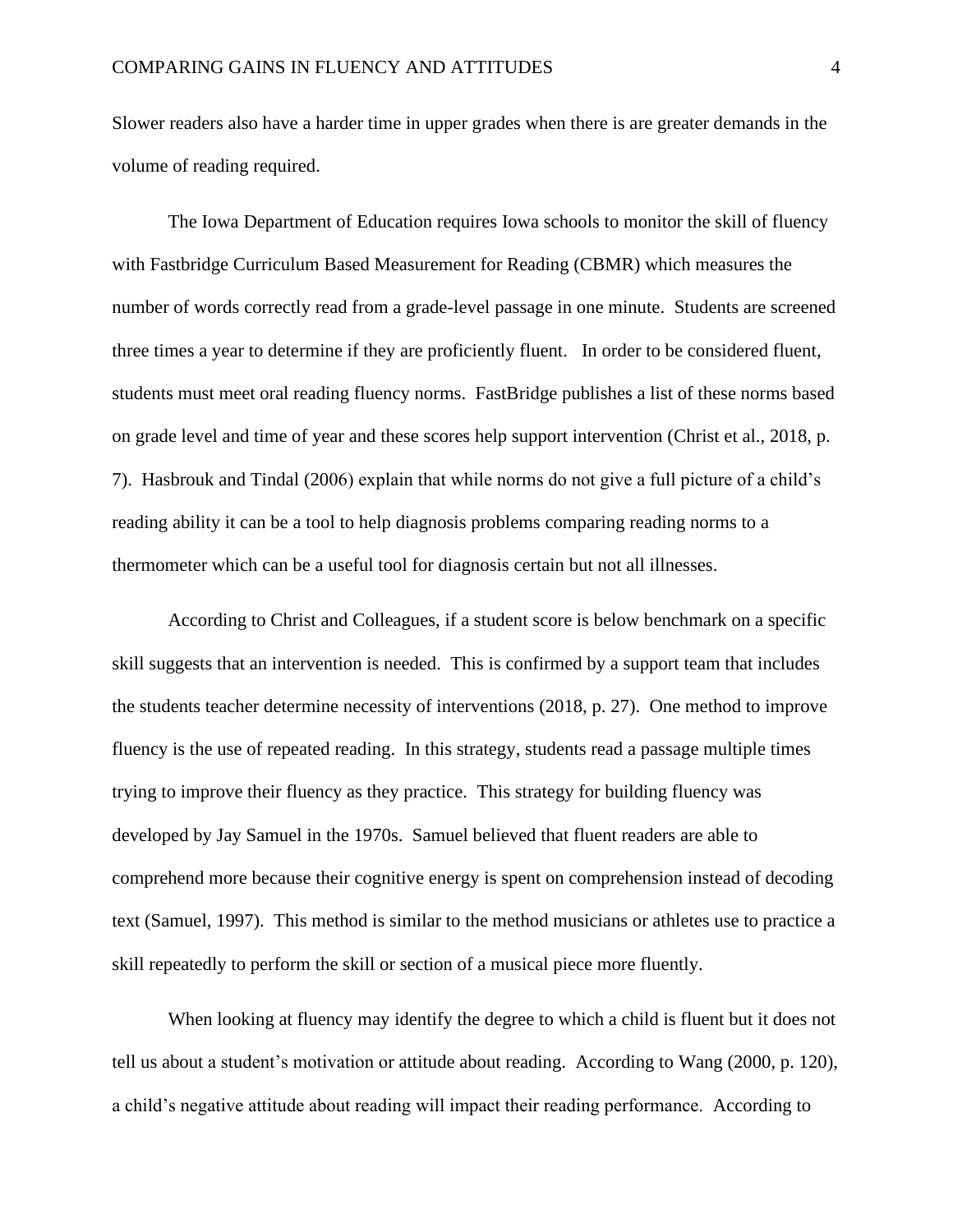Lukhele (2013), reading attitudes are formed from one's reading experiences and can be impacted by a person's cultural experiences. According to research from Raskinski (2014), if students increase the volume or amount they read, it will lead to increases in the student's ability to read fluently and which will positively impact other reading proficiency measures as well. If students like to read, they will read more, reading more will make help them become better readers, starting a cycle of success in reading. While teachers cannot go back in time to change a student's past reading experiences, they can assess how current classroom practices impact a student's reading attitude.

The goal of this research project is to see what happens to student's attitudes about reading if teachers listen to the advice of the 5<sup>th</sup> grade students interviewed by Barone and Barone (2015) and create a motivating classroom culture, where students read for real purposes, have time to read the books they want, and are able to discuss their books collaboratively. This project investigates the impact on reading attitudes and fluency using the goals stated by Barone and Barone (2015). Throughout this action research project the teacher researcher will investigate:

What is the impact of repeated reading on students' fluency scores as measured by FastBridge CBMR?

What is the impact of repeated reading on students' reading attitudes as measure by the Elementary Reading Attitude Survey developed by McKenna and Kear?

What is the impact of Book Clubs on students' fluency scores as measured by FastBridge CBMR?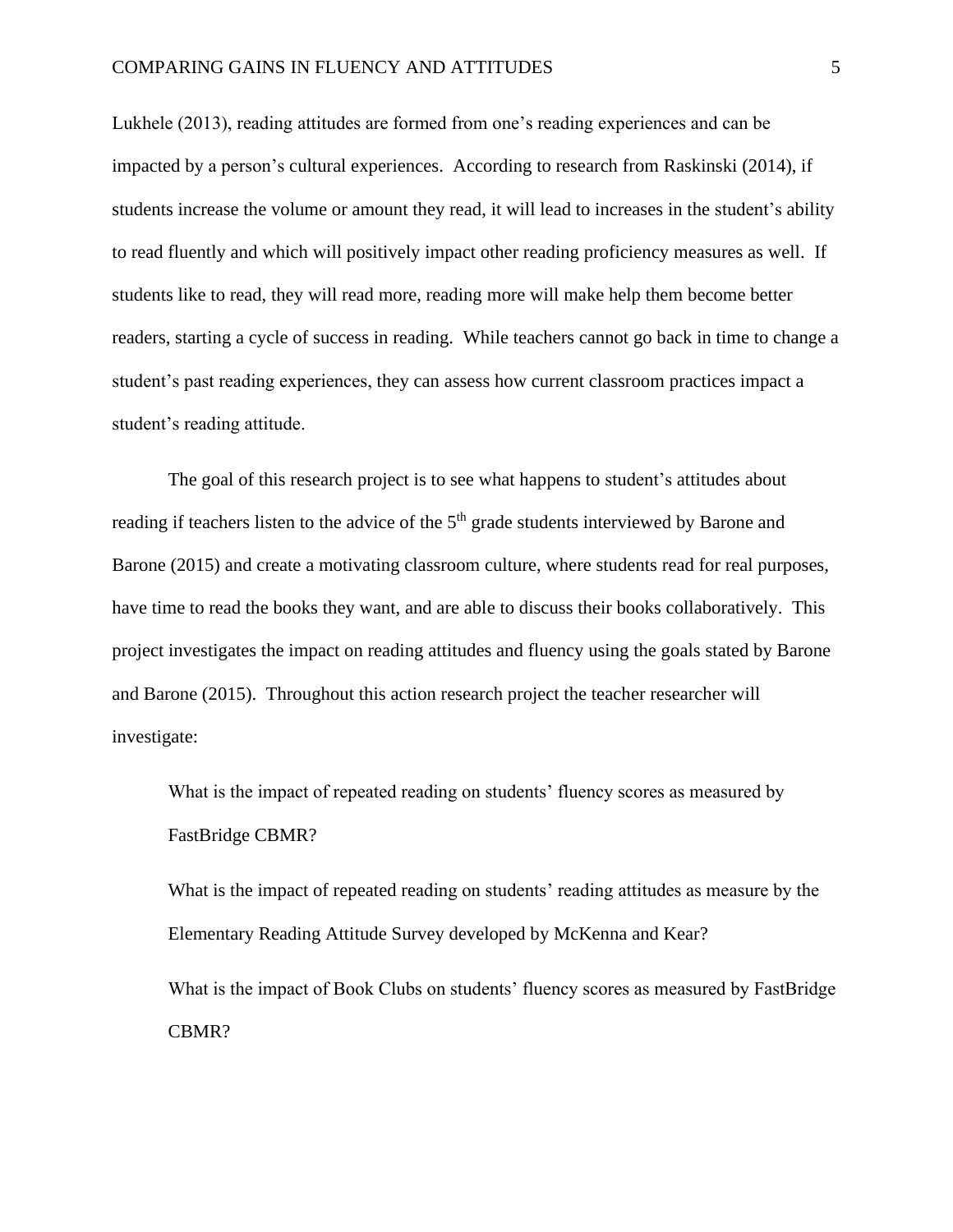What is the impact of Book Clubs on students' reading attitudes as measure by the Elementary Reading Attitude Survey developed by McKenna and Kear?

#### **Response to Intervention (RTI)**

RTI is a data based method for identifying or defining students' academic or behavioral difficulties with the goal of preventing academic failure or identifying students with disabilities so instruction can be differentiated and/or intensified as needed to meet this goal (Murakami-Ramalho & Wilcox, 2012; Little 2012). RTI attempts to meet students' needs and close the gap between current student performance and peers in the timeliest manner. RTI is a school wide approach to using data to respond to student achievement (Murakami-Ramalho & Wilcox, 2012; Little, 2012). Action research can be used to guide the RTI process (Little, 2012). Teachers identify a problem in students' learning or behavior. The teacher develops and implements a plan using sound evidence-based instructional practices. Throughout the implementation of the plan, the teacher collects and analyzes data on the impact the plan is having on the problem. This data is then shared and used to identify if the plan was successful or if the plan needs to be altered.

RTI was initially developed to help provide early reading intervention for students at risk and is now the framework for integrating policies from Individuals with Disabilities Education Improvement Act of 2004, the No Child Left Behind Act of 2001, and scientific research (Mellard, Stern, & Woods, 2011). The concept grew from just focusing on early reading to other content areas. It is now used to address behavior issues as well as addressing student needs throughout all elementary, middle, and high school.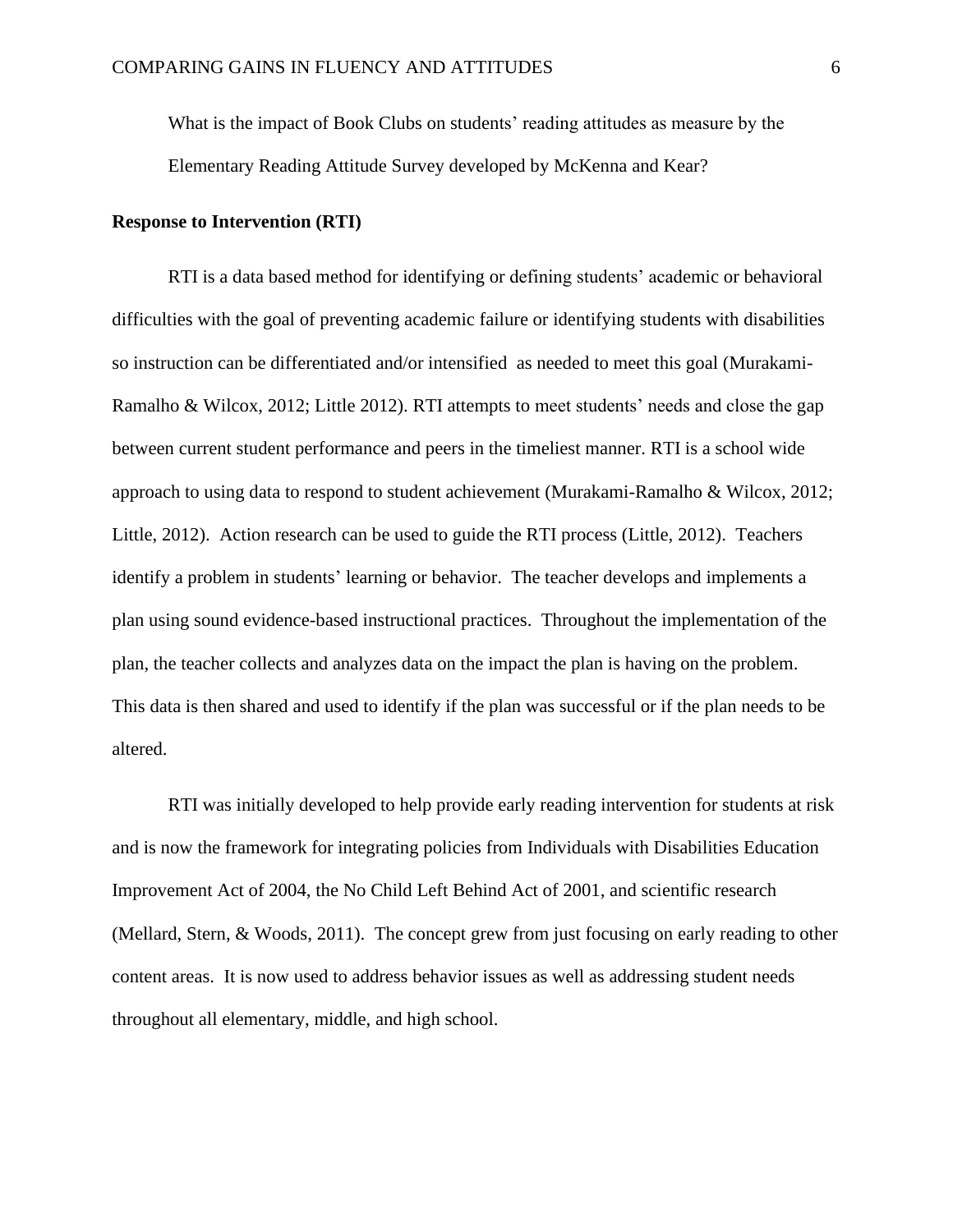RTI is a multi-tier system (Murakami-Ramlho & Wilcox, 2010; Mellard et. al 2011; and Little, 2012). Mellard et al. (2011) looked at seven RTI models and found that they all had a three-tiered intervention structure. Tier 1 in all seven models included general effective classroom instruction. In all models Tier 2 instruction was indicated for students that did not respond to the general instruction of Tier 1. Tier 2 instruction is more intense but may not necessarily require different curriculum. Some models of Tier 2 instruction include slight modifications to curriculum and instruction for students, while others still consider this Tier 1. Some students at the Tier 2 level may just need additional time to practice concepts, more indepth explanations of concepts, or more repetitions of an activity at this level in order to have success. In all models Tier 3 interventions are more intense and may require different curriculum. Some models define this as special education or highly individualized instruction.

The role of assessment in RTI is critical. Wixson and Valencia (2011) looked the role of assessment in RTI. There are multiple purposes for assessment, beginning with screening. Screening shows where students fall in relationship to a benchmark or goal but not why they miss that target. According to Mellard et al., (2011), screening is the foundational level of RTI. If more than 80% of students fall out in screening, students' needs are not being met by core instruction and the general education curriculum needs to be addressed. When 20% or less of students fall out in screening, diagnostic assessments are given to those students (Wilson and Valencia, 2011). These are used to help identify the cause of the discrepancy in meeting the benchmark target. Diagnostic assessments can be used to identify both strengths and weakness. Diagnostic assessments are often individualized which means they are more costly and time intensive their administration, but are critical for the proper identification of intervention needs.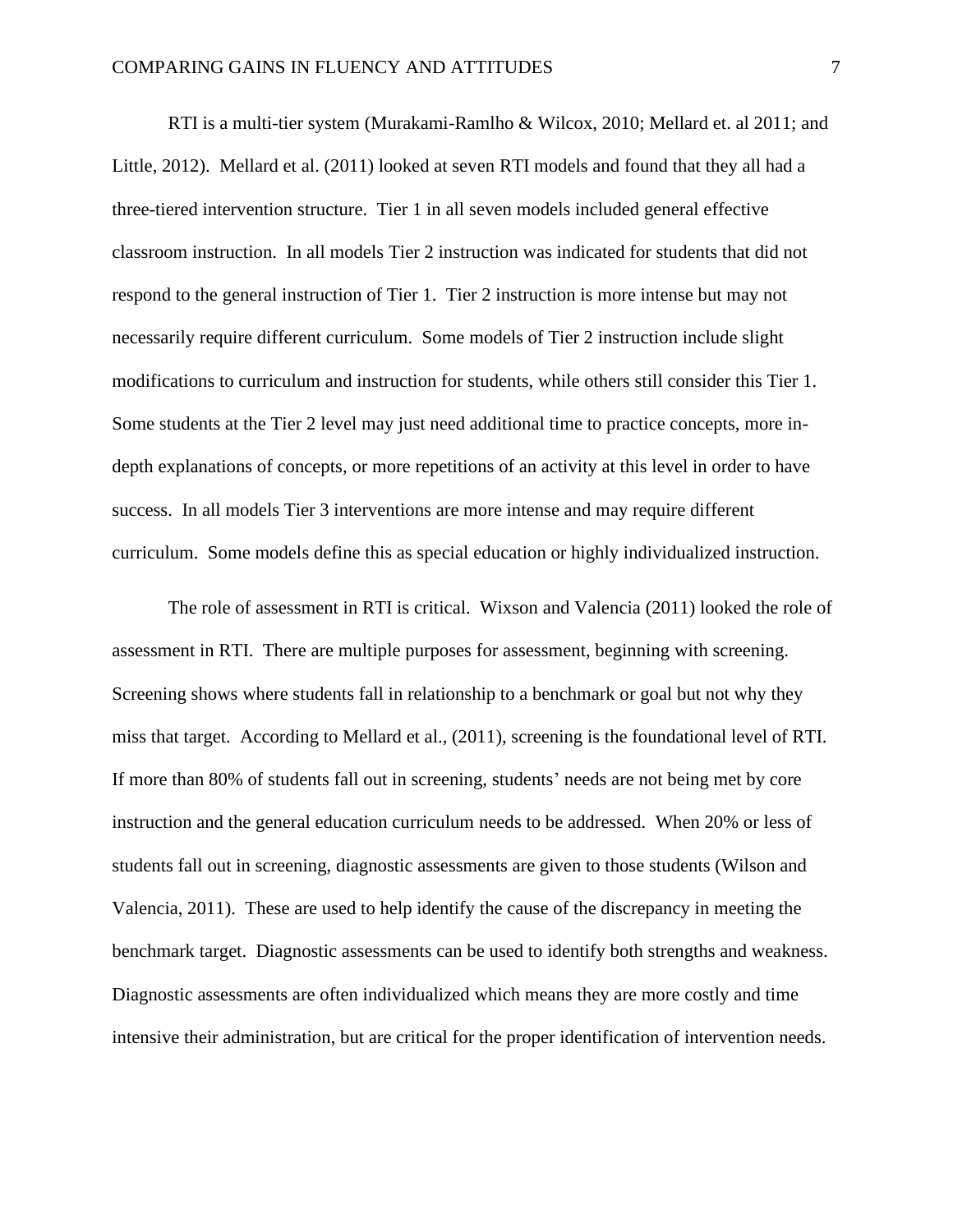One assessment feature common to all models of RTI is the inclusion of progress monitoring to insure that students are responding to interventions (Mellard et al., 2011; Wixson & Valencia, 2011; Little, 2012). There are two forms of progress monitoring- benchmark progress monitoring and formative progress monitoring (Wixson & Valencia, 2011). Formative progress monitoring is the data that is collected during instruction to identify how students respond to instruction and if instructional revisions are needed. Formative progress monitoring measures include teacher made assessments, work samples, book logs, observation notes from conferences, and anecdotal records. These measures can be used to guide the individual instructional needs of a student. Benchmark progress monitoring refers to data that is gathered to judge if a student is making adequate progress towards a benchmark and are used to gage the effectiveness of an intervention. Both forms of assessment can be used to determine if changes are needed in an intervention. If progress is being made no change in the intervention may be needed. If a student is not progressing an intervention change may be needed. In five of the seven RTI models studied by Mellard et al. (2011), if a student makes adequate progress towards benchmarks under the intervention, the interventions are gradually reduced with continued progress monitoring to ensure that the student growth continues without the more intense level of intervention.

#### **Interventions**

Interventions are when teachers work with a small group of students on a set skill or concept that has not been mastered. Because of the complexity of reading in upper elementary, the intervention needs for these grades are different than those of lower elementary students. According to Schugar and Dreher, (2016) and Sanacore and Palumbo (2009), in upper grades, there is a shift from learning to read to reading to learn. Students read to learn information for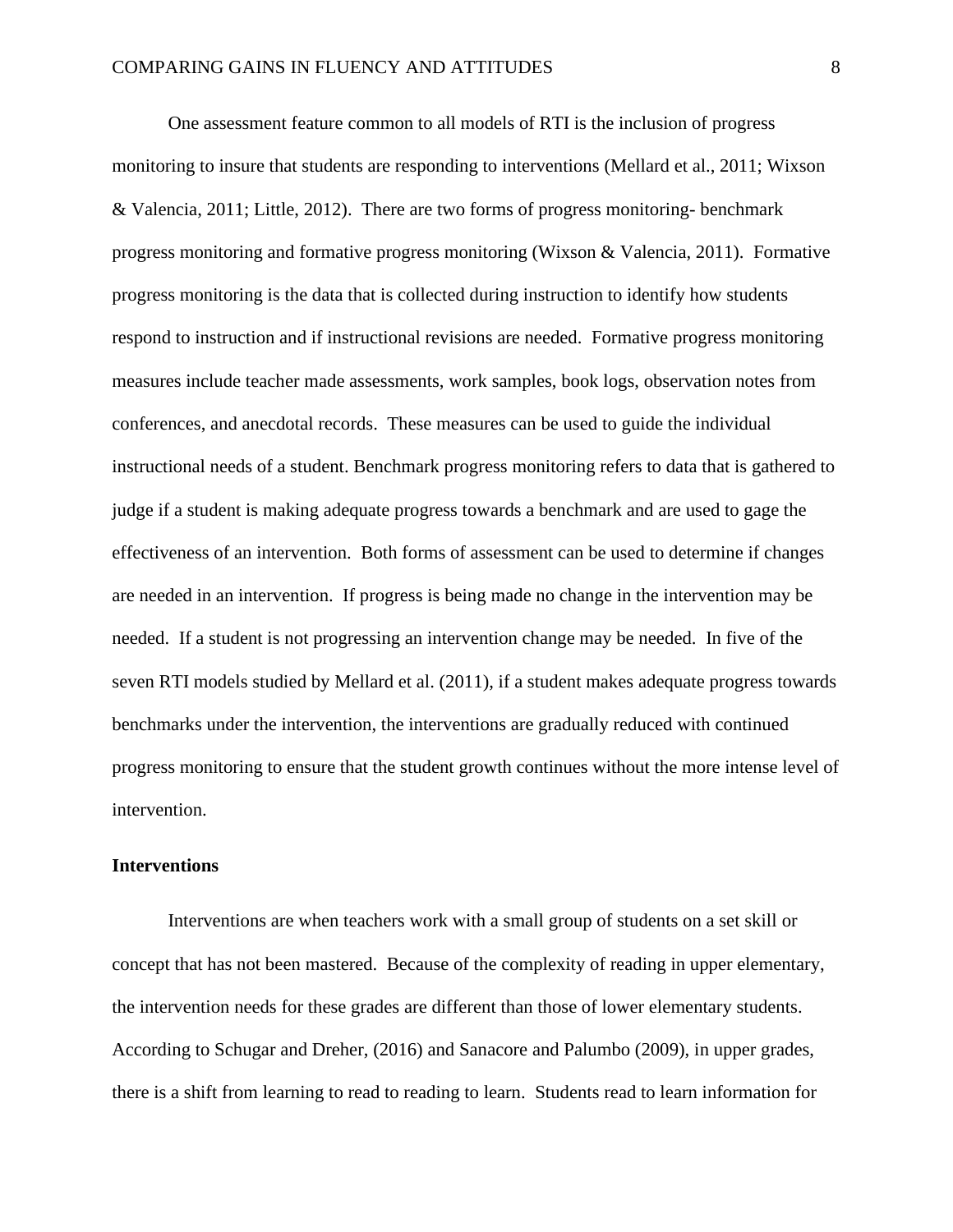content areas which is a skill needed as they continue through school and the in work force (Schugar & Dreher, 2016).

Shabgar and Dreher (2016) looked at factors that may impact a student's success during learning to read to reading to learn reading process shift. They found that a there are a variety of factors, including some that occur outside the setting of school, that can impact a student's ability to read informational text. A student's access to reading material, exposure to vocabulary building experiences through the talk of caregivers, and the influence of peer groups impact their ability to read informational text. Experiences with informational text and opportunities to engage in academic, high order thinking discussion outside of school may also effect student achievement. Differences in the variety of comprehension strategies that a student has been exposed to in school may also impact a student's success during the reading process shift. Because of this, there is a belief that the intervention needed in upper grades are different from those in the younger grades.

Wanzek, Wexler, Vaughn, and Ciullo (2010) looked at numerous studies on interventions used with 4<sup>th</sup> and 5<sup>th</sup> graders. Based on the research studied, the authors found positive gains for interventions that addressed comprehension and vocabulary development. They also recommend the use of repeated reading and continuous reading in reading interventions, evaluating the effectiveness of the intervention by monitoring students' progress.

Ritchey, Silverman, Montanoro, Speece, and Schatschneider (2012) began looking at the unique intervention needs of upper elementary students. They used RTI to identify  $123\,4<sup>th</sup>$  grade students that were at risk of have reading difficulties. After identifying those students, they used a combination of interventions based on science texts, targeting fluency through repeated reading, explicit comprehension instruction, vocabulary instruction, text instruction, and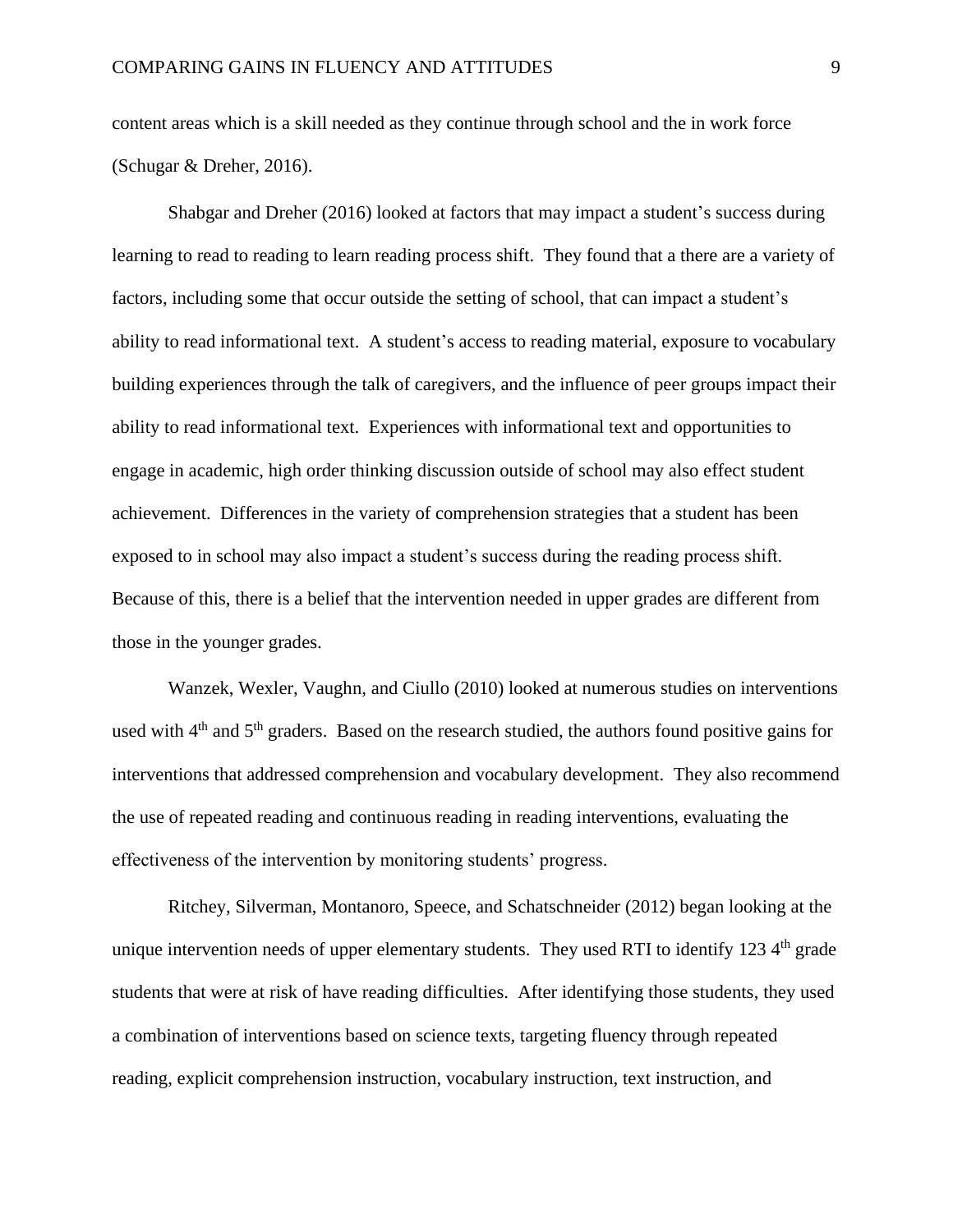motivational components involving sticker reward charts. The results of the interventions were mixed. The targeted students increased in their knowledge of science concepts and comprehension strategies but had little growth in fluency.

Hart and Stebick (2016) analyzed data on the RTI process to target comprehension for 121 third grade intervention students in New Jersey. The data was collected over a two year time period and the results showed an increase in comprehension using modeling and scaffolding but there were no improvements in fluency. These findings are similar to observations made by the teachers in the researcher's district. The topic of conversation at several grade level professional learning community meetings (PLC's) was the fact that RTI tier 2 students do not seem to be gaining enough fluency to move out the "some risk" range to the low risk or proficient range despite the use proven fluency strategies.

# **Reading Fluency**

The International Literacy Association (2018) defines fluency as the combination of rate, expression, and read that is "reasonably accurate reading" leading the reader to comprehension and motivation to read further. Reading Rockets, a national public media initiative, emphasizes the importance of fluency in upper grades because of the volume of reading that is required. As students age they will have a difficult time meeting the reading demands if they are slow readers. (Zorfass & Brann, 2019). The Iowa Core standards for Fluency in  $5<sup>th</sup>$  grade state students need to "Read with sufficient accuracy and fluency to support comprehension" (Reading Standards: Foundational Skills RF.5.4, Iowa Core Standards, 2019) meaning students can read grade level text with understanding, self-correcting and rereading as needed to comprehend the text.

Over the past 30 years, evidence has shown a strong link between prosody, or expression, automaticity, and proficient reading (Raskinski, 2014). Raskinski believes that students learn to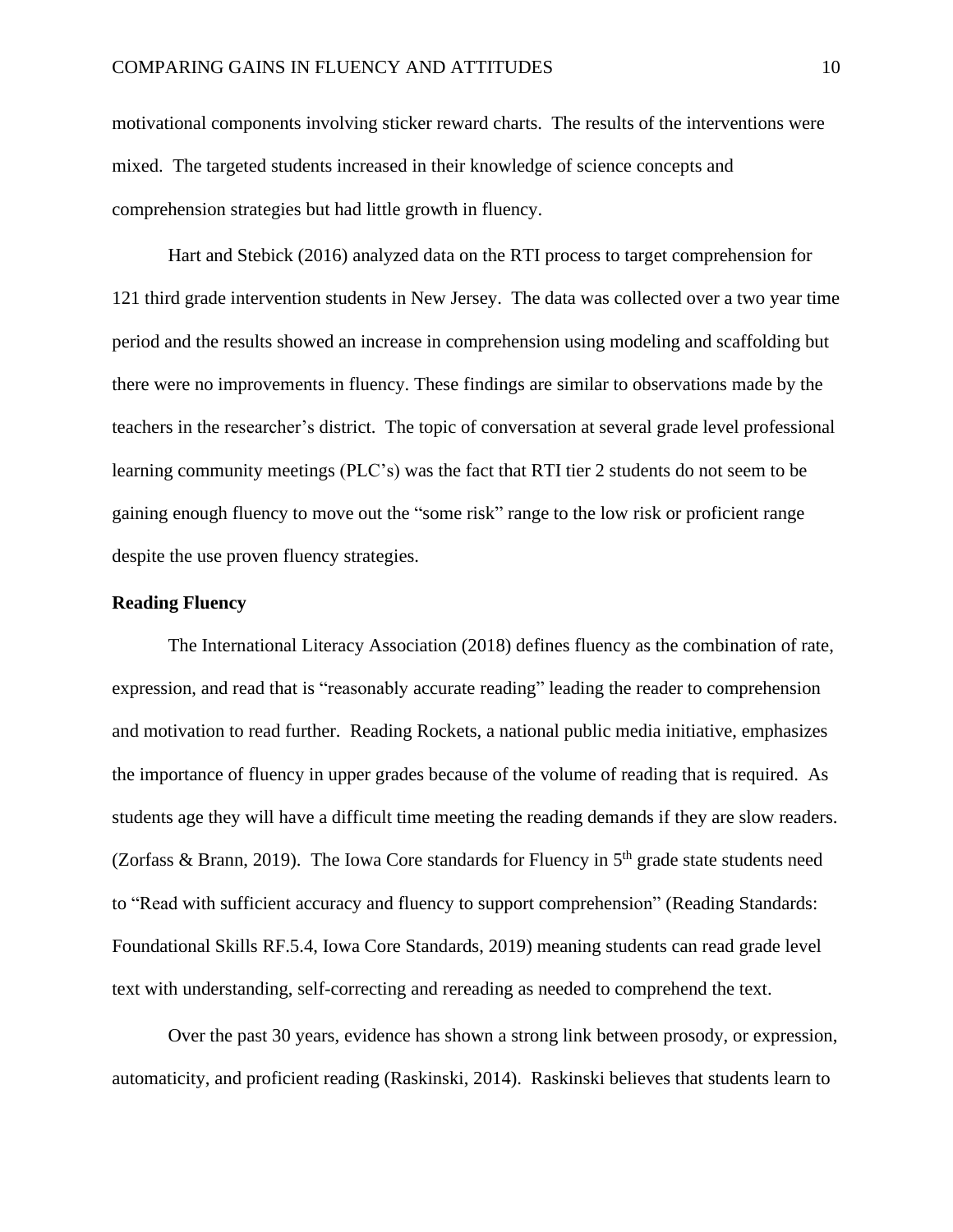read fluently much like the stages of learning to drive a car. The first step is through observation of a fluent model, which is like a child watching parents drive. The next step is guided practices which is like when a driver has a learner's permit. As students become comfortable and they are able to start out on their own, but they aren't fluent with all passages which is similar to driving only one car and being nervous about driving other cars. Eventually, students are comfortable and fluent with all passages just as fluent drivers are willing to get behind the wheel of any car. Pardo (2004) also agrees with the need for modeling emphasizing that teacher need to read aloud so students understand what fluent reading sounds like. Samuels (1997) compares learning to read with learning to play an instrument or a sport, in which music phrases and notes are repeated until they are error-free or a move is practiced until it can be performed error-free.

Because of the recognized importance of fluency, many organizations require the monitoring of fluency. Reading fluency is measured by scoring the combination of rate, or the words read per minute, and accuracy, or the number of words correctly read per minute. Other measures use a rubric or rating system to score aspects of reading prosody such as those used by Arens, Gove, Abate (2018) and Caluris (n.d.). A challenge with measures that focus on speed only is the loss of connection between reading fluency and comprehension (Raskinski, 2014). Another challenge identified by Raskinski (2014) that has not been addressed is the impact of stamina, or the ability to stay focused and connected over a longer period of time, on reading fluency.

### **Reading attitudes**

Reading attitude is the degree to which a person enjoys or has positive feelings about reading. In order to assess reading attitudes a measurement system is needed. There are a variety of ways to measure reading attitude- interviews (Wilfong , 2015), reading studies (Nonte,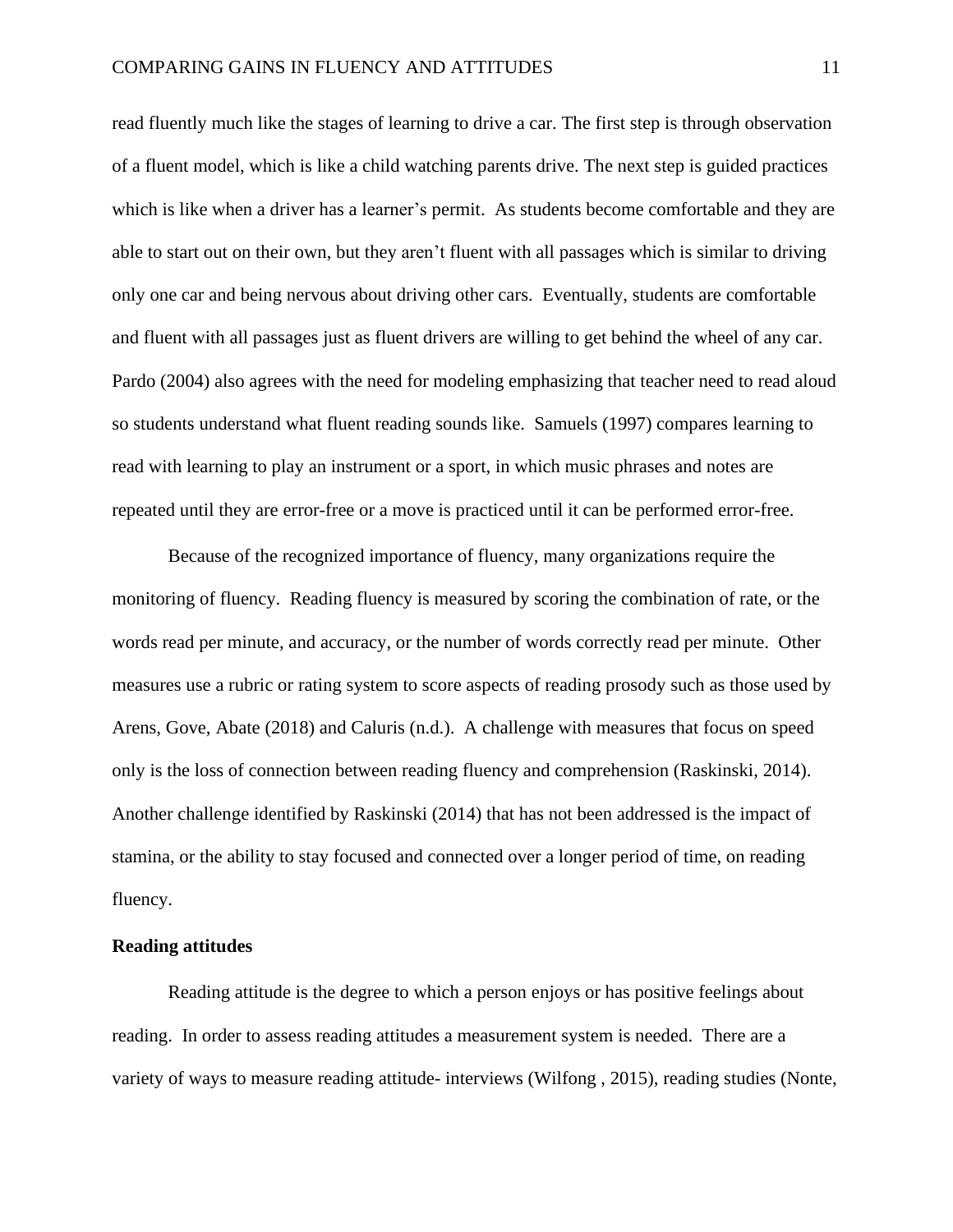Hartwich, & Willems, 2018), Likert scales (Kashef, Pandian, & Khameneh, 2014; Broeder & Stokmans, 2013), and reading reflection logs (DeVries, 2015, p.462). McKenna and Kear (1990) addressed the need for a norm referenced and reliable test to accurately evaluate the academic and leisure reading attitudes of students. They created a public domain, 4 point scale Likert survey, using images depicting the comic book character Garfield showing emotions from very happy to very upset. This survey, released in 1990, continues to be used by researchers around the globe (Linder, Mueller, Gibbs, Alper, & Freeman, 2017; Ubbes, Dillhoff, & Maldonado, 2018); Kızıltaş, 2018; and Al-Adwani, A., & Al-Fadley, 2017).

There are a variety of aspects that can impact reading motivation. Nonte, Hartwich, and Willems (2018) looked at individual and home-related factors and differences that are manifested in reading attitudes in France, Germany, Italy, and the Netherlands measuring both reading attitudes and reading behaviors. Despite the common idea that a high parent educational level would correlate to a positive reading attitude, they found that the number of books in a home is more positively linked to positive reading attitudes.

Differences in students' attitudes towards reading based on gender, grade level, and social media usage were studied by Al-Adwain and Al-Fadley (2017). Like many previous studies, they found that girls had a more positive reading attitude towards recreational reading. They also found that younger students had a more positive attitude compared to older students. Another interesting correlation affecting popular culture was the finding that students without smart devices had a more positive attitude towards reading compared to those that had smart devices. The use of Snapchat and YouTube had a significant impact on the student's attitudes towards recreational reading. The authors stated that to create lifelong readers in schools, a culture of reading must be created by setting aside time for reading and provide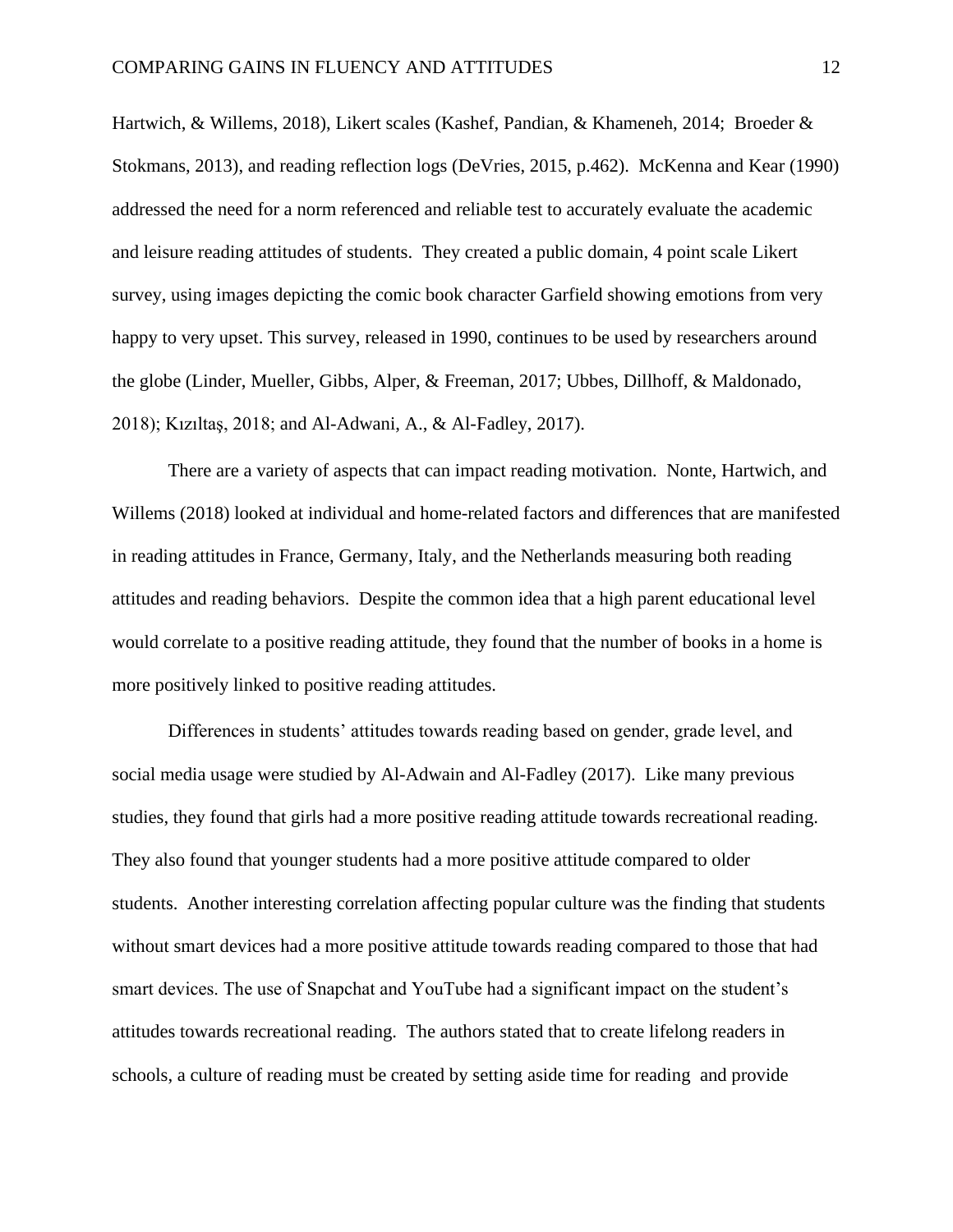access to literature through classroom libraries, online opportunities, and exposure to different authors, genres, and text types.

The topic of how teachers can motivate disinterested students so they become readers has plagued educators for years. Edmunds and Bauserman (2006) interviewed 831 students in pre-K through 5<sup>th</sup> grade and found that reading motivation improved when students were personally interested in what they reading, had choice in what they read, and the books had engaging plots with lots of action or the books were humorous. Worthy (2002) found that engaging instruction, choice, and variety in reading material were instrumental in increasing motivation, which affects engagement and reading achievement. According to Pachtman and Wilson (2006, 684), when students are given the opportunity to take advantage of the reading items they have selected they read more because they enjoy reading, which leads to strong reading ability. After determining that attitudes can be impacted, the researcher wondered if reading interventions positively or negatively impact reading attitudes.

## **Reading Intervention- Repeated Reading**

In the researcher's school, teachers are encouraged to use the PRESS: Path to Reading Excellence in School Sites Intervention Manual (University of Minnesota & Minnesota Reading, 2017) for reading interventions. Many of the fluency interventions are based on the long standing strategy of repeated reading (RR) (University of Minnesota & Minnesota Reading, 2017, p.99). Jay Samuels created the theory in the mid 1970's. His article was originally published in the *Reading Teacher* in January 1979 and led to much research in the 1980s and 1990s (Samuels, J, 1979, 1997). In this strategy, students read a set passage multiple times, for one minute each time under the guidance of a coach. The goal is that they get farther each time. Kostewicz (2012) explains that in order to have good practice students must have supervision, a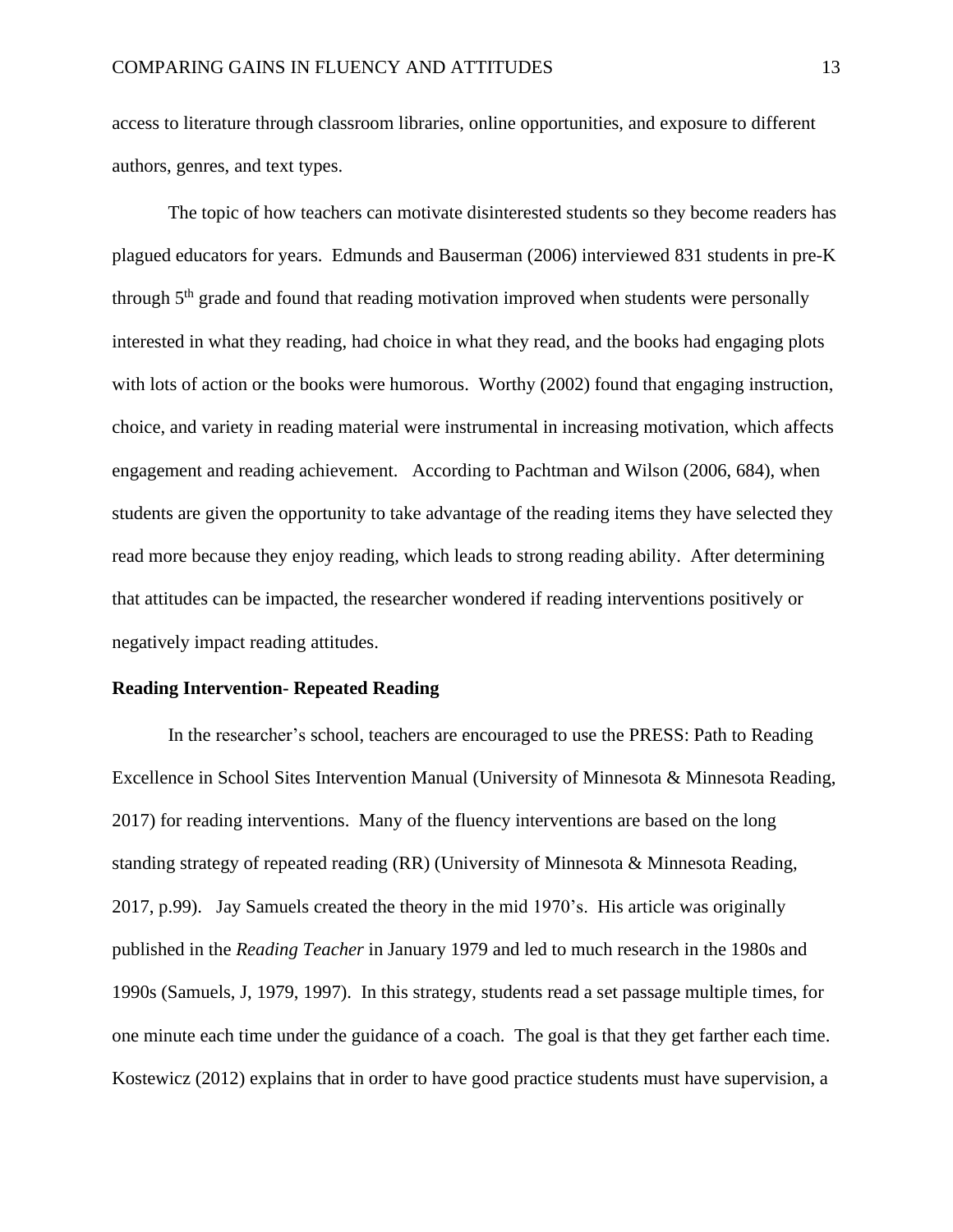goal which is either a word goal or a set number of times that the passage will be practiced, correction of mistakes, and a model of reading. The students must have feedback while practicing and progress monitoring so they know where they stand towards their goal.

Another component of the RR strategy is the modeling of fluent reading of the passage. Taguchi, Gorsuch, Lems, and Rosszell, (2016) stated that based on the study of second language learners, they found this modeling of the reading of the text beneficial in helping them understand text. In the PRESS manual version used by the researcher, students read a passage for one minute being scored on accuracy and rate. This first read is their cold read and documented in blue on a progress graph. Students then listen to the passage, as it is read by the teacher. The students read the passage for one minute, two times. At the end of each reading they are coached as to what they have done well as well as guided in the correction of any errors they made. Errors are practiced correctly before they read the passage the next time. The final, 4<sup>th</sup> time the students read the passage is considered a hot read and the score is graphed in red on the progress monitoring graph.

There is a large variety in the way RR is currently being researched. There is research on the use of the RR strategy focusing on the use computer assisted instruction in terms of implementing the intervention through computer programs (Keyes, Cartledge, Gibson, Jr, & Robinson-Ervin, 2016; Council, Cartledge, Green, Barber, & Gardner, 2016) and using technology as a method of recording so the student and teacher can assess the quality of the students reading during the intervention (Parenti & Chen, 2015). Others researchers have looked at the use of RR in learning to read a second language (Shimono, 2018; Taguchi et al., 2016). Still other studies have compared the use of repeated readings to other strategies such as choral reading (Kodan, & Akyol, 2018) or combining it with other strategies (Lynn, 2018). Lynn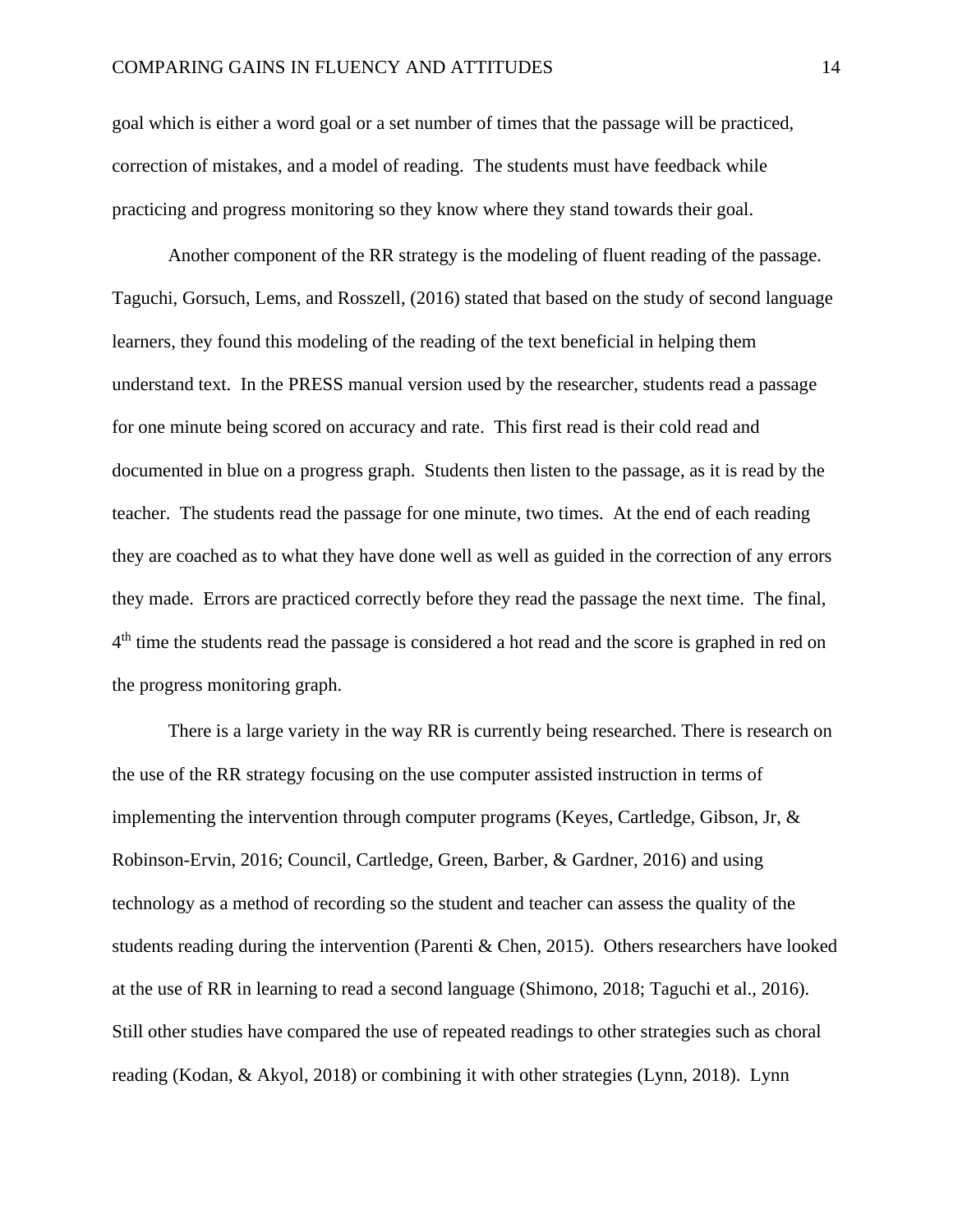(2018) combined the use of timed reading, repeated reading, and silent reading to implement a repeated reading intervention. While this is an interesting theory based on the amount of silent reading that is required in upper grades, the researcher did not present data demonstrating the effectiveness of the intervention.

A challenge of the RR strategy can be student engagement and motivation. Kodan & Akyol (2018) realized during their use of repeated reading that the student was becoming bored during repeated reading, requiring breaks and added to the strategy to make a game out the RR activity. The student in their study preferred the paired reading strategies. Their research found that the inclusion of strategies such as RR, paired reading, and readers theater reduce anxiety in students with dyslexia, which can be an issue for students that struggle with reading. Rasinski (2014) and Caluris (n.d.) recommend using strategies such as readers theater to make the task of repeated reading more meaningful. For focus of this study the researcher is utilizing the district recommended implementation of RR.

## **Reading Intervention- Book Clubs**

Book club, or literature circle, is the use of authentic literature to encourage student discussion on various aspect of text to get to the deeper aspects of the author's purpose (Pardo, 2004). Barone and Barone (2015) had fifty  $5<sup>th</sup>$  graders of varying academic abilities write about the skills and strategies that were needed to teach reading. Interesting findings from their project were the importance of students' choices in what they read, the reflection of their interests in reading topics, and student's self-perceptions about their reading during Book Clubs. The students expressed the belief that, in order to become better readers, students need time to read and that literacy circles (Book Clubs) had a positive impact on their reading. The students believed literacy circles improved their comprehension, their motivation to read, and they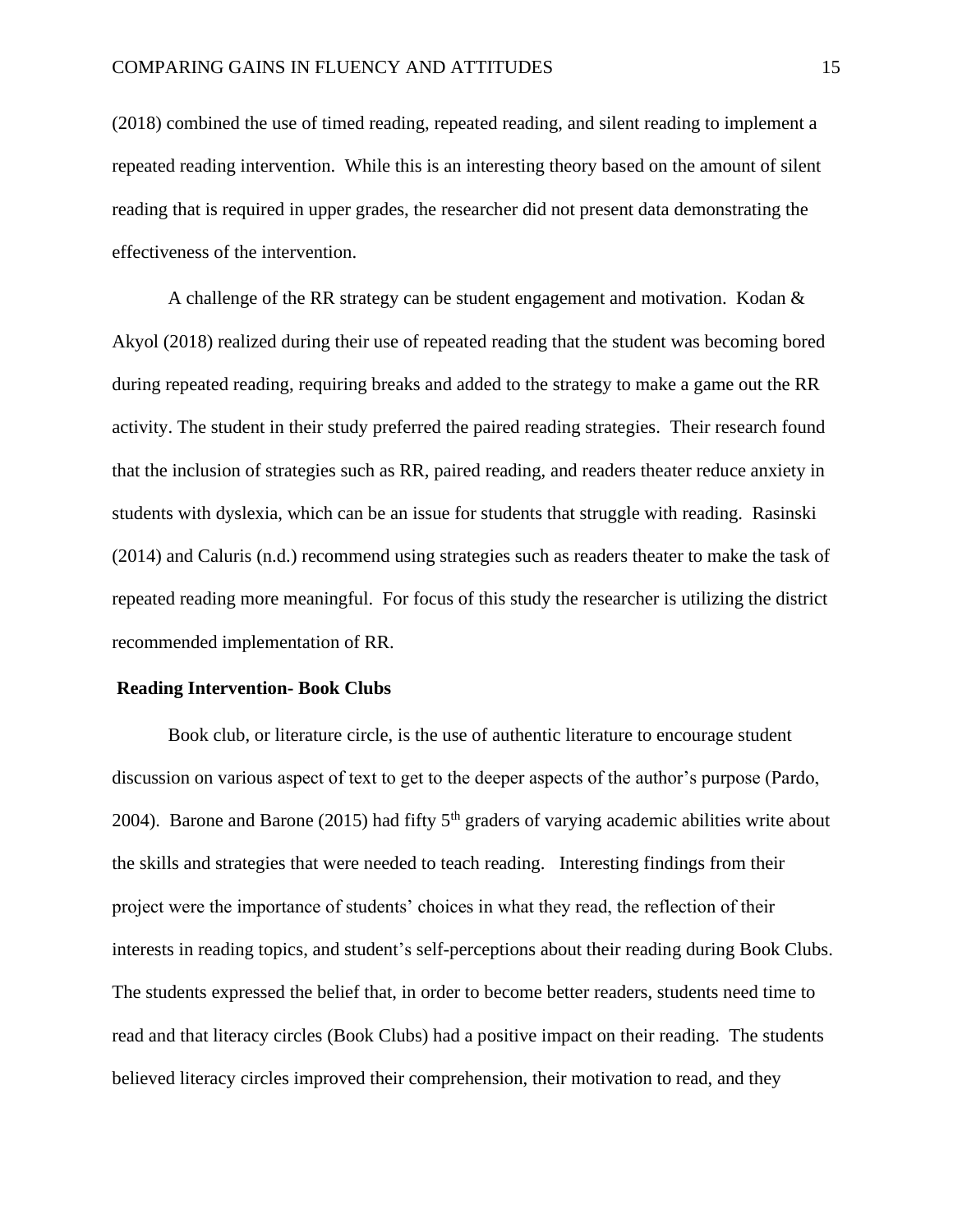credited it for their perceived success as fluent readers. While the students perceived themselves as being fluent there was no data in the study to demonstrating student skill growth in with these opportunities.

Worthy, Paterson, Salas, Rater, and Turner (2002) studied the effects of an after-school "reading club" literacy tutorial program finding that the program increased voluntary reading and a minimum of one grade level of growth per semester in the reading program. Certo, Moxley, Reffitt, & Miller (2010) found that students preferred the use of book clubs to the use of traditional reading text and that it led to greater depth in the student's selection of books to read. Stevens (2016) studied the implementation of book clubs in a 6 and 7 grade language arts program finding that student responses showed that student choice, long periods of time to read, and the opportunity to discuss books with peers positively impacted students. Based on this teachers researcher's positive student feedback during the previous year in the researcher's classroom and research showing positive student feedback during book clubs, the researcher wondered if the use of book clubs could lead to positive changes in student reading attitudes as well as student gains in fluency.

In the use of Book Clubs as in intervention as utilized in this research project, the researcher used two variations of tested theories applied at the same time- listening while reading (LWR) and paired or buddy reading which is an adapted "peer-assisted learning" (PALS) style of intervention. In LWR strategy students read, silently or out loud, as a text is read aloud by a fluent reader. Wilfong (2008) used LWR to with poetry to build confidence, word recognition, and fluency in struggling readers. Hawkins, Marsicano, Schmitt, McCallum, & Musti-Rao (2015) compared the use of repeated reading and LWR to improve fluency and comprehension,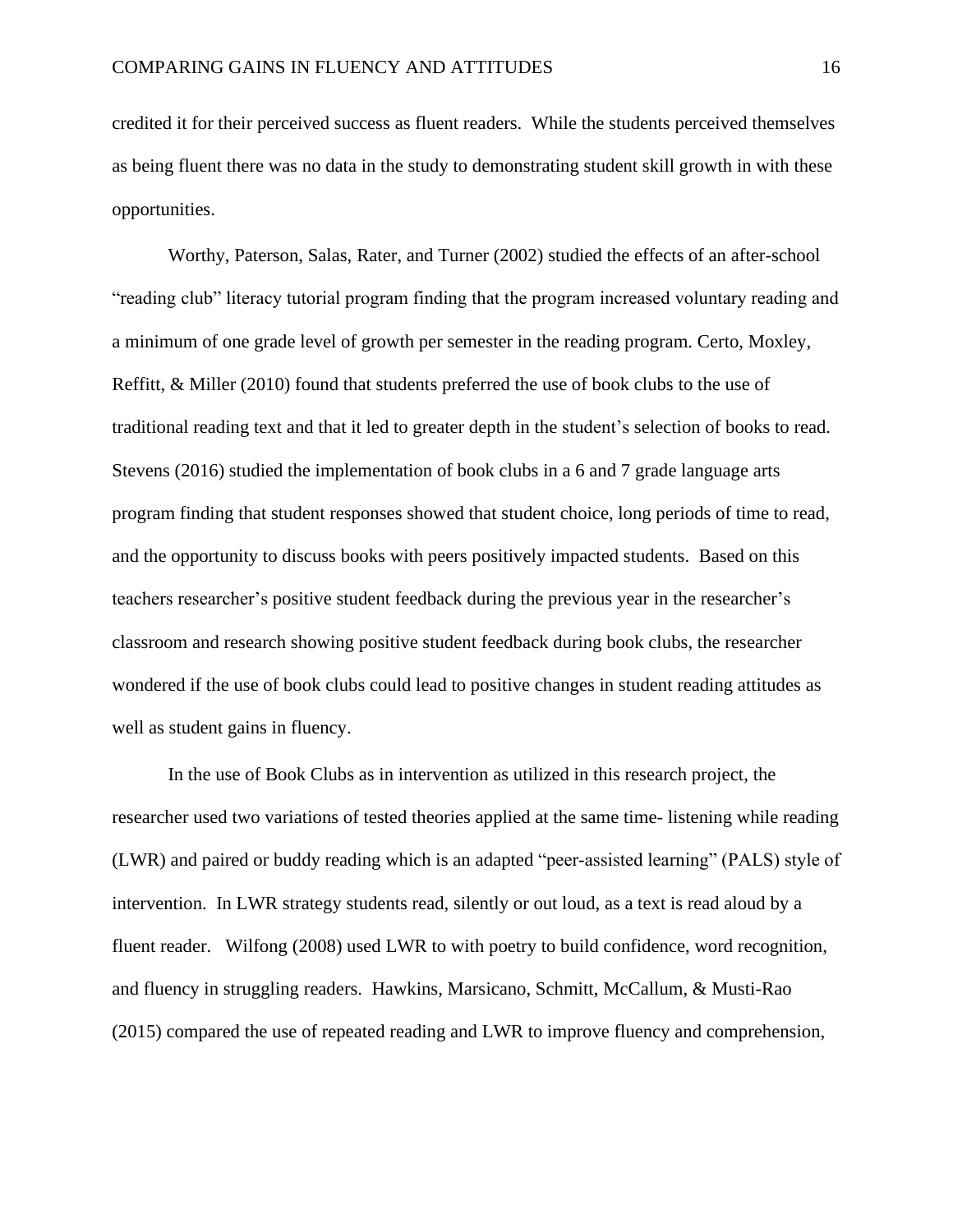finding that for 3 of 4 students LWR led to better fluency gains than repeated reading and did so in less time.

According to U.S. Department of Education What Works Clearinghouse WWC Intervention Report (2012), PALS is a peer-tutoring program used as an addition to reading curriculum. This program was developed by Lynn and Doug Fuchs in 1997. It can be obtained from Vanderbilt Kennedy Center for Research on Human Development. In this program, students work in pairs using specifically structured routines during which time they are both the tutor and the person being coached. After partner reading, students take turns "paragraph shrinking" or retelling a summary of the passage in 10 words or less. According WWC there is evidence that this strategy improved comprehension for students in grades 2-6 and improved reading achievement in English language Learning students, but there was only one study that looked at the effects of the program on reading fluency and the results were inconclusive. That study was done with beginning readers which is not the same group as struggling  $5<sup>th</sup>$  grade readers.

Paige and Magpuri-Lavell (2014) describe a variation of the PAL program, "Paired or Buddy Reading" (p.88). In this PALS style strategy students are grouped into two lists- stronger readers and weaker readers. The strongest strong reader is paired with the strongest week reader and the weakest strong reader is paired with the weakest weak reader. This provides a model for the weaker student and prevents the strong student from becoming too frustrated by too large of a gap between the abilities. While making the pairings the teacher must also take into account students with severe struggles and personality differences. The teacher decides on routine issues such as how long each partner reads (paragraph, page, set amount of time, etc.), how and when should partners step in and help with decoding, how to check for understanding, and determining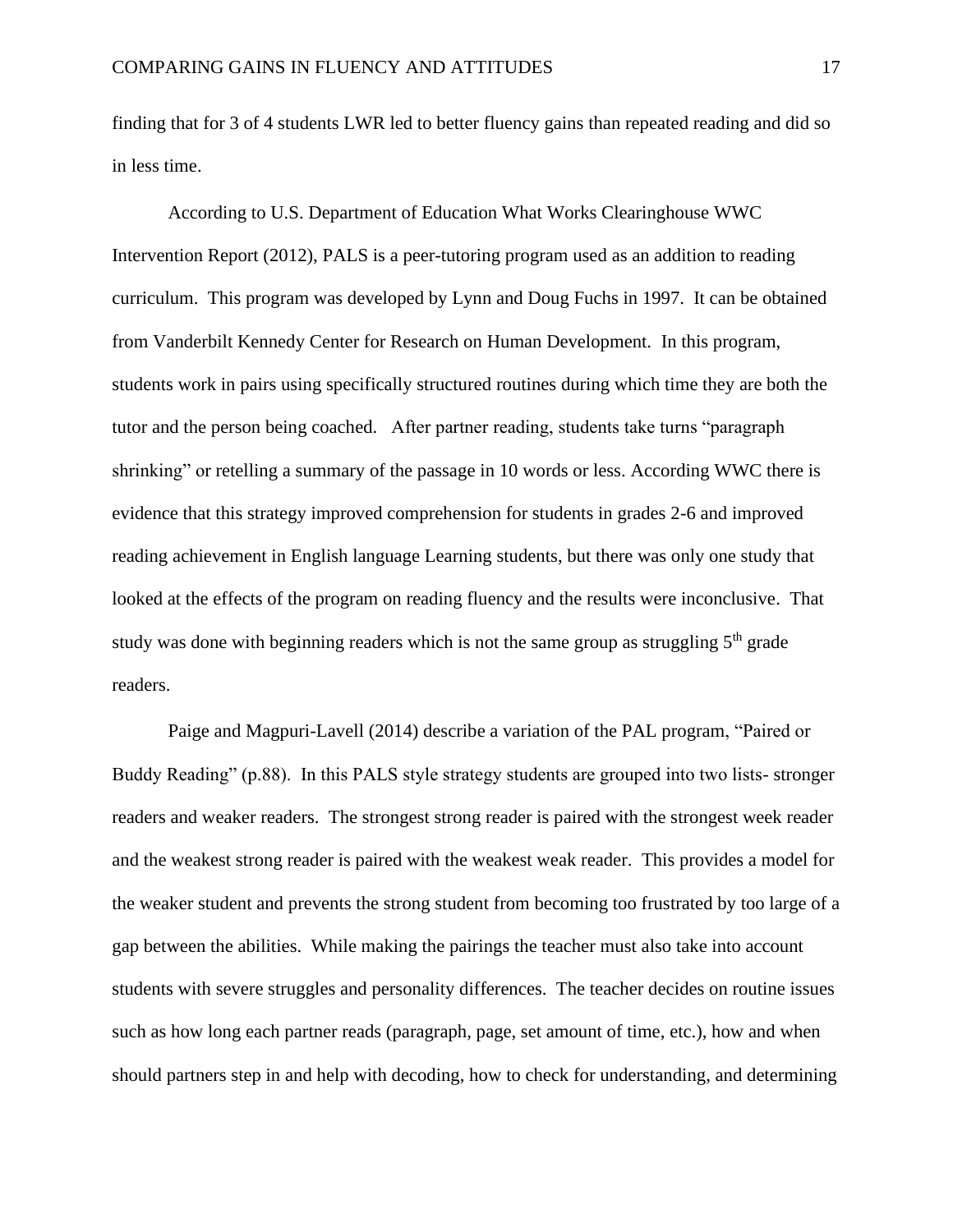how long each session should last, the teacher models the specific process in front of the class. During each session the students take turns reading the text to each other using the modeled process.

During Book Clubs students discuss each "buddy read" chapter with their partner, using paragraph shrinking. They also share their summaries with the larger group. After the LWR chapters students are part of both whole class and small group interactions. Small group work is supported by Sabin (2015) who found that student engagement increases with small group instruction. In addition, as students engage with the books, they build relationships by sharing the connections through literature. In addition, as students engage with the books, they build relationships by sharing the connections through literature. Discussion, which is a social activity, has been shown to increase motivation. According to Worthy et al. (2002) students' reading choices are influenced by their peers, families, teachers, and popular media. Books provided opportunities for discussion, which was motivating, and students also enjoyed sharing what they were reading with others. Pachtman (2006) found that when the ending activity for a book was discussion, the amount of time spent reading increased, reaffirming students desire to have a social aspect with reading. Book Clubs as an intervention provides an opportunity for students that are struggling with reading to experience these positive aspects of reading.

After studying the effects "concept-oriented reading instruction" and traditional instruction for 12 weeks in low-achieving  $5<sup>th</sup>$  grade readers, Gutherie, Wigfield, Huenick Perencevich, Toboada, & Barbosa (2006) found that students' comprehension, word recognition, and content knowledge were positively impacted showing that reading can be impacted by both bottom up (skill based) and top down (content based) instruction at the upper elementary level. Reading fluency is often taught as an independent, bottom up skill. Repeated reading is bottom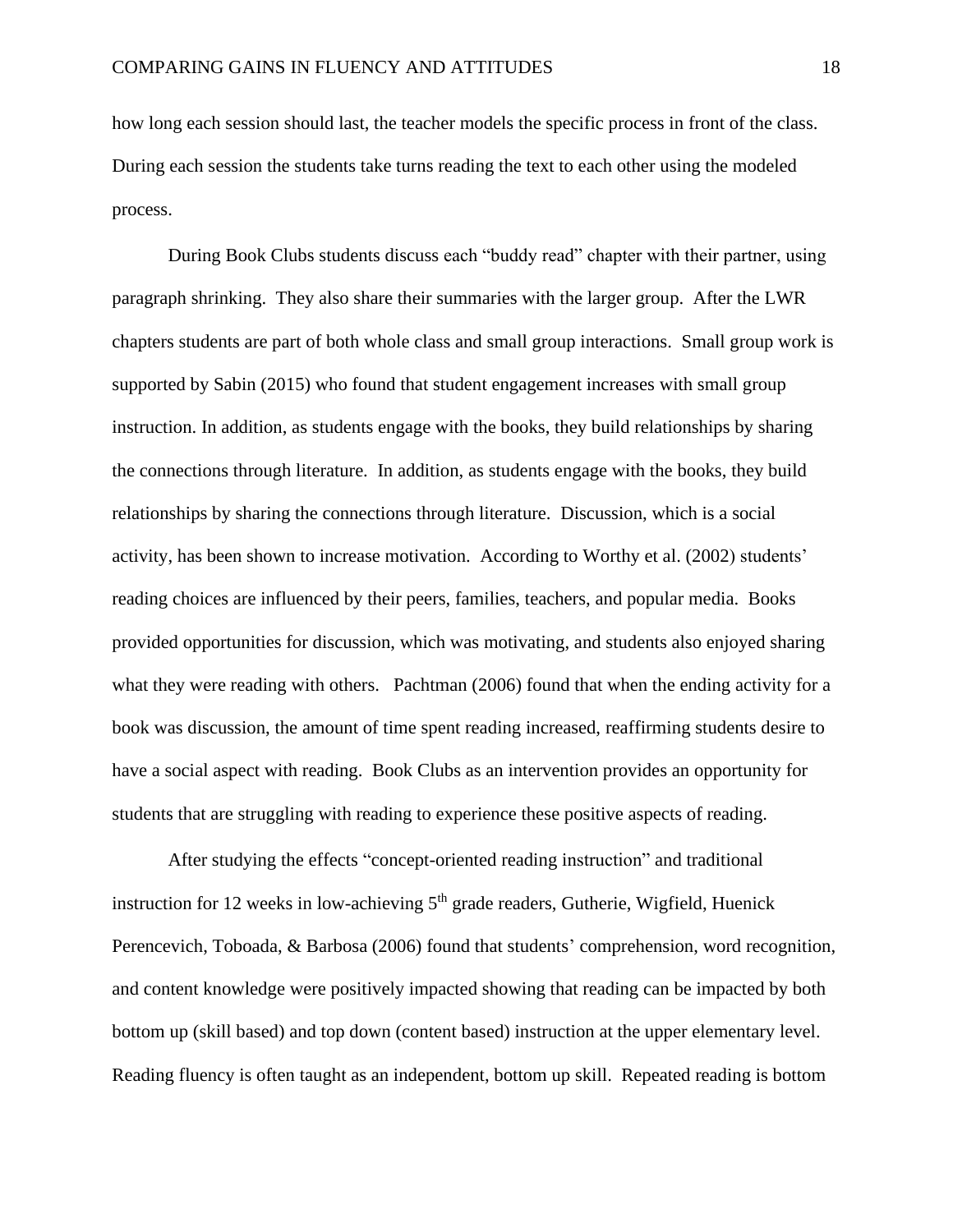up, or skill based focusing solely on the subject of fluency. There is no content or top down instruction. Book Clubs can be a combination where the skills of fluency and comprehension are practiced during partner reading but the teacher led chapters and discussions tend to be content driven instruction on vocabulary development, specific comprehension strategies, and story elements.

According to Barone and Barone (2015) students in their study believed that literacy circles, which is a form of Book Clubs, have a positive impact on reading. The creation of McKenna and Kear's reading attitude survey, ERAS, (McKenna and Kear, 1990) provided a norm referenced way to measure reading attitudes. While RTI provides the structure to respond to students that may be struggling, (Murakami-Ramalho & Wilcox, 2012; Little, 2012) there has been no research that measures the impact of interventions used in the course of RTI on the reading attitudes of students. There is no research that looks at the impact of interventions such as repeated reading or partnered reading on students reading attitudes.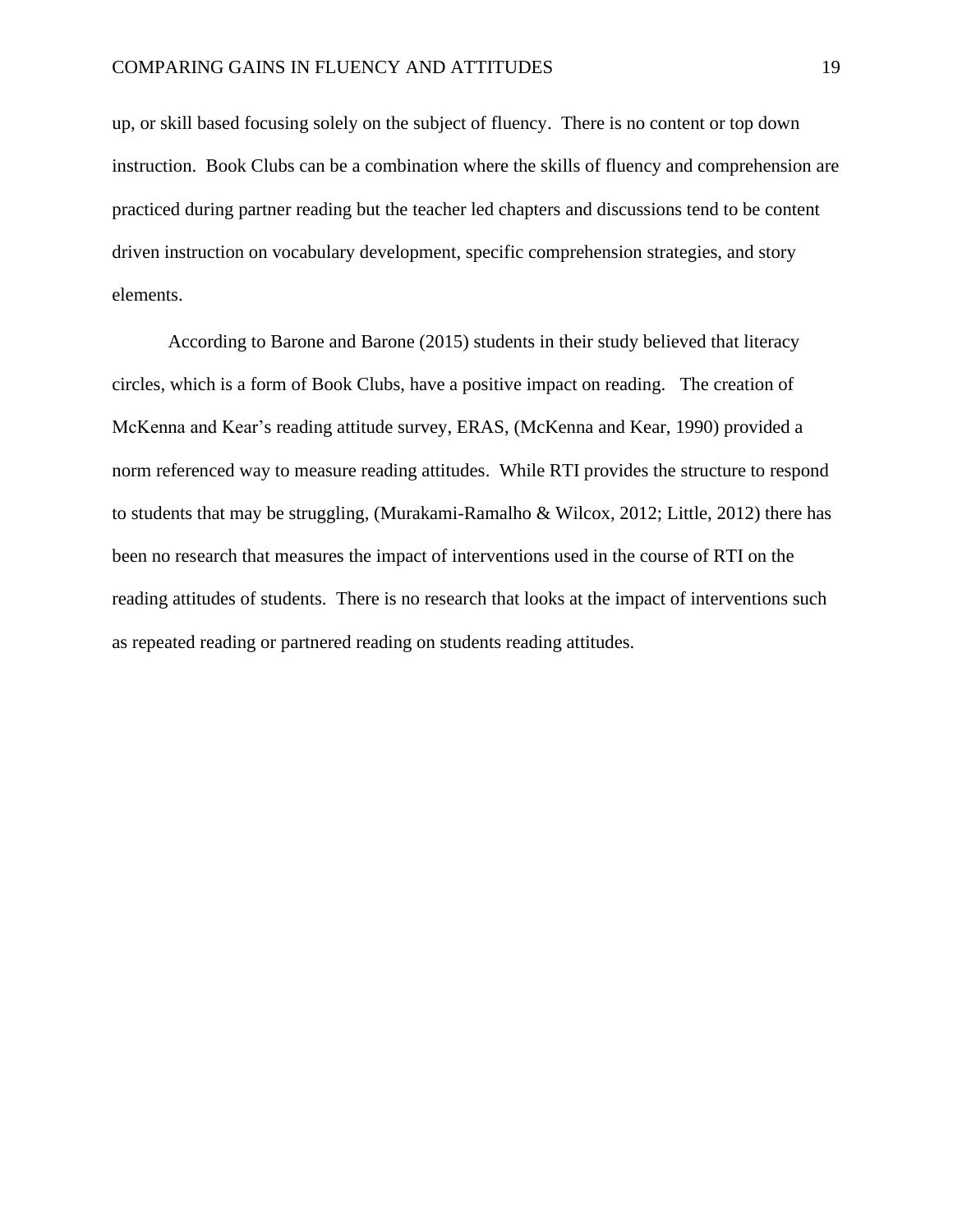### **Methods**

## **Participants**

The participants in this study were  $5<sup>th</sup>$  grade students in an intervention classroom. The students attend a public intermediate school in a community of 10,225 that had a Median Income of \$71,137 (Iowa.gov, 2017). The school houses all public school students ages  $4<sup>th</sup>$  through  $6<sup>th</sup>$ grade for the community. According to the Iowa School Report Card, in 2017, the student population was 92.3% white, .2% Native American, 2.3% black, 2.5% Asian, 1.7% Hispanic, and 1.1% multiracial. 11.7% of the students had an IEP and .9% were English Language learners (ELL). According to the Iowa Department of Education 19.2% of the students received free or reduced lunch, 54.3% of the students were male, and 45.7% female (2019). There is one principal, one guidance counselor, two part-time gifted and talented teachers, 1 shared ELL teacher, 3 reading interventionists, 5 full time and two part-time special education teachers. The first round portion of the study, intervention with the use of repeated reading, had 13 students, 9 girls and 4 boys. The second intervention, Book Clubs, had 16 students- 7 boys and 9 girls. Three of the boys and six of the girls were in both the repeated reading and Book Club intervention groups. The students were part of 4 different homeroom and reading classes. No other demographic information is collected on students participating in interventions.

## **RTI**

Every year students in Iowa are monitored for fluency three times- fall, winter, and spring using the FastBridge CBMR test. Students read three grade level passages for one minute each while the teacher scores the reading for accuracy. Students are scored based on the number of words read correctly in that minute (WRC). The median score is used to determine a student's results for that reporting period. Criterion-referenced benchmarks are set to determine the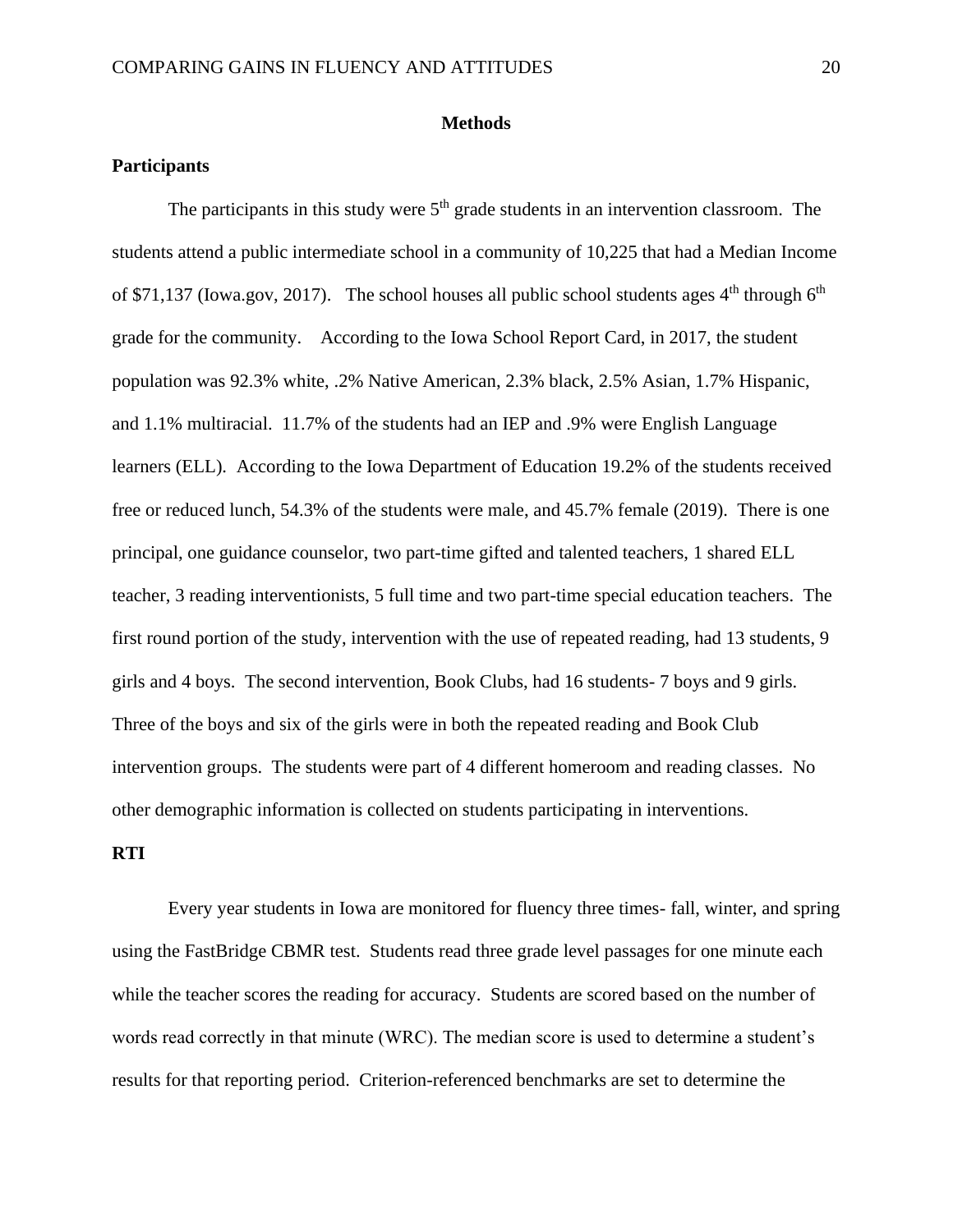minimum score needed to be considered a proficient reader. The benchmark fluency score changes throughout the year to reflect expected reading growth that should take place during the school year. The  $5<sup>th</sup>$  grade minimum benchmarks scores to be considered out of risk are 132 WRC in the fall, 149 WRC in the winter, and 162 WRC in the spring (Fastbridge, Benchmarks and Norms, 2019).

The CBMR test is norm-referenced to determine a student's rank in their class, school, district, and nation. Using national norm percentiles, FastBridge (2019) identifies students at risk of reading difficulties based on these scores. Students below the 15<sup>th</sup> percentile are labeled as being "high-risk" for having reading difficulties. Students scoring between the  $15<sup>th</sup>$  and  $40<sup>th</sup>$ percentile are considered to be "some risk". Those students at or above the 40<sup>th</sup> percentile are considered "low-risk. Advanced students are identified as well using this system. If the majority of students in a school, district, or class are not meeting benchmarks, general classroom instruction needs to be changed. If the majority of students are meeting benchmarks but some students do not meet minimum proficiency standards RTI process begins using district or school norm-referenced scores.

#### **Measures**

**Fluency** Reading fluency, or the rate a student reads, was measured using the state mandated Fastbridge Progress Monitoring which is an evidence-based reading assessment (Christ, Et al. 2018). The progress monitoring feature was administered weekly to all students in the intervention. To measure fluency, students are given  $5<sup>th</sup>$  grade level passage which they read aloud for 1-minute while the teacher scores the reading for accuracy. The score is reported as Words Read Correctly (WRC). Scores were tracked and graphed each week using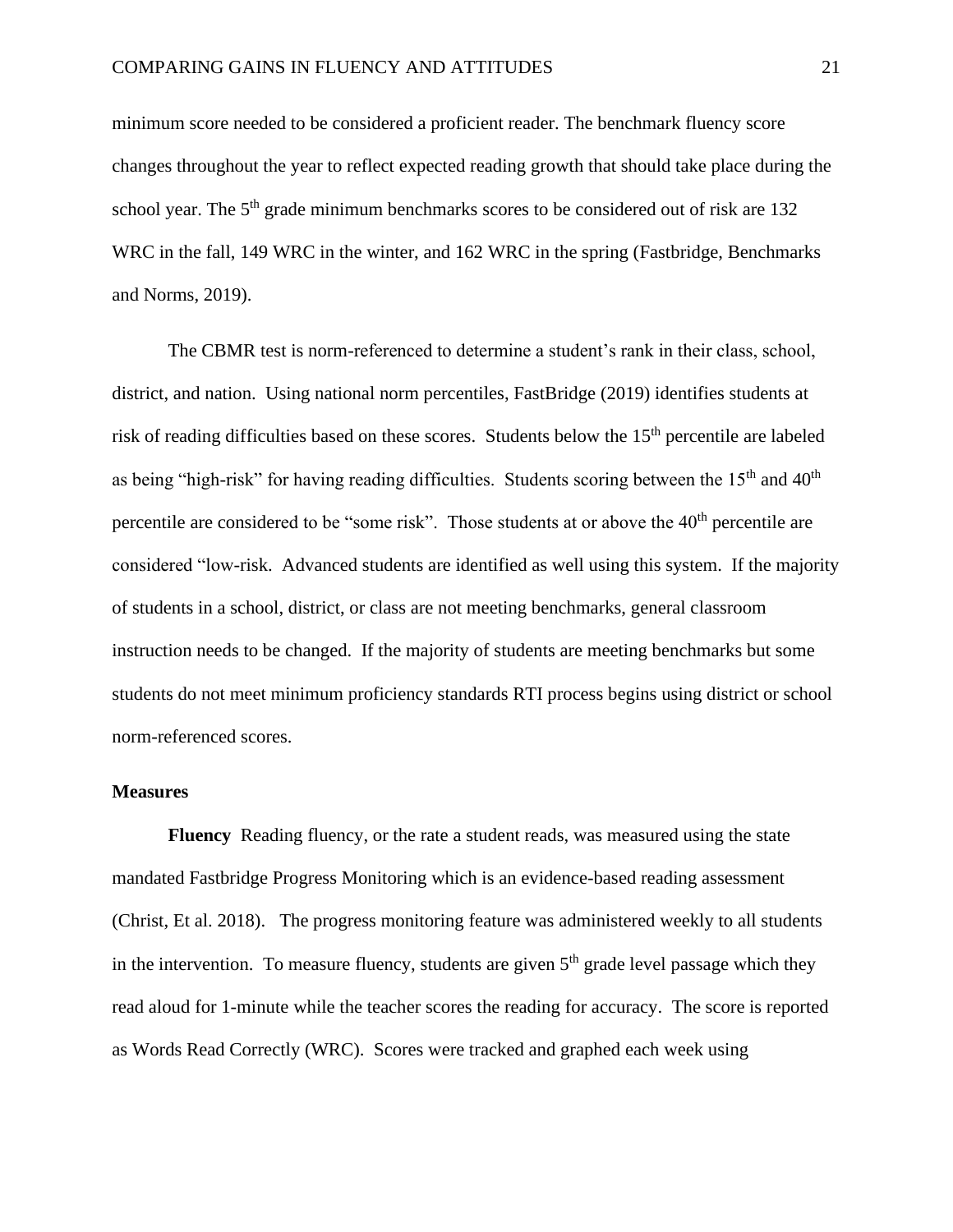FastBridge's graphing and the teachers own excel spreadsheet to determine week to week progress.

**Reading Motivation** Reading motivation is the attitude of a student towards reading. Reading motivation was measured using the Elementary Reading Attitude Survey (ERAS) by McKenna and Kear, 1990. Students filled out the Likert scale at the beginning of the year to establish a baseline and after each intervention to measure any changes in self-reported opinions on reading. These scores were recorded in an excel spreadsheet and the comparisons between the two scores was made using a paired sample t-test. The ERAS was selected due to its length, the aspects measured, and the test's reliability and validity. The use a valid and reliable measure reduces the potential of researcher bias by the unintentional use of leading questions.

# **Procedure**

This study took place as part of the school's typical intervention process and all data collected was used to guide the teacher researcher's classroom decisions regarding the use of interventions for Tier 2 students making it exempt from needing review from the Institutional Review Board (IRB).

In the fall of 2019, this school had  $187.5<sup>th</sup>$  grade students in 7 classrooms that worked in a team format. Students rotated between their team teachers for various subjects. There was one group of three teachers where one teacher taught language arts, one math, and one science/social studies to all classes called "The Triad". There were two sets of pairs in which one teacher taught 2 sections language arts and social studies and the other taught two sections of math and science called "The Quad". During this study, one of the pair positions was a job shared by two teachers, each teaching one section of language arts/social studies. Individual classroom demographics very.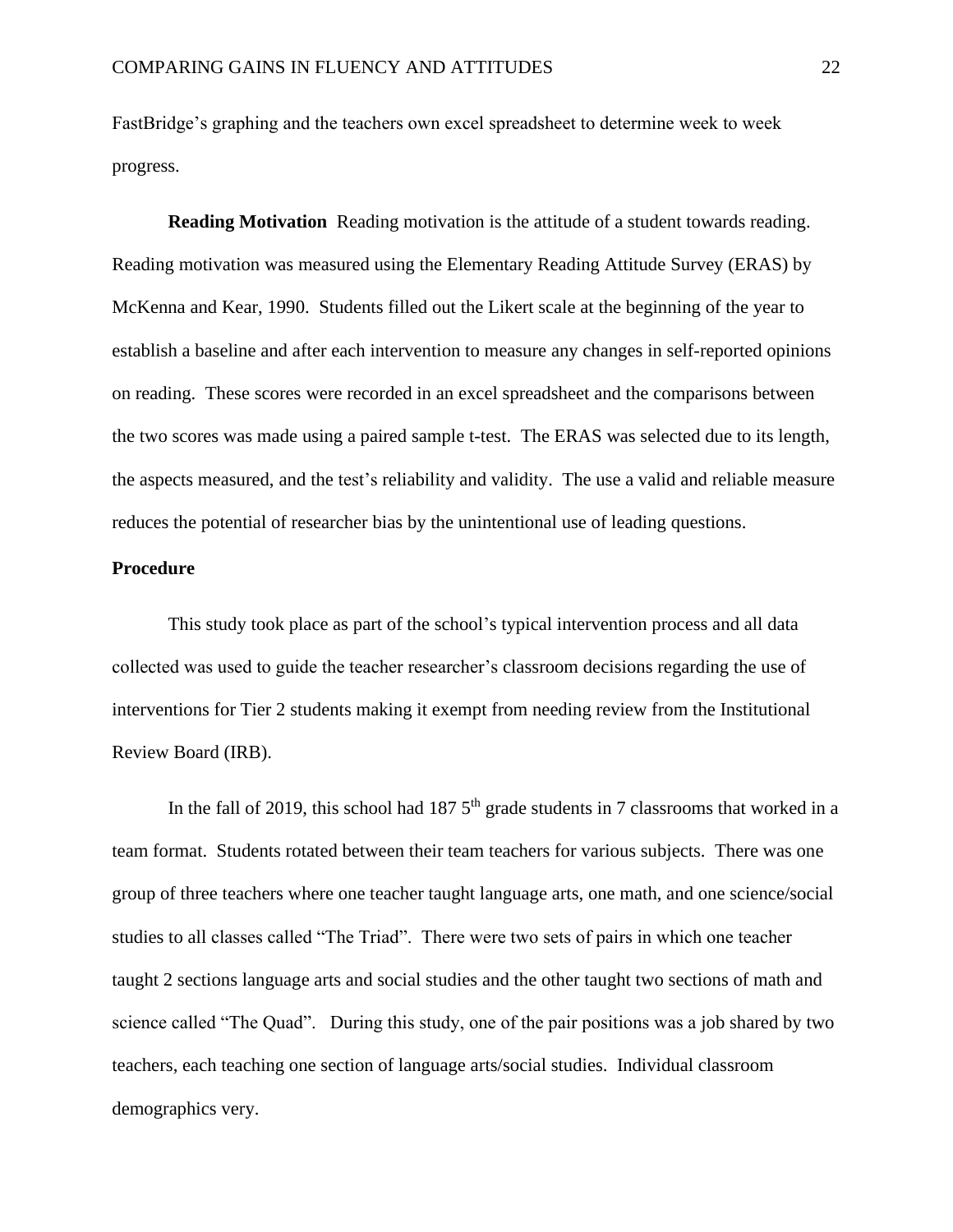In the researcher's school, the majority of the students meet proficiency levels with general classroom instruction. Some students need additional support beyond classroom instruction or reading interventions. This is referred to as RTI Tier 2 or Tier 3 instruction. In this school, interventions needs are addressed with the use of "*plus time*". Tier 2 students work in a small group on a set reading skill under the guidance of a general education teacher. Students that don't make significant gains under this structure or those whose scores are significantly deficient from their peers qualify for more intensive support. They are in a Tier 3 level of intervention. These students work with a specialized reading teacher on interventions during this school set "plus time". Students qualifying for gifted and talented math and language arts enrichment receive their services during this "plus time". All students not receiving reading interventions or extensions received science or social studies enrichment.

The reading interventions studied in this project took place during "Plus Time". The Tier 2 interventions were led by one of the split position language arts teacher for students in "The Quad". "The Triad" language arts teacher led the interventions for the three classrooms that were teamed together. Information from interventions used in that classroom was not collected or analyzed during the study.

At the beginning of the year, participants were placed into their "plus time" groups based on their  $4<sup>th</sup>$  grade placements,  $4<sup>th</sup>$  grade CBMR scores, or one minute fluency probes using  $4<sup>th</sup>$ grade Fastbridge progress monitoring probes for students new to the district. Students that fell below the fluency benchmark for two consecutive screening periods must have their fluency progress monitored weekly using the progress monitoring feature of the Fastbridge test. Those students were automatically placed in the intervention. For example, if a student missed the  $4<sup>th</sup>$ grade benchmark during the fall and winter testing windows, but met the spring benchmark, they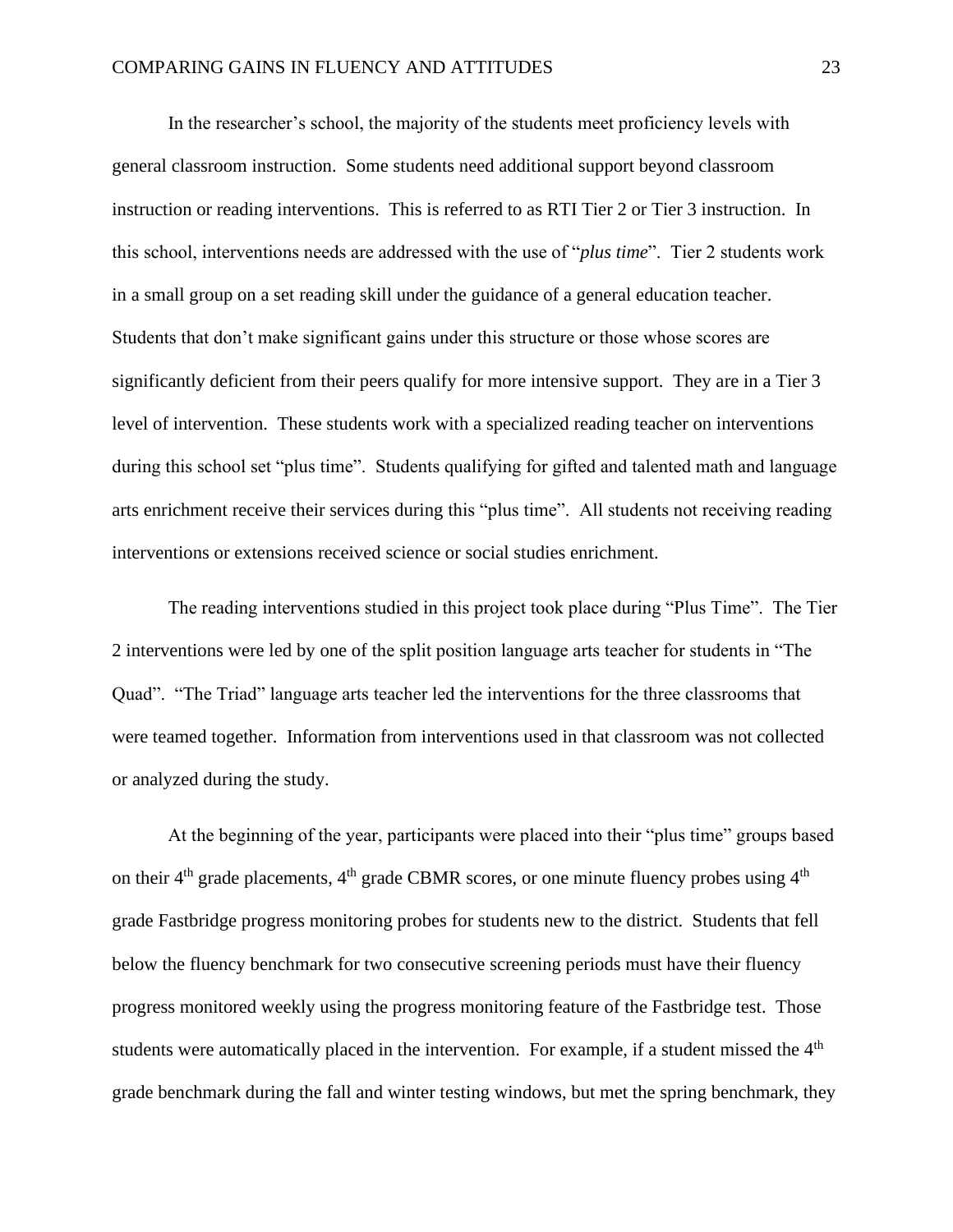were still included in the intervention group because they had not met the required two goal met periods. Students from the district that were not proficiently fluent during the spring  $4<sup>th</sup>$  grade testing window were selected to be part of the fluency intervention even though they did not need to be monitored by state standards. Students new to the district that did not meet the fall 5<sup>th</sup> grade benchmark of 132 using the 4<sup>th</sup> grade progress monitoring passage were selected to be part of the first intervention group. A teacher may decide to progress monitor other students to ensure that they are making adequate fluency gains as needed. Students that made the fluency goals for 4<sup>th</sup> grade by five words or less were selected to join the fluency intervention group. Based on this criteria, there were 9 girls and 4 boys during the initial fluency intervention group that used the Repeated Reading method to improve fluency.

After the initial screeners were administered and students were identified using  $4<sup>th</sup>$  grade data, baseline fluency data was collected using FastBridge progress monitor and reading attitude data was collected using the ERAS form. All students completed the same 1 minute Fastbridge progress monitoring reading and completed an ERAS reading attitude survey before participating in any interventions. Repeated Reading was selected as the first strategy to be used because of district recommendation of a strong fluency emphasis at the beginning of the year.

In the RR procedure, as articulated in the Press Manual (University of Minnesota, 2017, p. 106-109), the teacher first gathers the materials that will be used. The reading materials used need to be word numbered passages for graphing purposes. The students are paired and the goal and activity are explained to the students. One student reads the passage for 1 minute while the teacher or other student tracks their progress, recording errors. This first read is a "cold read," meaning the students have not read the material before. This score is recorded on a student graph in blue. After the first student completes their cold read, the second student reads while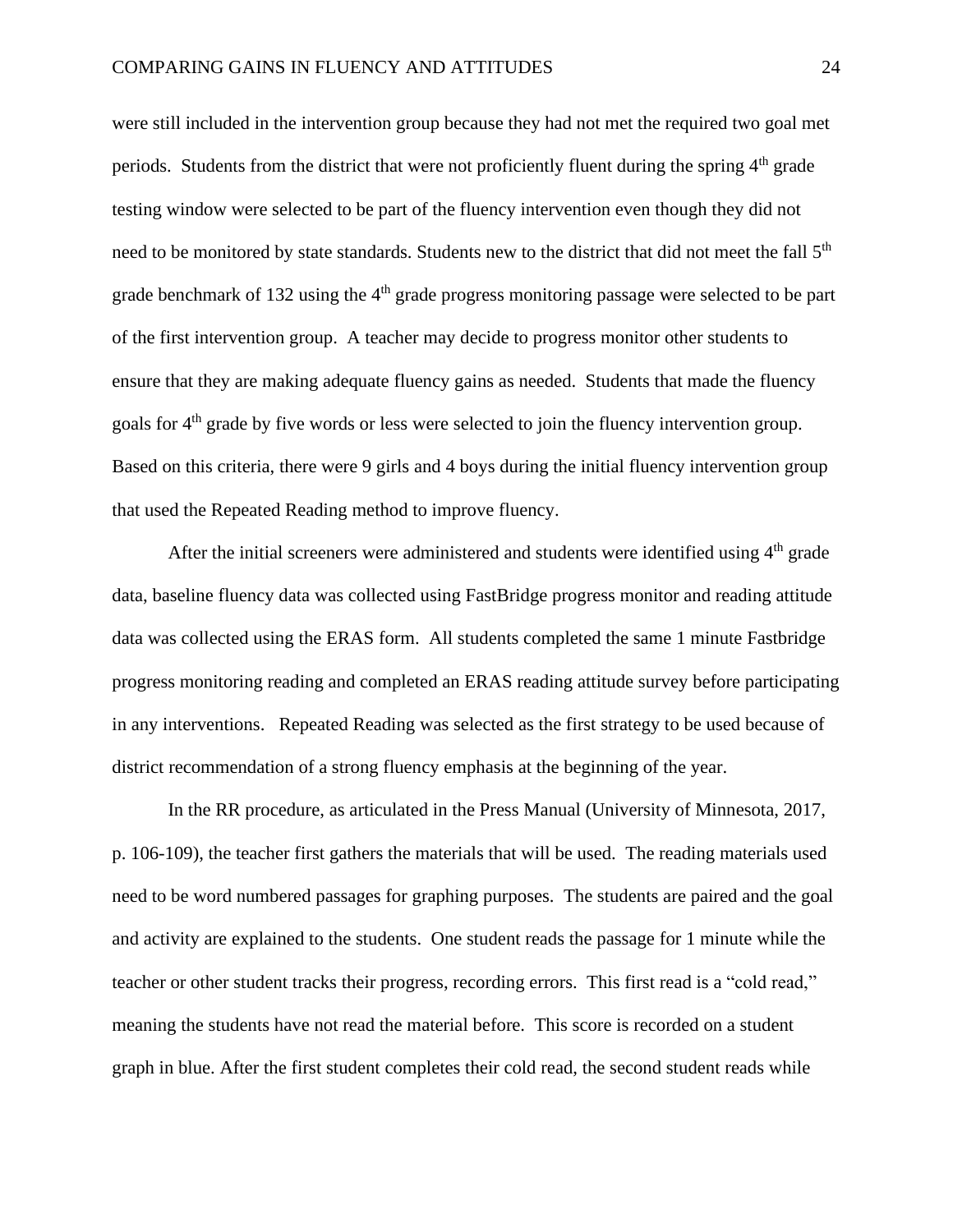first becomes the coach, tracking progress for one minute. When both students complete their cold read, the teacher models reading the passage fluently. After teacher modeling, the turn taking procedure is repeated two more times for both students. After completing each turn the students graph their practice scores, seeing if they can read farther than they did before. If errors are made, students correct the errors following an error correction procedure. A final fourth read is completed by both students. This is refered to as a "hot read" and the score is recorded in red. To insure fidelity in the procedure the steps can be followed using Tier 2, Intervention Fidelity Checklist (University of Minnesota, 2017, p. 122-123).

After completing baseline testing, the students were taught the Repeated Reading intervention method. The teacher modeled the strategy explaining how each child would have a turn being the coach and being the reader each day. The students practiced being the coach for the teacher and using the correct methods for complimenting and the error correction procedure. Student were taught as coaches their job was to first tell the reader something they specifically did well during the reading such as good expression, good rate, good volume, etc. If there was an error students were taught to tell the reader the error word, ask the student what the word was, and then have the student read the entire sentence in which the error occurred, telling the student good job at the completion of the task.

The students were paired for the intervention using the base line data. The partners were paired by the top 50% of the fluency scores being partnered with the bottom 50% within the group. The top person was labeled partner A and the student with the weaker fluency score was partner B for the intervention. The partners alternated who read first each day. One day partner A was the reader first and B was the coach first, the following day B read first and A coached first. Because of the odd number of students in the intervention, the teacher worked with the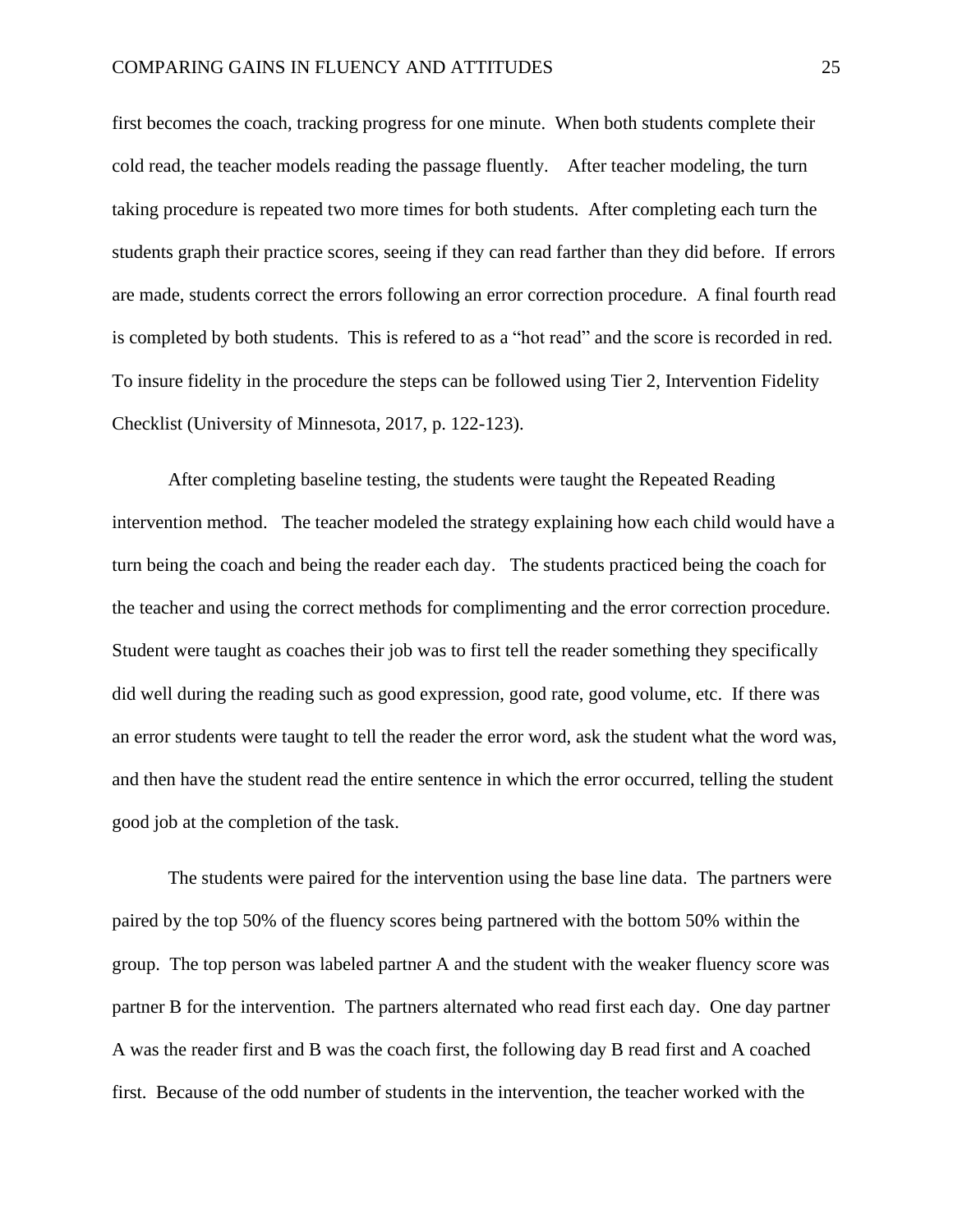lowest scoring student when all students were present. On days when students were absent, that student filled in for the absent student and the teacher floated throughout the room. For the intervention, the students read  $4<sup>th</sup>$  and  $5<sup>th</sup>$  grade level passages from the district utilized Read Naturally passages. Because there were two passages each day, the teacher read both passages out loud to model fluency and proper pronunciation of words in the passage. The Repeated Reading Intervention Press Manual protocol was followed for a period of three weeks. Each week, students were progress monitored to determine their fluency gains. At the end of the three week period the fluency scores were compared to the baseline. The students completed the ERAS again to measure changes in reading motivation after three weeks of reading intervention.

There was a one and a half week break between the Repeated Reading intervention and Book Club interventions due to anticipated changes in the intervention group. During this gap time, the original 13 students self-selected Read Naturally passages to for use in a modified Repeated Reading format. The pattern of coaching/reading and the number of repetitions stayed the same during the modified intervention week, but since the teacher could not model reading the passages fluently because each child selected a different passage for practice, the teacher provided a chance for the students to read both passages silently and ask for help on word pronunciation.

After collection of 5<sup>th</sup> grade fall CBMR testing data, FastBridge aReading data, progress monitoring scores, and observations of teachers, the language arts team determined that some students needed to change placements in their "plus time" locations. Some students did not make enough fluency gains in the short period between the intervention starting and the fall screen period. Other students' scores fell significantly from their  $4<sup>th</sup>$  grade spring scores to their 5<sup>th</sup> grade fall scores qualifying them as needing interventions. This caused a change in the group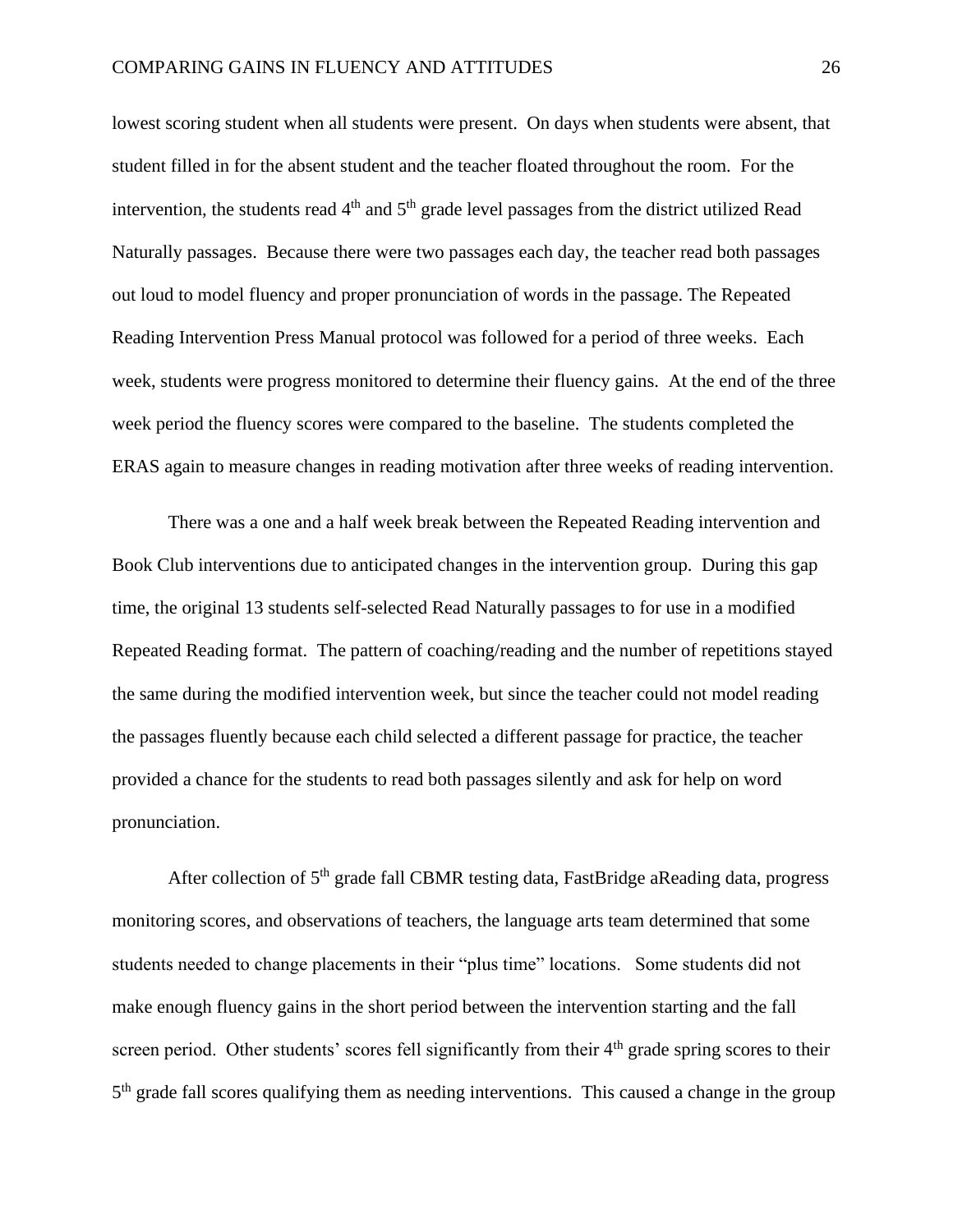members for the second intervention period. One student moved to a Tier 3 intervention. Three moved out of intervention and into science and social studies enrichment. It was also determined that there was a need for an added comprehension focus for the group. Nine students stayed in their current Tier 2 placement to continue working on fluency with the added component of comprehension. Seven students joined the Tier 2 intervention group. Two students that joined the intervention group moved from Tier 3 intervention to Tier 2. Five students moved from no intervention to Tier 2 intervention. There were a total of 16 students in the Book Club intervention group, seven boys and nine girls. Three of the boys and six of the girls were in both the repeated reading and Book Club intervention groups.

Before beginning the Book Club the teacher introduced titles of potential books to the students to try to insure that selected books had not been read before, if possible, and to insure that the students had not seen movies based on the book. After this, the teacher gave a book talk for all the acceptable books. Students completed a Google Form, checking at least three titles of books they would be interested in reading as part of the Book Club group based on the book talks. Students then discussed and came up with an agreement to what partner reading would look like. They came up with group norms on how long each partner would read, how to help when a student was struggling with a word, and how to handle mistakes made in reading. After collecting the interest data, the teacher researcher attempted to use a book that was selected by as many students as possible because of research showing the positive impact of student choice on engagement (Kashef, Pandian, & Khameneh, 2014; Worthy, 2002; and Pachtman & Wilson, 2006).

Once the book was selected, the Book Club intervention was started. For the Book Club intervention the teacher read a chapter of the book aloud while the students followed along to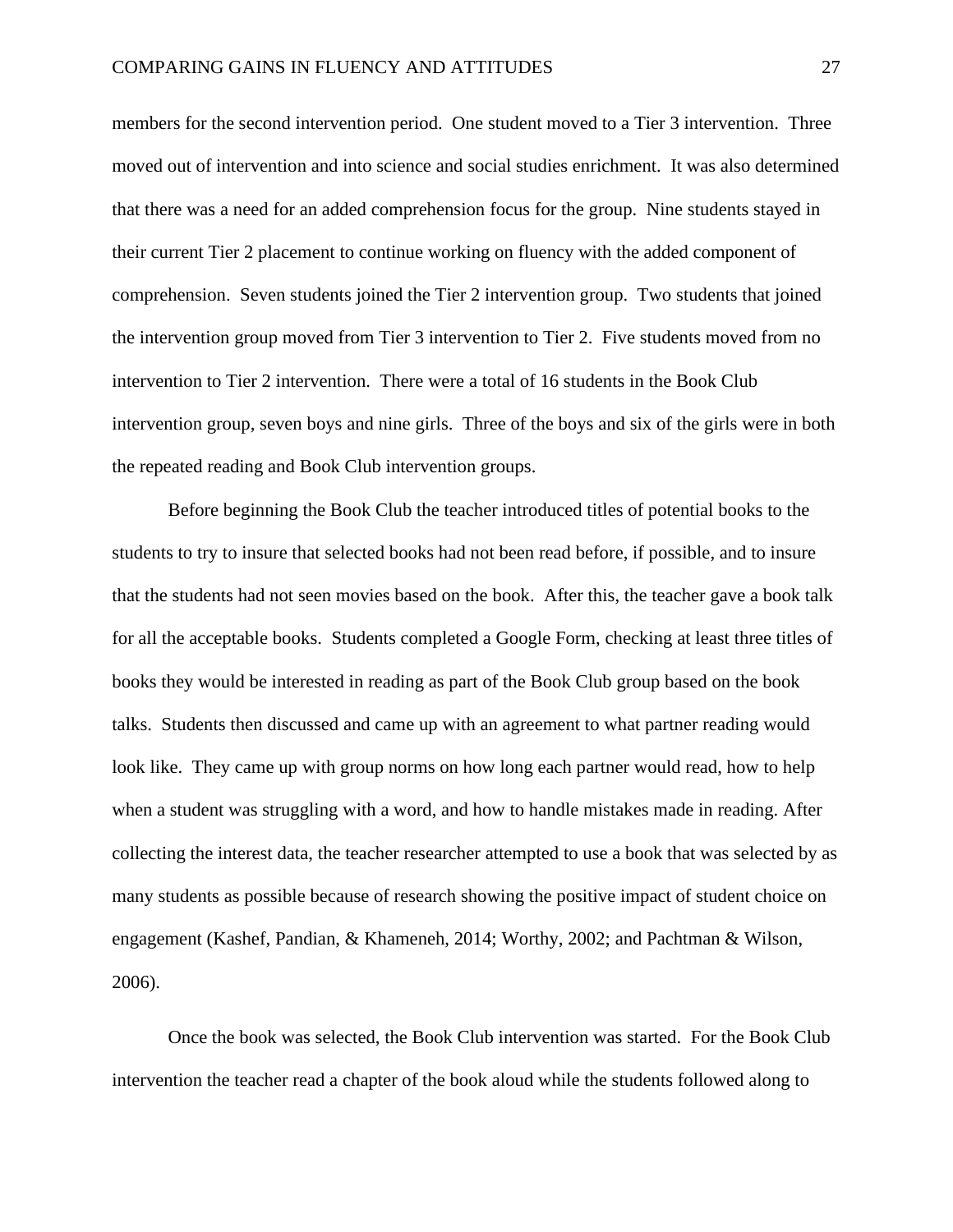model fluency. Modeling was found to be an important aspect of fluency by Pardo (2004) and is an important portion of using Book Clubs as an intervention. The teacher stopped as needed to discuss vocabulary, ask questions to provoke thinking, and modeled comprehension strategies. The next chapter was read using an adapted version of the Partner Reading with Paragraph Shrinking Model from the Press Intervention Manual (University of Minnesota, 2017), applying the group decided norms for procedure.

According to the University of Minnesota (2017, p. 106-109) the first steps of Partnered Reading with Paragraph Shrinking are to gather the materials and partner the students. To partner the students for the partner reading times, the teacher used the same partnering method as used with the Repeated Reading strategy. After the materials were prepared, the goal and activity was explained to the students. Part of explaining the activity were setting the rules of keeping the conversations to the reading, using low voice, cooperating, trying your best, and following the directions. During the activity, the students took turns reading for a set period of time or reading amount, while the other partner coaches on error correction. After the set period of time, the students switched roles, repeating the procedure. At the end of each reading period the students shrank the content to 10 words. Before beginning the process the teacher checked for understanding and models the activity. During the activity the teacher provided guided practice and specific feedback. Fidelity checklist for this activity are available from the Press Manual (University of Minnesota, 2017, p. 126-127).

After partnered reading, students regrouped for an all class discussion about what had occurred in partner read chapters with the teacher reinforcing vocabulary and literature elements such as plot and setting, character development, and theme to enrich the literature experience and to check for continued student understanding of the text. The Book Clubs continued three days a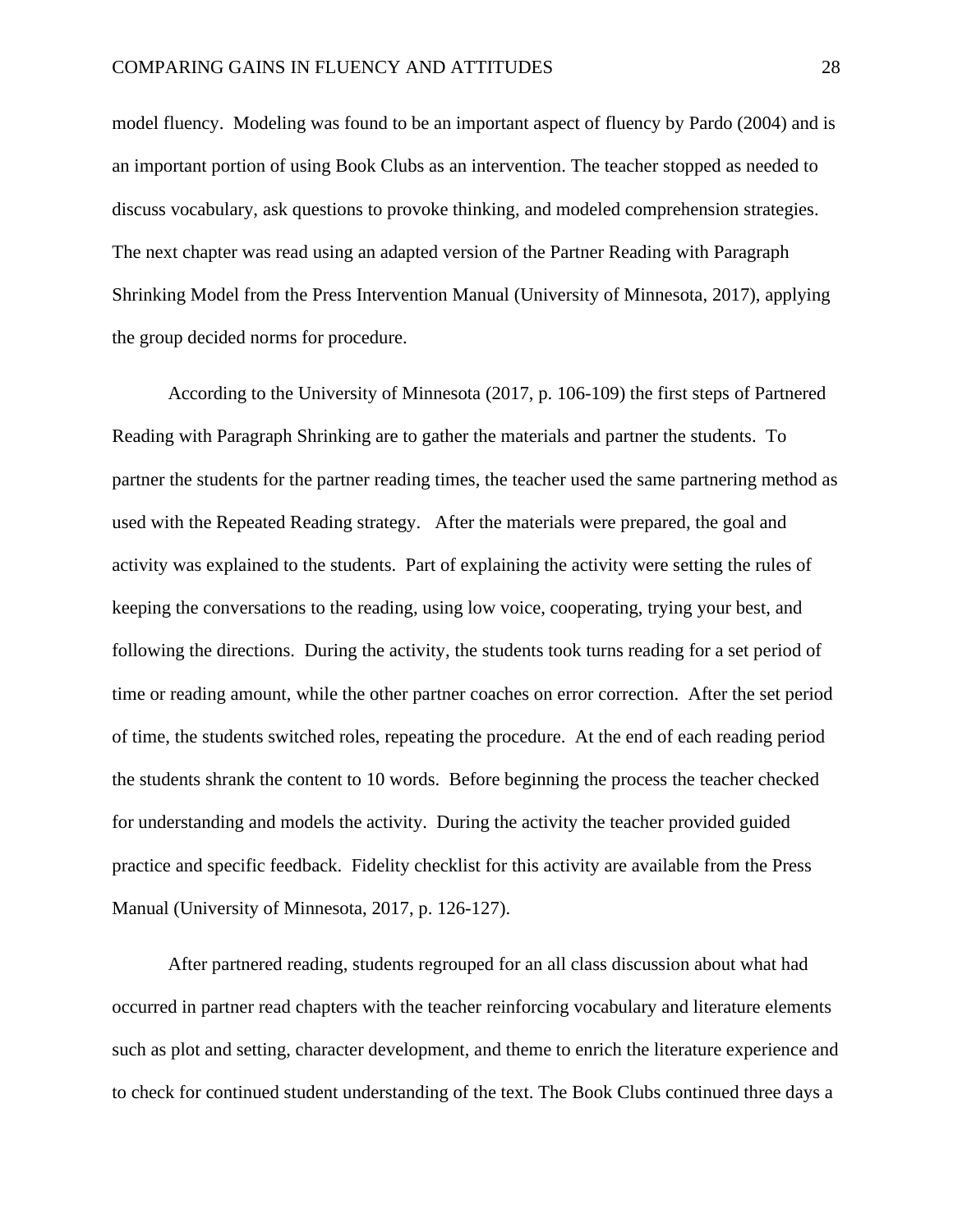week for three weeks following this format. One day each week fluency was measured for all students using FastBridge progress monitoring, with the teacher recording the score in WRC. After three weeks of Book Clubs the students filled out the ERAS to measure their reading attitudes.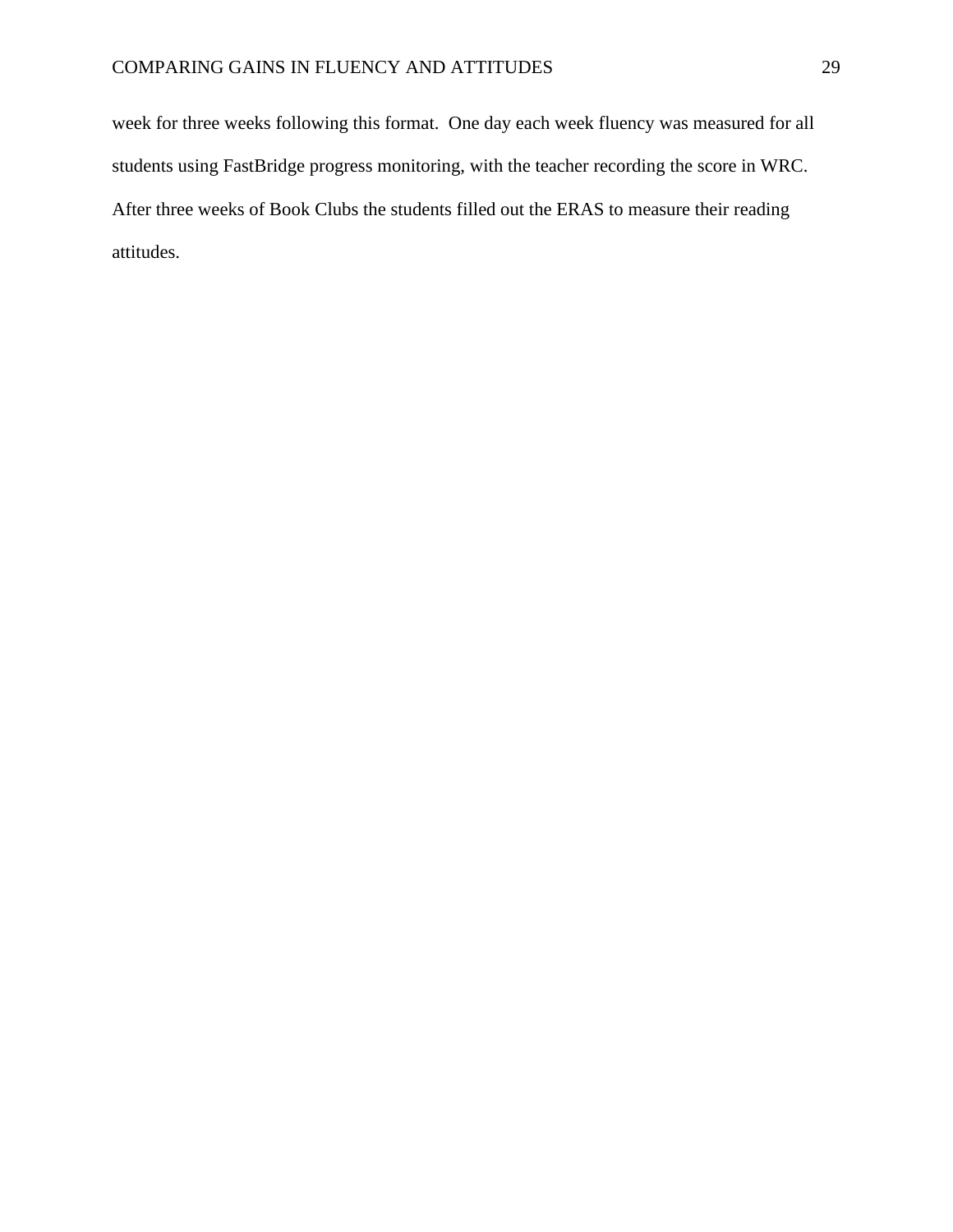#### **Results**

At the end of the Repeated Reading intervention students' results fluctuated. Some students' fluency increased while other students' scores decreased. There were fluctuations week to week in students' scores as compared to the baseline. In Table 1 the scores in green represent a score that shows growth compared to the baseline while the red scores are a decrease compared to baseline. To measure growth during the intervention the all scores in the week following the conclusion of the intervention were compared to the student scores before the intervention was conducted (baseline). The highest gain by any student was 23 wpm while the greatest decrease by any student was 30 wpm. The average change was an increase of .92 WPM for all 13 students in the intervention. Table 2 shows the fluency scores for the nine students that were part of both interventions. The average growth after the RR intervention for the nine students that participated in both interventions was 6 WPM per student.

Reading attitudes scores varied. The data was collected before the RR intervention and after the RR intervention. For the thirteen students that participated in the RR intervention, three students had no changes in their attitudes towards reading. Four students had improved scores in their attitudes toward reading. However, six of the thirteen students had reading attitudes that went down over the course of the three week intervention period. The smallest drop was 3 points and the largest was a drop of 10 points. The gains ranged from an increase of 1.5 points to a gain of 8 points. The average change was decrease of 1.19 points over the course of this three week intervention for all thirteen students. When looking at the nine students that participated in both interventions that data varied slightly. The average drop increased to 2.1 points per student. Four of the nine students had a negative change in their reading attitudes, three had no change and only two of the nine had a positive change in their reading attitude.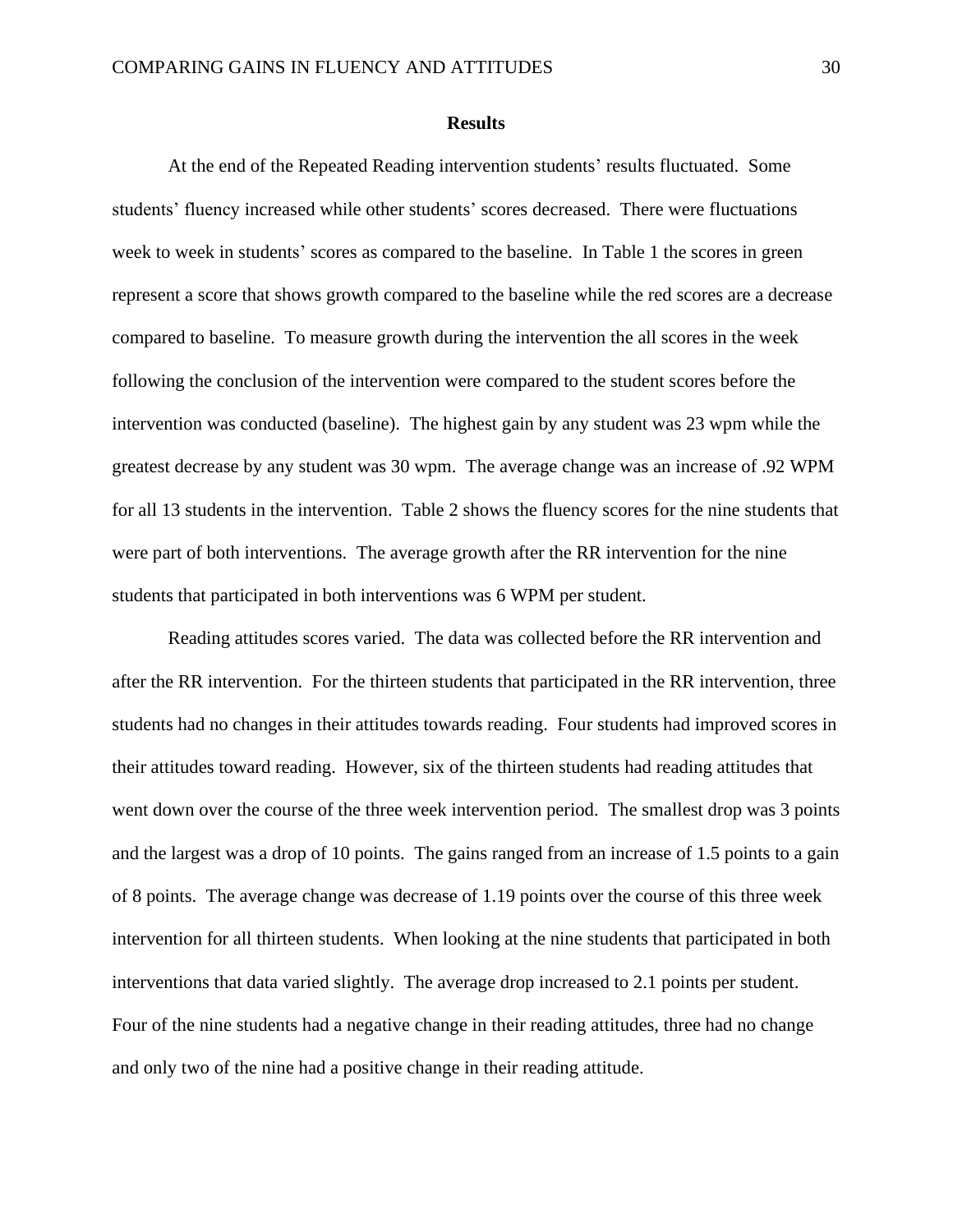When comparing the changes in both reading fluency and reading attitude of all the individual students that participated in RR, five of the thirteen students had scores that were changed positively or negatively in both measures. Three student had both negative changes in both fluency and reading attitude and two student had positive changes in both measures. Four students had both a positive and a negative change in either their fluency or reading attitude. For the students whose reading attitude did not change, one had a decrease in fluency by 1 WPM while the other two students had growth in their fluency scores.

When looking at only the students that participated in both interventions, the results were more mixed. Only two students had scores that both increased or decreased in both measures. Four students had both a positive and a negative change in either fluency or reading attitude. In the three students whose attitude stayed the same two showed fluency growth while the third dropped very slightly in fluency after using repeated reading.

During Book Clubs it appears that there was a significant drop in fluency compared to gains made during the use of RR. The net difference in scores from the beginning of intervention to post intervention show a decrease of 17 WPM across the children that participated in both interventions but a only a gain of 4 WPM for all 16 students in the intervention.

In reading attitudes scores varied. The data was collected before the starting Book Clubs and after completion of the Book Club intervention. For the 16 students that participated in the Book Club intervention, all students had at least slight changes in their attitudes towards reading. Seven students had improved scores in their attitudes toward reading. However, 9 of the 16 students had reading attitudes that went down over the course of the three week intervention period. The smallest drop was 1 point and the largest was a drop of 12 points. The gains ranged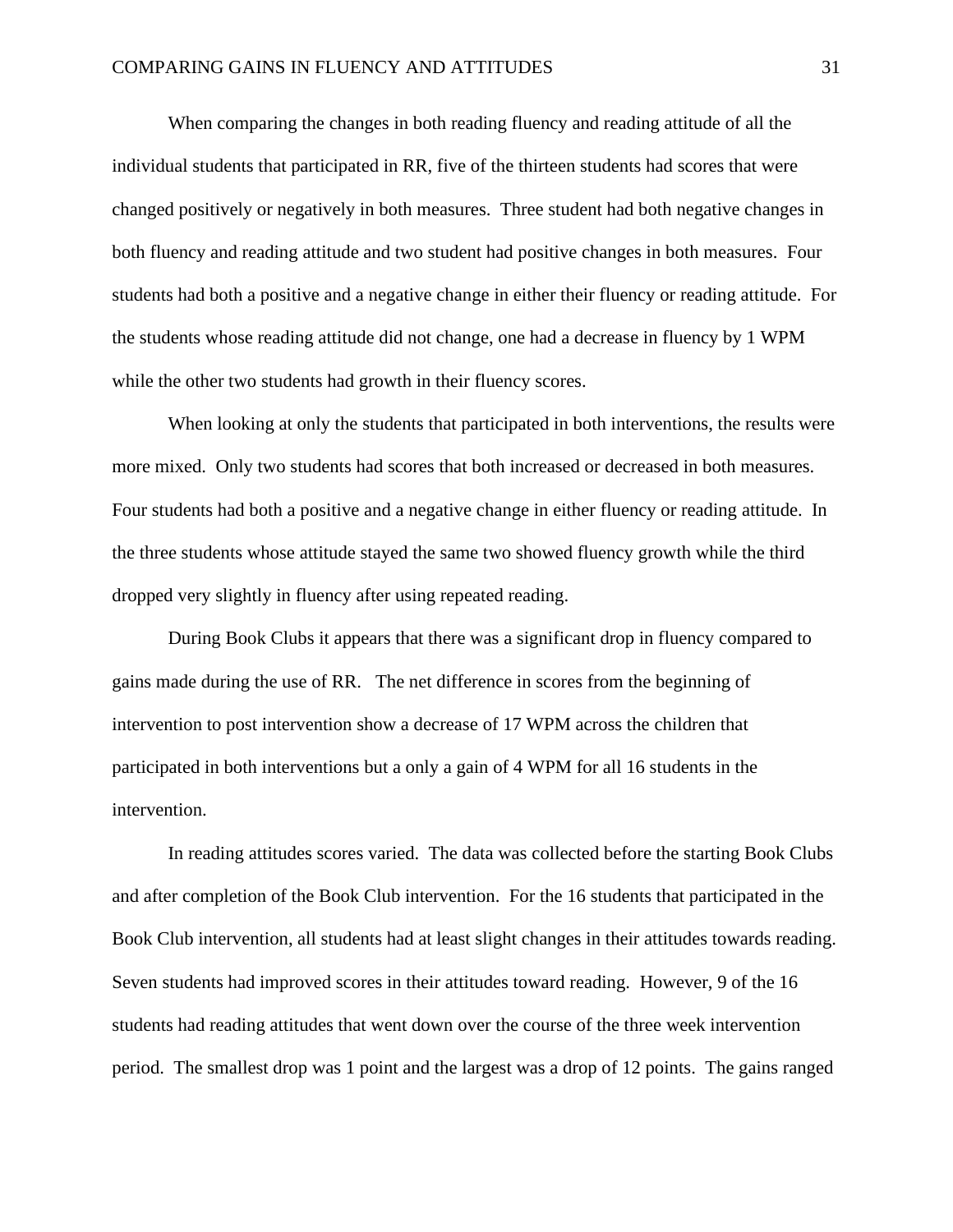from an increase of .5 points to a gain of 10 points. The average change was decrease of 2 points over the course of this three week intervention for all 16 students. When looking at the nine students that participated in both interventions that data varied slightly. The average drop decreased 2/3 of a point per student. Five of the nine students had a negative change in their reading attitudes, and only 4 of the nine had a positive change in their reading attitude.

However, when looking at the data comparing the increases and decreases in both ERAS and Fluency scores for the individual students that participated in both interventions, there is an interesting pattern after book clubs that was not present after the RR intervention. For seven of the nine students that participated in both interventions student scores match, either both went up or both went down. However, that same trend is not reflected in the data comparing the ERAS and fluency scores of all students that participated in the intervention where there is only a correlation for one half of the students.

When comparing the data using a t-test, the results were once again mixed. A dependent groups *t* test confirms that there was a statistically significant difference in test scores for intervention #1, Repeated Reading, on reading fluency  $(M = 18.78, SD = 31.98, n = 9)$ , as compared to test scores for intervention #2, Book Clubs, on reading fluency ( $M = -2.33$ ,  $SD =$ 31.98,  $n = 9$ ) following a reading intervention with moderate effect size,  $t(8) = 1.87$ ,  $p < .05$ , *d =* .66. On average there was a 21 point difference between the groups.

When looking at reading attitudes, a dependent groups *t* test revealed that there was not a statistically significant difference in attitude scores for intervention #1 ( $M = -1.78$ ,  $SD =$ 4.51,  $n = 9$ ), as compared to attitude scores for intervention #2 ( $M = -0.67$ ,  $SD = 5.16$ ,  $n = 9$ ) following a reading intervention with weak effect size,  $t(8) = -0.42$ ,  $p < .05$ ,  $d = .23$ . On average there was a 1.11 point difference between the groups.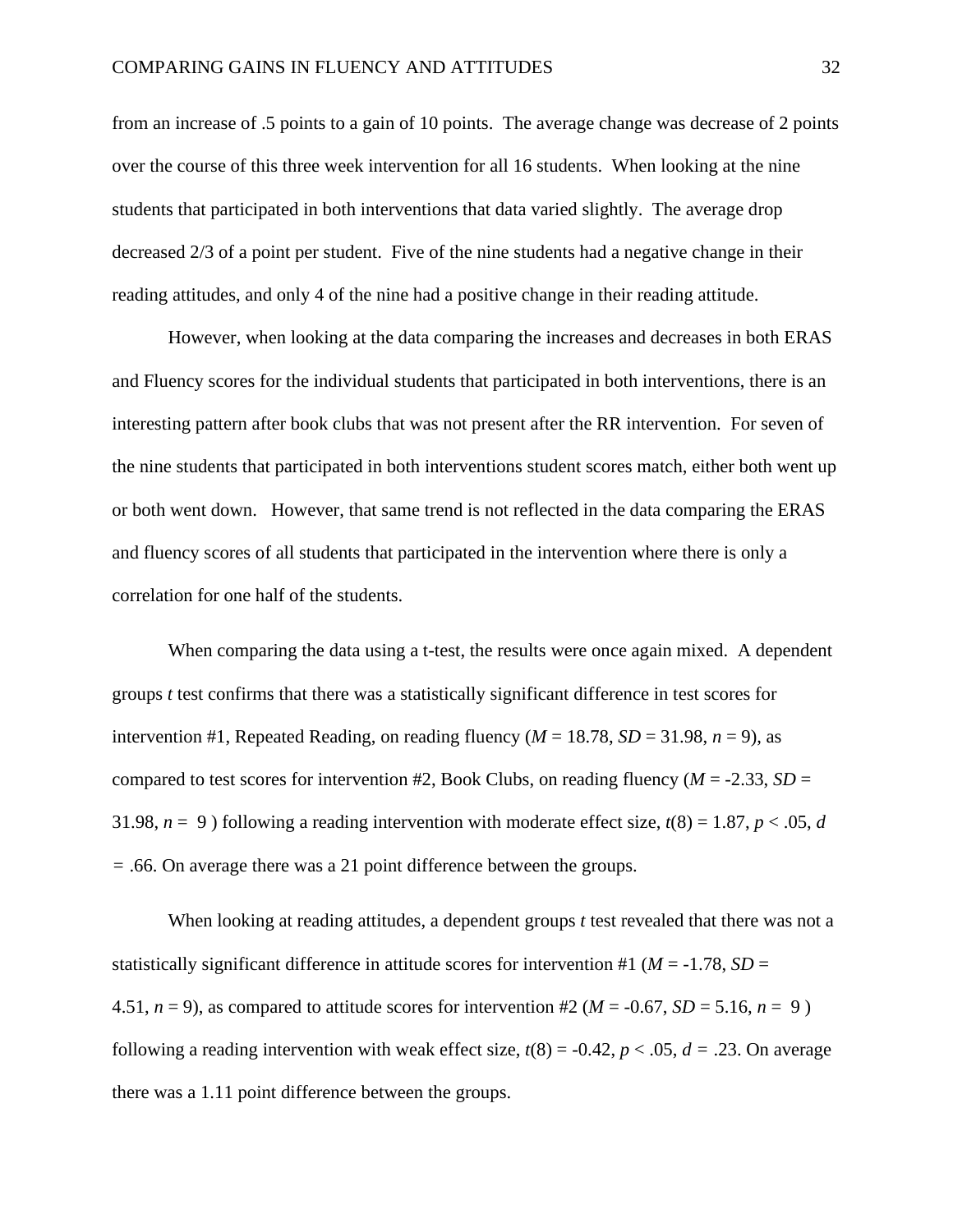# **Discussion**

## **Summary of Major Findings**

While some students had significant positive and negative changes in reading attitudes, nothing from this study shows that these changes in attitudes were statistically related to the intervention being used. While is interesting that all students in the book club portion of the study that had gains in fluency during that intervention also had positive gains in reading attitude and that all students that showed decreases in fluency scores also had decreases in their reading attitudes, it is not statistically supported. This study does show that the use of repeated reading is more effective in promoting fluency gains in  $5<sup>th</sup>$  graders at this school as compared to a combination of partner reading and LWR. Based on this study it would appear that if the goal is improving fluency, book clubs with partner reading and LWR is not the most effective strategy and that while reading attitudes fluctuate, these interventions do not seem to be statistically related to the fluctuation.

## **Limitations of the Study**

There are numerous limitations to this study.

**Sample size.** This study had a relatively small sample size. Large swings in scores can skew the data because there were not be a large number of participants that were included in the research study, as is the case with many intervention studies.

**Participants.** The results of this study could be unique for the age of these participants, and older or younger students could have different results using the same interventions. The community may also impact the study. The results could be different in a larger community or a community with a different socio-economical make up. The variety of teachers that the students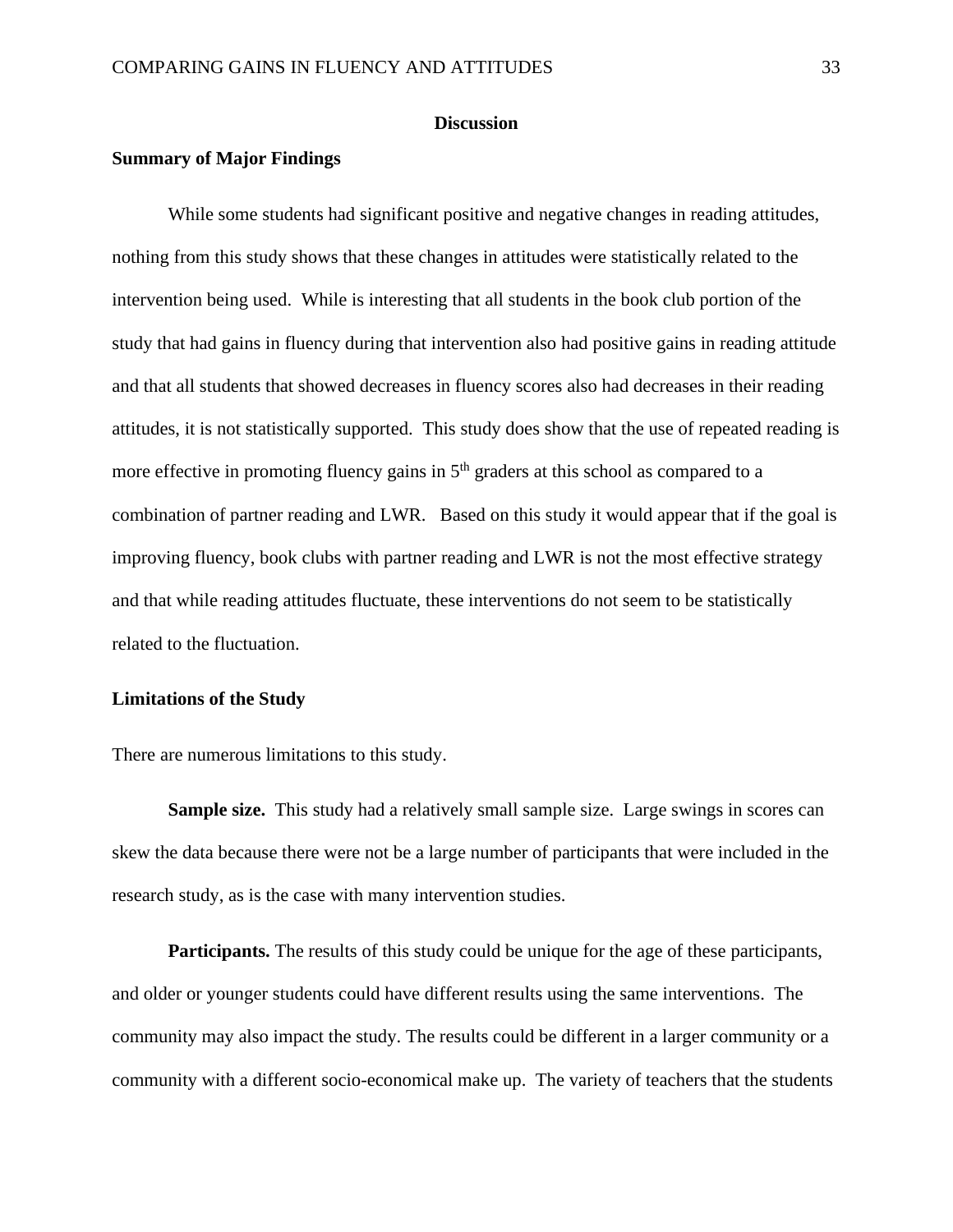have for their regular language arts instruction is a limitations that cannot be accounted for. Teachers vary in the extent and the way they teach reading in their individual classrooms which changes what the students in this combined group are exposed to. As Ross and Begeny (2015) found, any intervention compared to none impacts the scores of students, so if one teacher was working on fluency in the general classroom setting more than others this could significantly impact the student scores. The one thing these students all had in common is the fact that they all struggle with reading fluency, to some degree, despite general reading instruction.

**Time Limitations.** The time frame of the study limited in the number of intervention strategies that could be studied. A longer study would allow the evaluation of more intervention strategies as well the longer use of each intervention, instead of limiting it to 3 weeks.

**Testing Measures.** While the ERAS has been used in studies by Linder et al., (2017), Ubbes, et al., (2018), Kızıltaş, Y. (2018), and Al-Adwani, A., & Al-Fadley, A. (2017), McKenna and Kear was created and standardized the 1980s (as cited in Worrell et al., 2007). Worrell et al., (2007) looked at the reliability and validity of ERAS scores in 575 academically talented students finding results consistent to other studies that looked at the tests validity. However, students in this research study commented during the initial assessment that the survey was "weird". Numerous students created their own score of neutral by circling the complete middle of the options, not selecting the one with any positive or negative connotations. One student commented that she wouldn't feel angry like Garfield looks in the pictures when asked to read out loud in class. She state she would feel "nervous" and "scared" in the margins of her survey. Several students left items blank and had to be followed up with. They reason given for the blank responses were because "I've never been to one" and "I didn't know what this was," when answering the question, "How Would you feel about going to a bookstore?" This leads the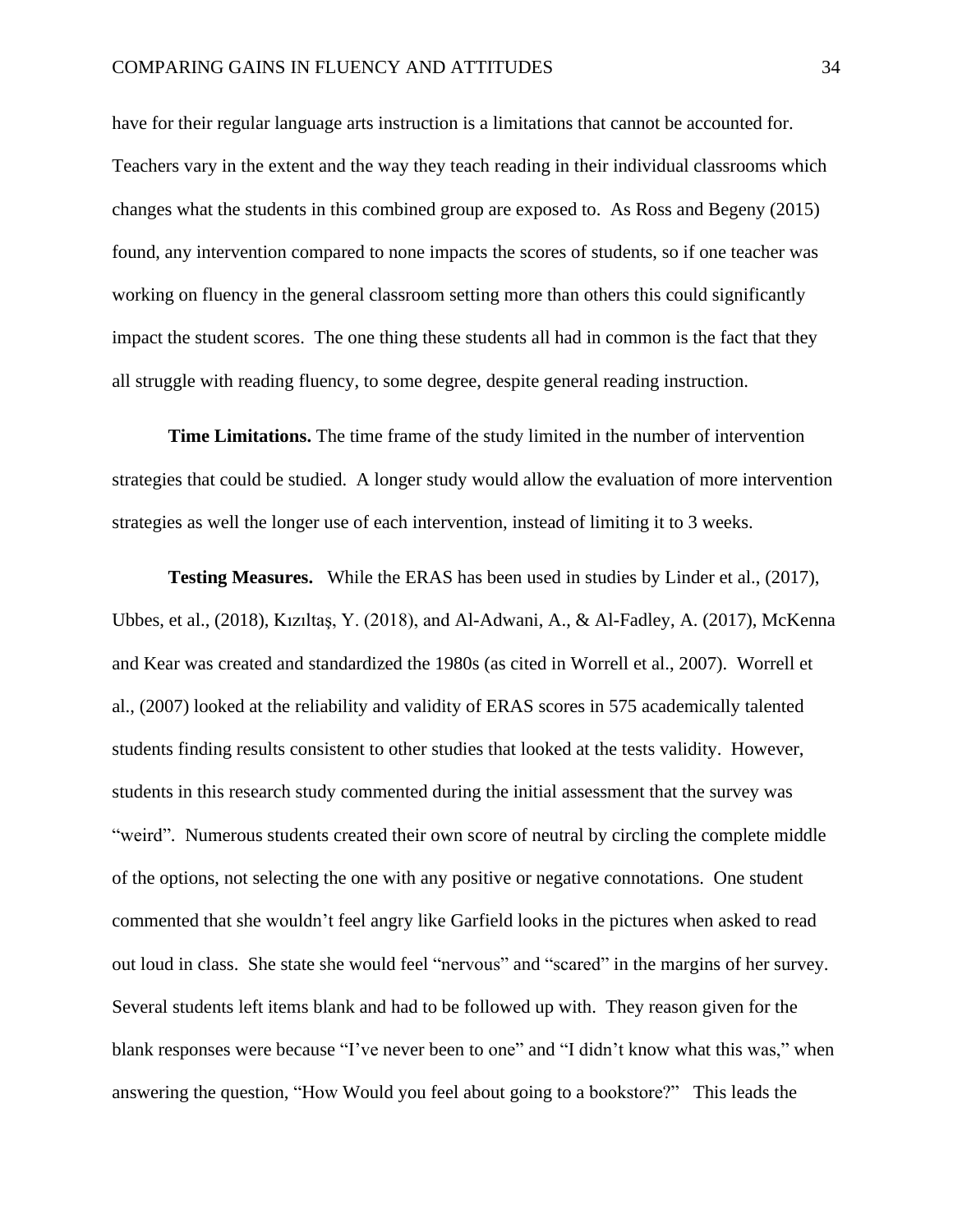researcher to question if some of the ERAS survey questions are dated for children growing up in a technology rich culture. The survey asked questions about going to a bookstore but there were no questions about reading on computers, tablets, or phones which are common ways some students read. It also doesn't ask any questions about looking for books on-line which is a common shopping avenue in our current culture. This researcher proposes that a new way to measure reading attitudes is needed that takes into account and reflects advances in technology.

In addition, there are other aspects reading that were not measured with the tools of this study. An important component of reading ability is comprehension which was not measured in this study. Other aspects of fluency such as expression and volume are not measured by Fastbridge. This test only measures accuracy and rate leaving holes in truly assessing a student's reading ability. Some of these attributes of reading could be assessed using fluency rating scales such as those used by Caluris (n.d.) in the study of the use of Readers Theater or Arens et al. (2018) study on the use of iPods to improve fluency.

Also, Fastbridge only measures a student's narrative reading fluency, not their informational reading fluency, which can differ greatly in the skills needed to be a successful reader as the students get older. The ability to read information (nonfiction) content also impacts a student's reading ability as they read to learn in content areas such as science, social studies. The passages from Read Naturally were all informational in nature which was different than the texts used in the weekly progress monitoring assessment.

#### **Further Study**

Further studies could look at the impact of student opinions on the books that they are reading and their reading attitudes. Another aspect to consider is the possible impact of student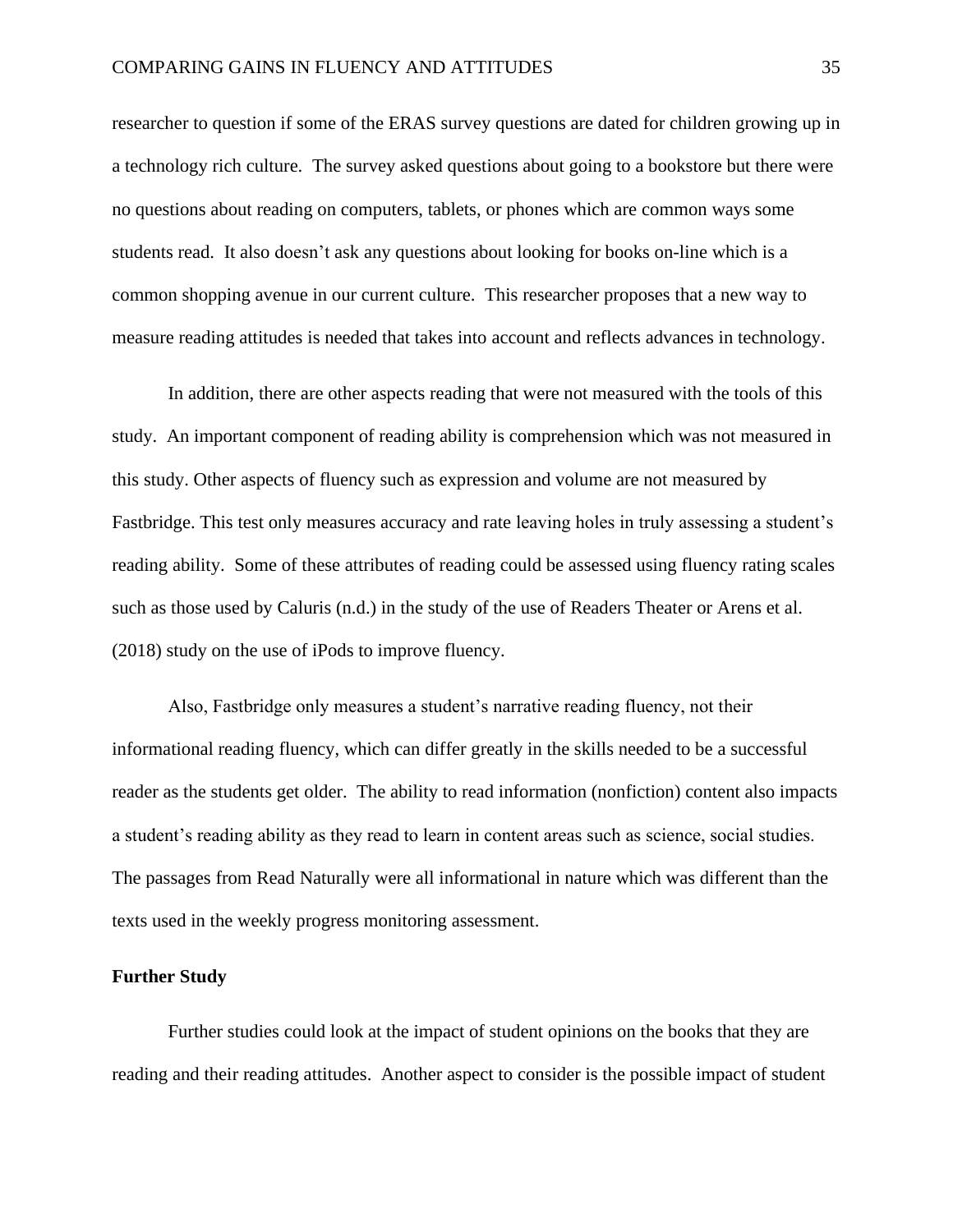enjoyment of a book and their rating of their reading enjoyment to determine if there is a correlation between the two. Also, it could be interesting to see if students with lower reading attitude scores fluctuate more in their attitudes on reading based on responses to their enjoyment of a book more or less than students with a higher reading attitude scores. There are various aspects of student choice that could impact the reading attitude of students. For example, the impact of using the Repeated Reading intervention in a manner that allowed for more student choice could be measured to see if fluency rates were impacted. The impact of other fluency interventions on reading fluency scores, such as supported Cloze reading (when students take turns alternating between reading every other word), choral reading, or intensive practice with sight words such as Fry word lists could be studied to see if one of these led to greater gains in fluency for students.

## **Conclusion**

Based on this study it would appear that the use of repeated readings instead of partner reading and LWR should be continued to support fluency growth. Other interventions or programs could be considered to improve reading attitudes of 5<sup>th</sup> grade struggling readers to determine if they have a greater impact on fluency. As far as impacting reading attitudes, either positively or negatively, it would appear that specific reading strategies don't seem to statistically affect students reading attitudes one way or another. If the goal is changing reading attitudes, strategies geared towards improving fluency don't impact reading attitudes based on this study. Improving at the skill of fluency does not seem to help the students rate their reading attitudes higher. Other strategies for improving students attitudes towards reading need to be considered besides simply improving their fluency.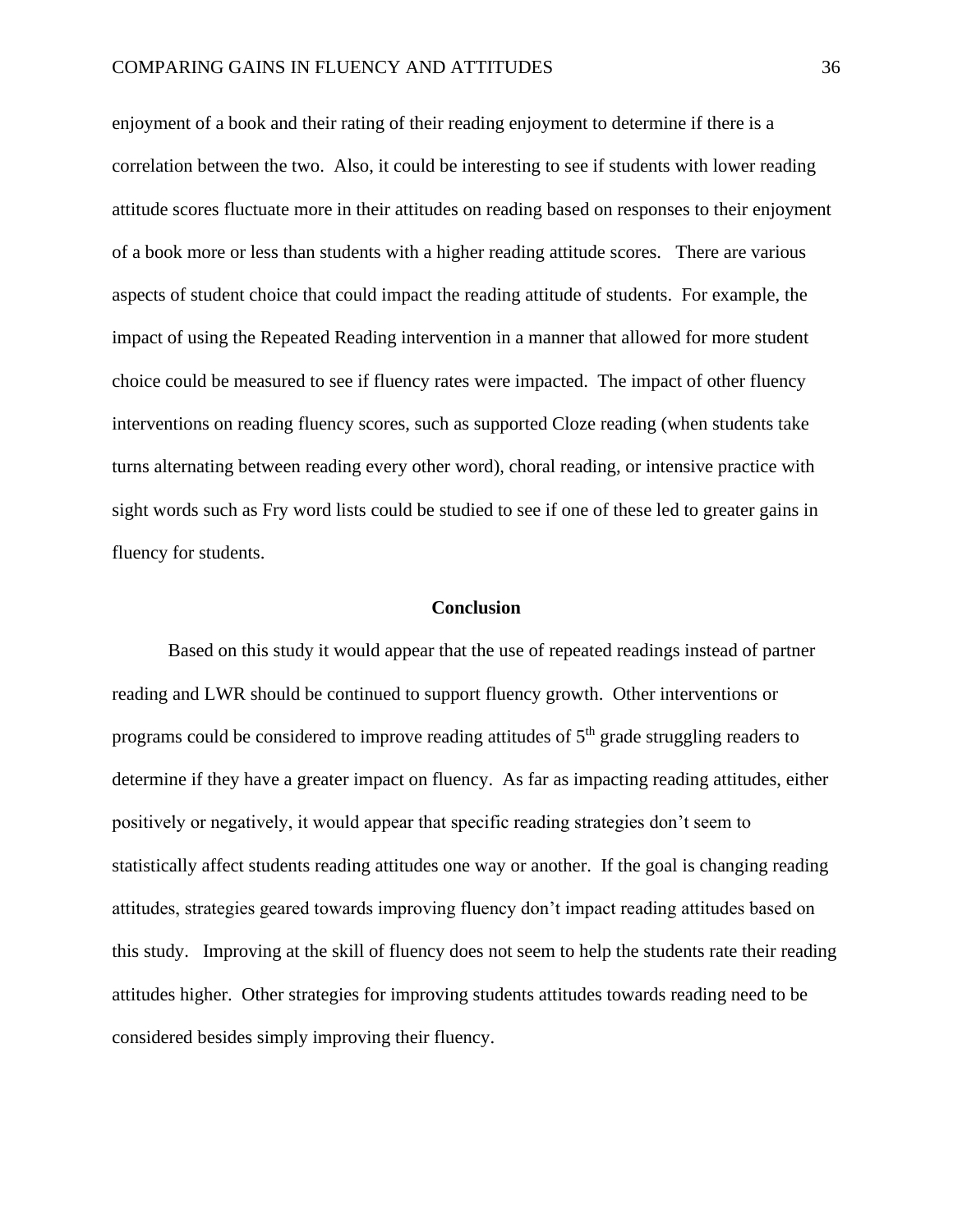#### References

- Akyol, H., & Zehra, E. K. (2018). Improving the reading skills of a students with reading difficulties: An action research. *Egitim Ve Bilim, 43*(193), 143-158.
- Al-Adwani, A., & Al-Fadley, A. (2017). The attitudes of fifth and sixth graders in Kuwait governmental schools towards recreational and academic reading in English. *English Language Teaching, 10*(12), 37-49.
- Al Otaiba, S., Gillespie Rouse, A., & Baker, K. (2018). Elementary Grade Intervention Approaches to treat specific learning disabilities including dyslexia. *Language, Speech, & Hearing Services in Schools*, *49*(4), 829-843.
- American Institutes for Research. (2018, October). *Academic progress monitoring tools chart* [Fact sheet]. Retrieved June 15, 2019, from National Center on Intensive Intervention at American Institutes for Research website: https://charts.intensiveintervention.org/chart/progressmonitoring?field\_apm\_subject%5B%5D=359&field\_apm\_grade%5B%5D=355
- Arens, K., Gove, M. K., & Abate, R. (2018). Oral reading fluency with iPods. *Reading Improvement, 55*(2), 54-62.
- Armbruster, B. B., Lehr, F., & Osborn, J. (2001). *Put reading first: The research building blocks for teaching children to read. kindergarten through grade.* Partnership for Reading. National Institute for Literacy. US Department of Education. Retrieved from <https://files.eric.ed.gov/fulltext/ED458536.pdf>
- Babayigit, O. (2019). Examining the effect of creative writing activities on reading, writing and language lesson attitudes of elementary school fourth grade students. *European Journal of Educational Research, 8*(1), 213-220.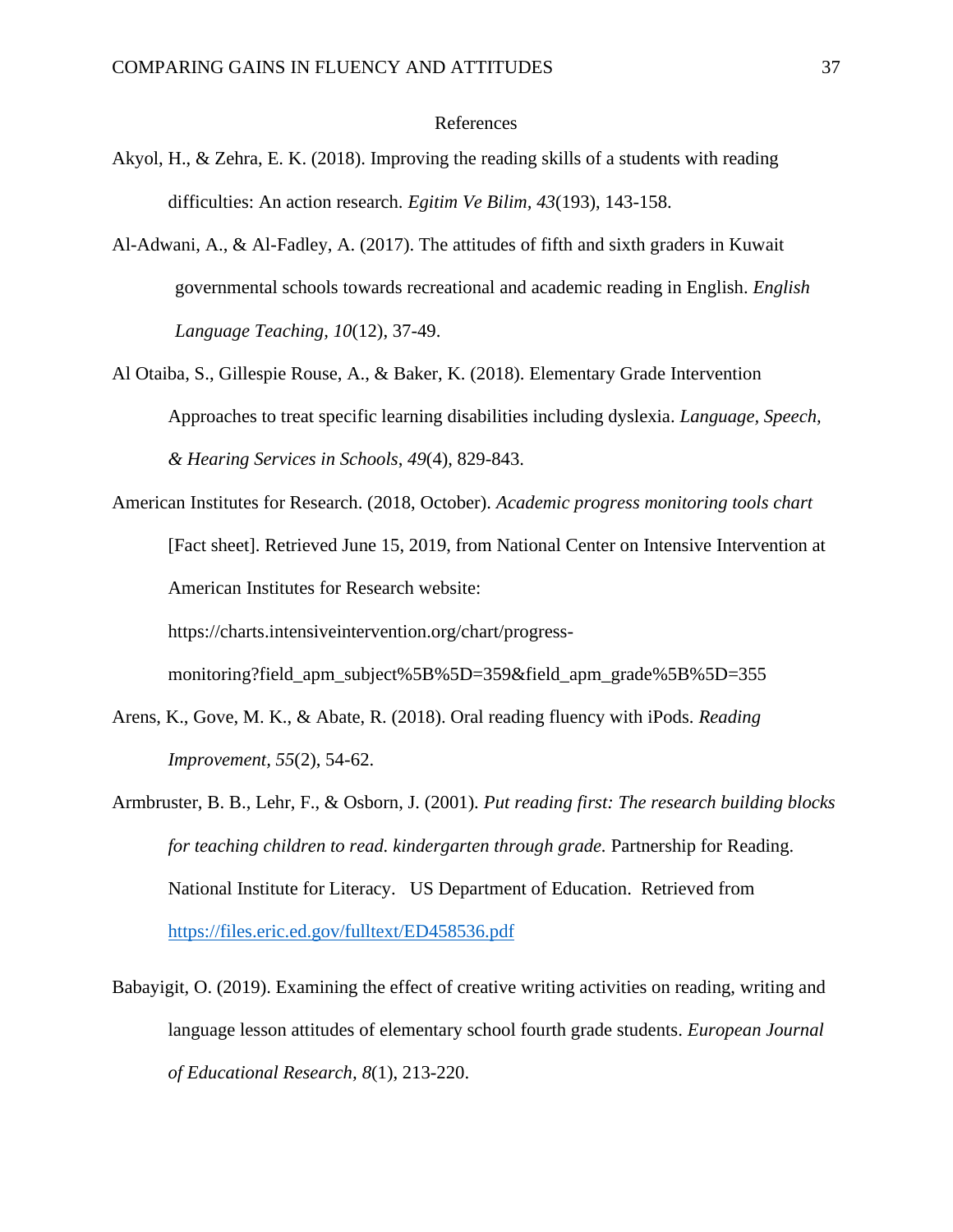- Bachman, R. M. (2013). Shifts in attitudes: A qualitative exploration of student attitudes towards efforts of remediation. *Research & Teaching in Developmental Education, 29*(2), 14-29.
- Barone, D., & Barone, R. (2015). Students' understandings of what is important in the teaching of reading. *Voices from the Middle*, *23*(1), 10-18.
- Bergman, D. (2017). "It's easier when it's personal": What made reading real for two tweens with learning disabilities. *Language Arts, 94*(3), 180-189.
- Breznitz, Z. (1997). Reading rate acceleration: Developmental aspects. *The Journal of Genetic Psychology, 158*(4), 427-441.
- Broeder, P., & Stokmans, M. (2013). Why should I read? A cross-cultural investigation into adolescents' reading socialization and reading attitude. *International Review of Education, 59*(1), 87-112.
- Caluris, J. (n.d.) Using Readers Theater to show off good reading. Retrieved from <http://teachersnetwork.org/tnli/research/achieve/caluris.pdf>
- Certo, J., Moxley, K., Reffitt, K., & Miller, J. A. (2010). "I learned how to talk about a book": Children's perceptions of literature circles across grade and ability levels. *Literacy Research and Instruction, 49*(3), 243-263.
- Christ, T. & Colleagues (2018). *FastBridge learning: Benchmarks and norms for 2018-19.*  Minneapolis, MN: FastBridge Learning, LLC. Retrieved from [https://cdn.fastbridge.org/docs/2018-](https://cdn.fastbridge.org/docs/2018-19%20FastBridge%20Benchmarks%20and%20Norms%20Interpretation%20Guide.pdf)

[19%20FastBridge%20Benchmarks%20and%20Norms%20Interpretation%20Guide.pdf](https://cdn.fastbridge.org/docs/2018-19%20FastBridge%20Benchmarks%20and%20Norms%20Interpretation%20Guide.pdf)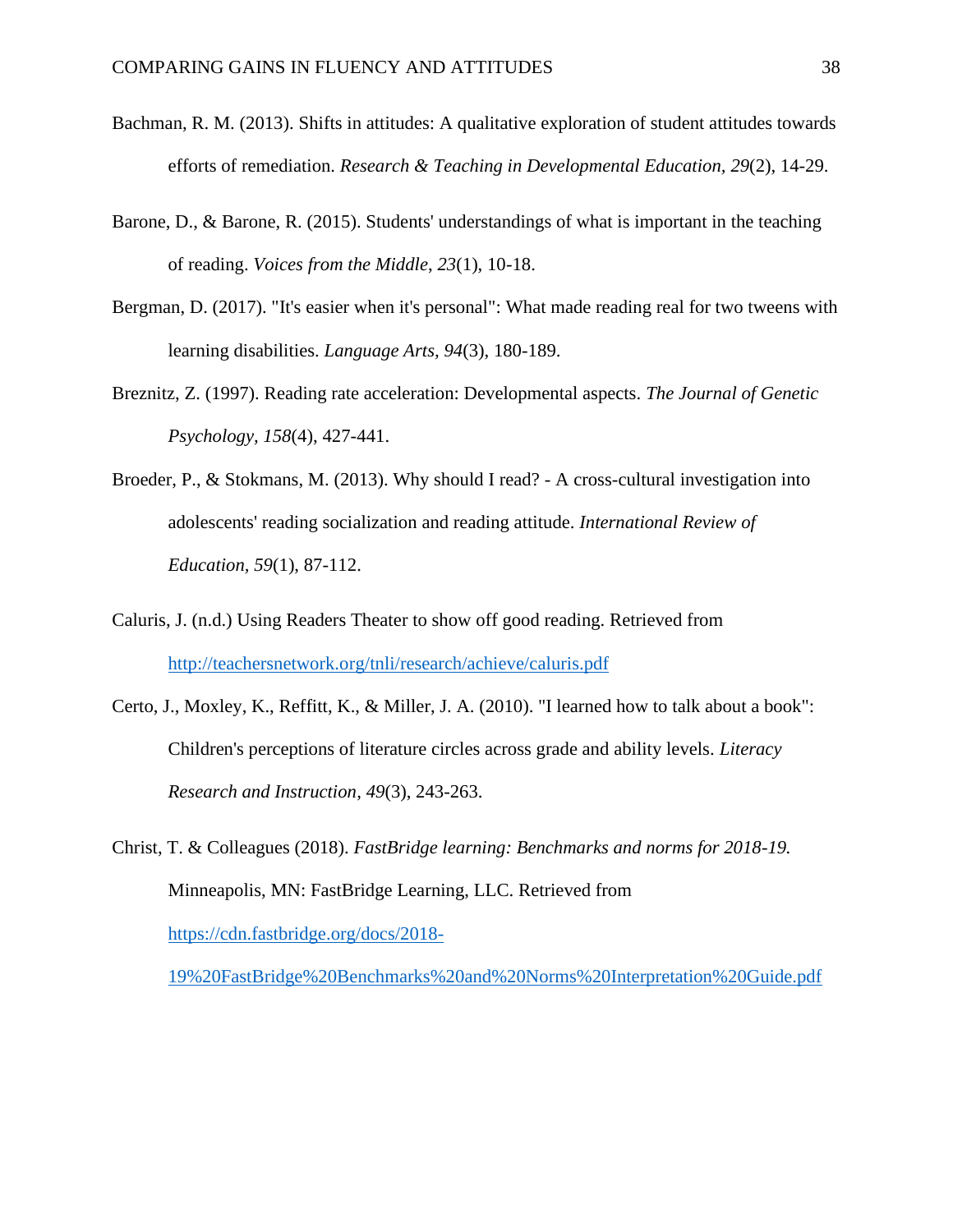- Council, Morris R., I., II, Cartledge, G., Green, D., Barber, M., & Gardner, Ralph, I.,II. (2016). Reducing risk through a supplementary reading intervention: A case study of first- and second-grade urban students. *Behavioral Disorders, 41*(4), 241-257.
- Davis, M.H., Tonks, S.M., Hock, M., Wang, W., & Rodriguez, A. (2018). A review of reading motivation scales. *Reading Psychology*, 39(2), 121-187.
- DeVries, B. (2015). *Literacy assessment and intervention for classroom teachers* (4<sup>th</sup> ed.). Scottsdale, AZ: Holcomb Hathaway.
- Edmunds, K. M. & Bauserman, K. L. (2006). What teachers can learn about reading motivation through conversations with children. *The Reading Teacher,* 59(5), 414-424.
- Goldman, S. (2012). Adolescent Literacy: Learning and understanding content. *Future of Children*, *22*(2), 89-116.
- Guthrie, J. T., McRae, A., Coddington, C. S., Lutz Klauda, S., Wigfield, A., & Barbosa, P. (2009). Impacts of comprehensive reading instruction on diverse outcomes of low- and high-achieving readers. *Journal of Learning Disabilities, 42*(3), 195-214.
- Guthrie, J. T., Wigfield, A., Humenick, N. M., Perencevich, K. C., Taboada, A, & Barbosa, P. (2006). Influences of stimulating tasks on reading motivation and comprehension. *The Journal of Educational Research, 99*(4), 232-245,256.
- Hart, J., & Stebick, D. (2016). Making the invisible visible: RTI and reading comprehension. *New England Reading Association Journal, 51*(2), 43-56,124,127.
- Hasbrouck, J., & Tindal, G. A. (2006). Oral reading fluency norms: A valuable assessment tool for reading teachers. *The Reading Teacher, 59*(7), 636-644.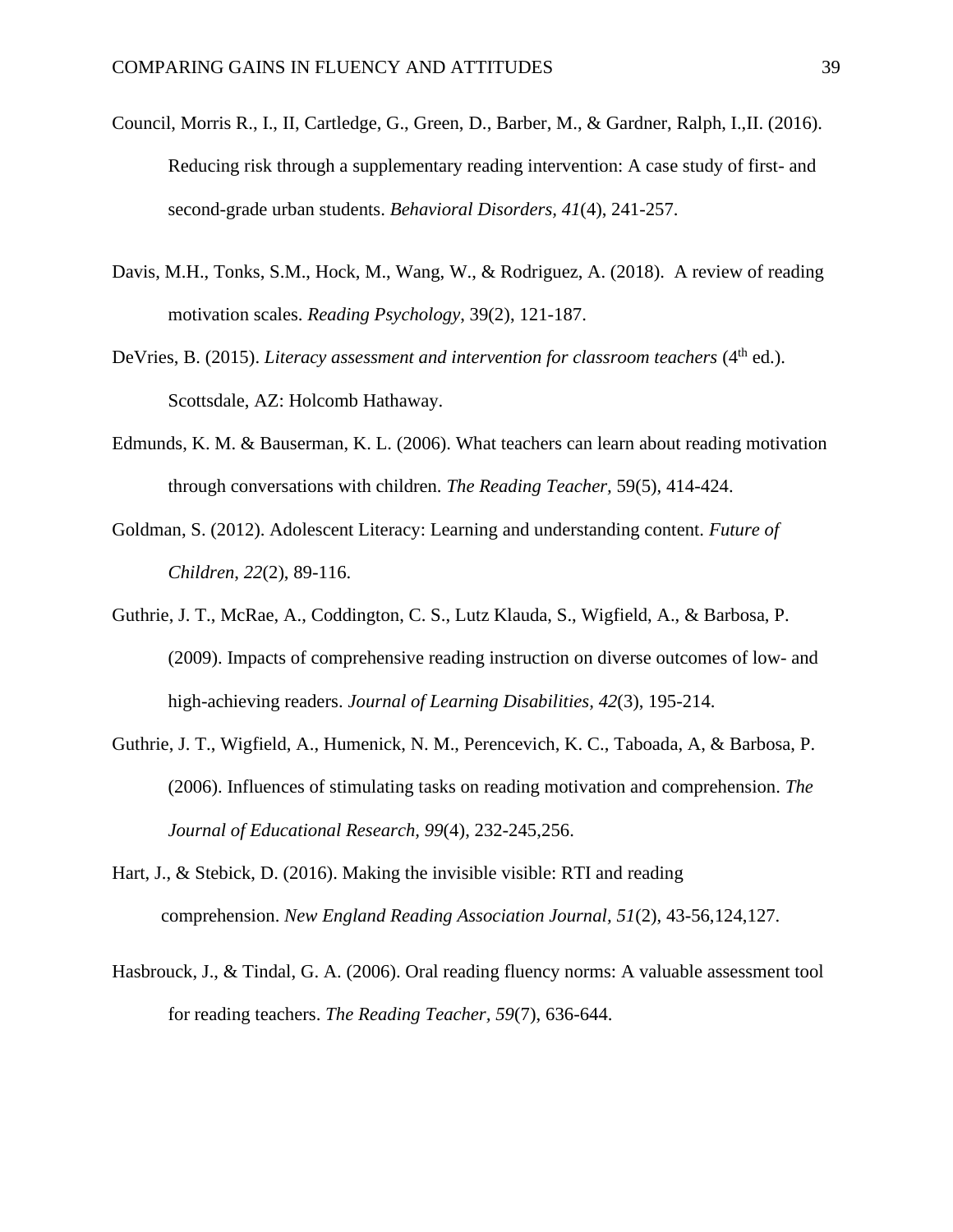Hawkins, R. O., Marsicano, R., Schmitt, A. J., McCallum, E., & Musti-Rao, S. (2015). Comparing the efficiency of repeated reading and listening-while-reading to improve fluency and comprehension. *Education and Treatment of Children*, *38*(1), 49-70.

Hora, M. (2019). The impact of heterogeneous or homogeneous grouping on improving early elementary students' fluency scores. *NWCommons.*

International Literacy Association (2019). International Literacy Association's (ILA) defines fluency and its role in reading proficiency. [Press Release]. Retrieved from [https://www.literacyworldwide.org/docs/default-source/press-releases/ila-defines](https://www.literacyworldwide.org/docs/default-source/press-releases/ila-defines-fluency-role-reading-proficiency-2018-04-23.pdf)[fluency-role-reading-proficiency-2018-04-23.pdf](https://www.literacyworldwide.org/docs/default-source/press-releases/ila-defines-fluency-role-reading-proficiency-2018-04-23.pdf)

- Iowa Department of Education. (2019). Iowa School Report Card [Data file]. Retrieved from [https://reports.educateiowa.gov/schoolreportcard/home/demograf?yr=2017&sch=516604](https://reports.educateiowa.gov/schoolreportcard/home/demograf?yr=2017&sch=51660445&type=elementary) [45&type=elementary](https://reports.educateiowa.gov/schoolreportcard/home/demograf?yr=2017&sch=51660445&type=elementary)
- Iowa Core Standards Grade 5. (n.d.). Retrieved 2019, from Iowa Core iowa.gov website: https://iowacore.gov/iowa-core/grade/5
- Iowa.gov (2017). City quick facts. *State Data Center*. Retrieved from <https://www.iowadatacenter.org/city-quick>
- Kashef, S. H., Pandian, A., & Khameneh, S. M. (2014). Toward a learning-centered EAP instruction: An attempt to change students' reading attitude. *Theory and Practice in Language Studies, 4*(1), 39-45.
- Keyes, S. E., Cartledge, G., Gibson, L., Jr, & Robinson-Ervin, P. (2016). Programming for generalization of oral reading fluency using computer-assisted instruction and changing fluency criteria. *Education & Treatment of Children, 39*(2), 141-172.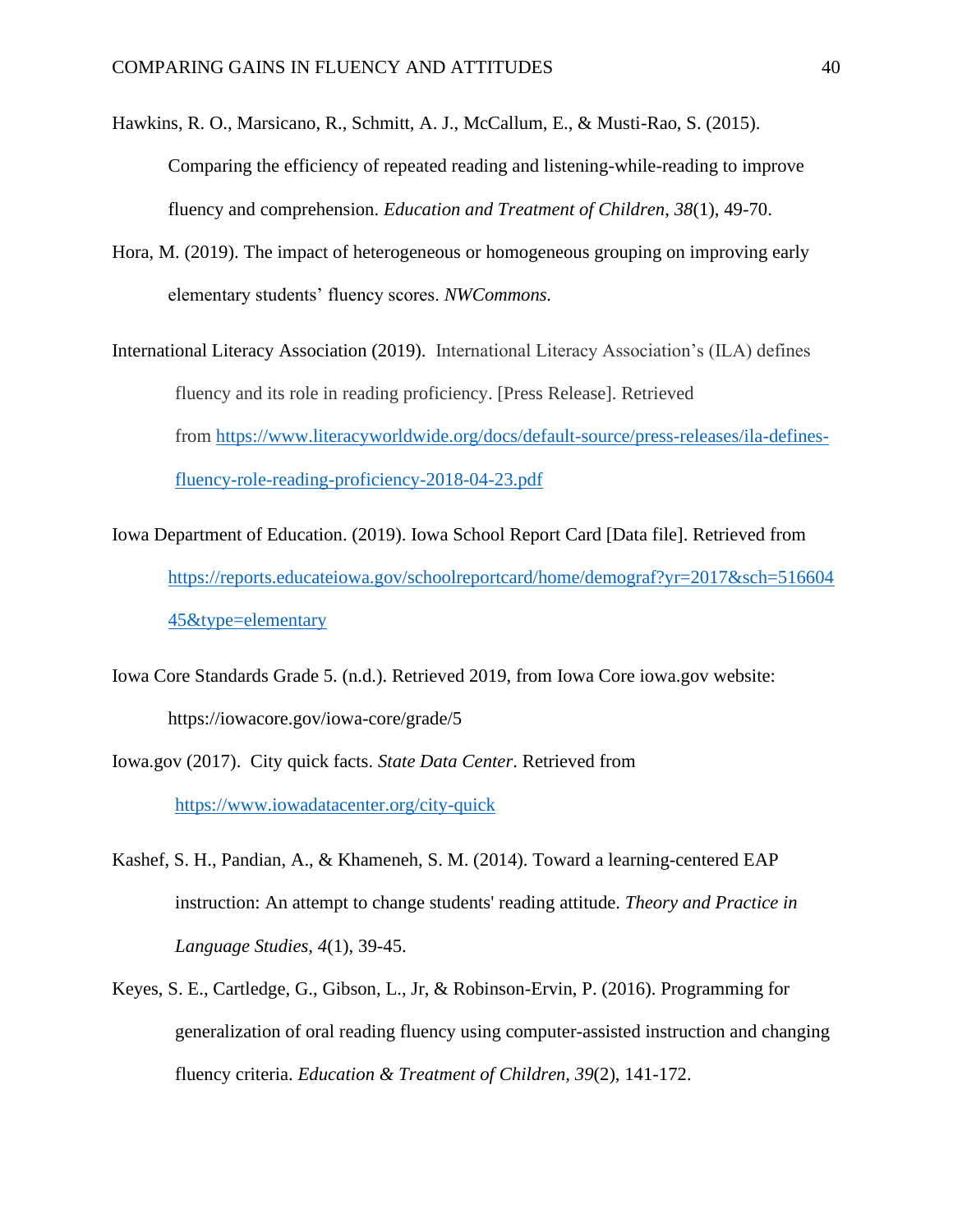- Kızıltaş, Y. (2018). Reading attitudes of 4th grade students in primary school: An evaluation on different school levels. *Journal of Pedagogical Research, 2*(3), 212-225.
- Kodan, H., & Akyol, H. (2018). Effects of choral, repeated and assisted reading strategies on reading and reading comprehension skills of poor readers. *Egitim Ve Bilim, 43*(193).
- Kolski, T., & Zhang, M. (2017). How read aloud and read silently interventions impact on 4th graders' reading proficiency- 2015 NAEP Scores Tell All. *The Charter Schools Resource Journal, 12*(1), 98-134.
- Kostewicz, D. E. (2012). Implementing systematic practice to build reading fluency via repeated readings. *New England Reading Association Journal, 47*(2), 17-22, 80-81.
- Kuhn, M., Rasinski, T., & Zimmerman, B. (2014). Integrated fluency instruction: Three approaches for working with struggling readers. *International Electronic Journal of Elementary Education, 7*(1), 71-81.
- Lawrence, S. A., & Jefferson, T. (2015). Common planning process of middle school English language arts teachers. *Middle School Journal*, *46*(4), 17-23.
- Linder, D. E., Mueller, M. K., Gibbs, D. M., Alper, J. A., & Freeman, L. M. (2018). Effects of an animal-assisted intervention on reading skills and attitudes in second grade students. *Early Childhood Education Journal, 46*(3), 323-329.
- Little, M. E. (2012). Action research and response to intervention: Bridging the discourse divide. *The Educational Forum, 76*(1), 69-80.
- Lukhele, B. B. S. (2013). Exploring relationships between reading attitudes, reading ability and academic performance amongst primary teacher trainees in Swaziland. *Reading & Writing, 4*(1), 1-8.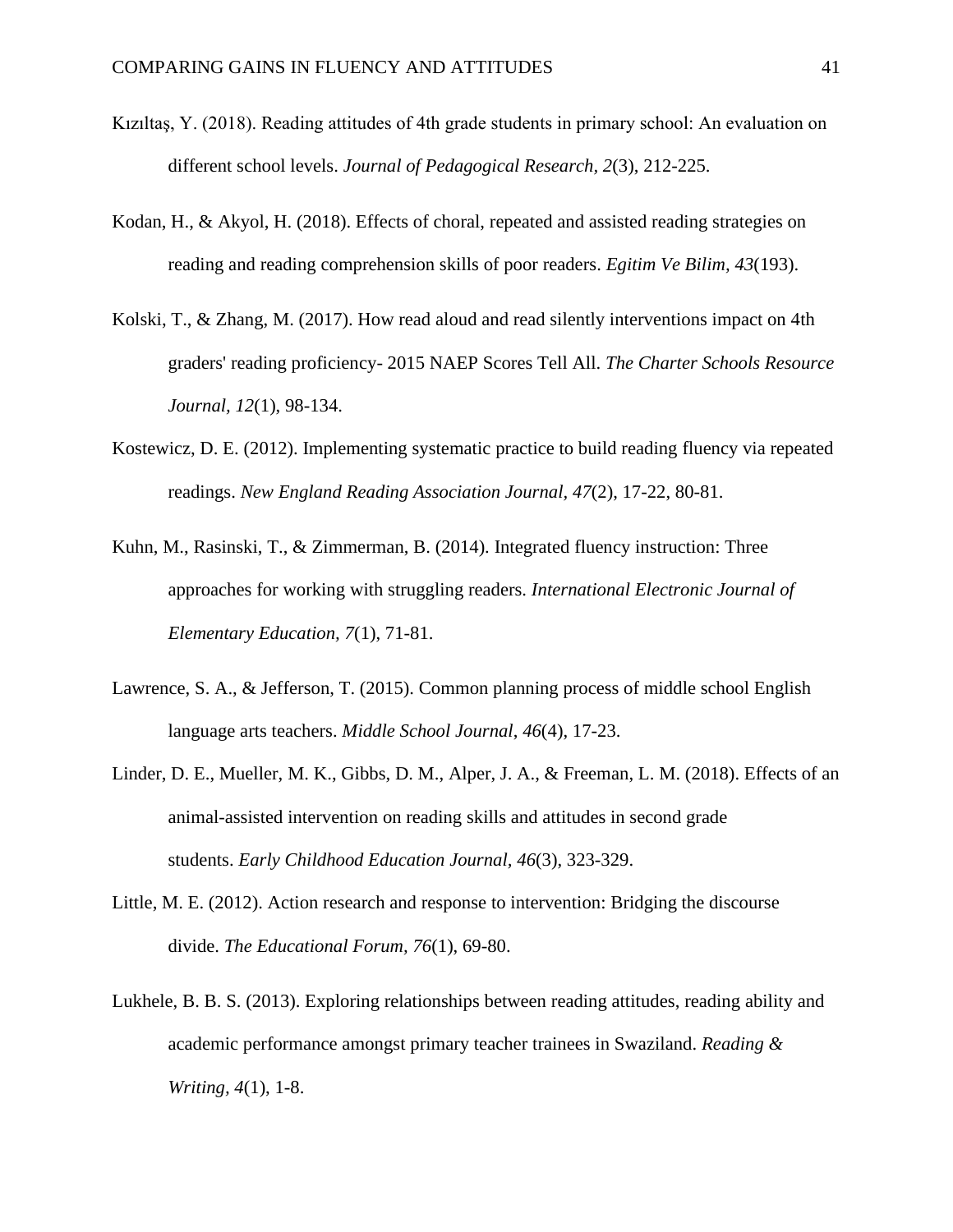- Lynn, E. M. (2018). Developing reading fluency by combining timed reading and repeated reading. *English Teaching Forum, 56*(3), 28-31.
- McKenna, M. G. &Kear, D. J. (1990). Measuring attitude toward reading: A new tool for teachers. *International Reading Teacher, 43*(8), 626-639.
- Mellard, D. F., Stern, A., & Woods, K. (2011). RTI school-based practices and evidence-based models. *Focus on Exceptional Children, 43*(6), 1-15.
- Murakami-Ramalho, E., & Wilcox, K. A. (2012). Response to intervention implementation: A successful principal's approach. *Journal of Educational Administration, 50*(4), 483-500.
- Nation's Report Card. *Results from the 2019 mathematics and reading assessments.* Retrieved from

[https://www.nationsreportcard.gov/mathematics/supportive\\_files/2019\\_infographic.pdf](https://www.nationsreportcard.gov/mathematics/supportive_files/2019_infographic.pdf)

- Nonte, S., Hartwich, L., & Willems, A. S. (2018). Promoting reading attitudes of girls and boys: A new challenge for educational policy? Multi-group analyses across four European countries. *Large-Scale Assessments in Education, 6*(1), 1-22.
- Pachtman, A. & Wilson, A. (2006). What do the kids think? *The Reading Teacher* 59(7), 680- 684.
- Paige, D. D., & Magpuri-Lavell, T. (2014). Reading fluency in the middle and secondary grades. *International Electronic Journal of Elementary Education, 7*(1), 83-95.
- Parenti, M. A., & Chen, X. (2015). Growing reading fluency: Engaging readers with technology and text. *Journal on School Educational Technology, 10*(4), 1-6.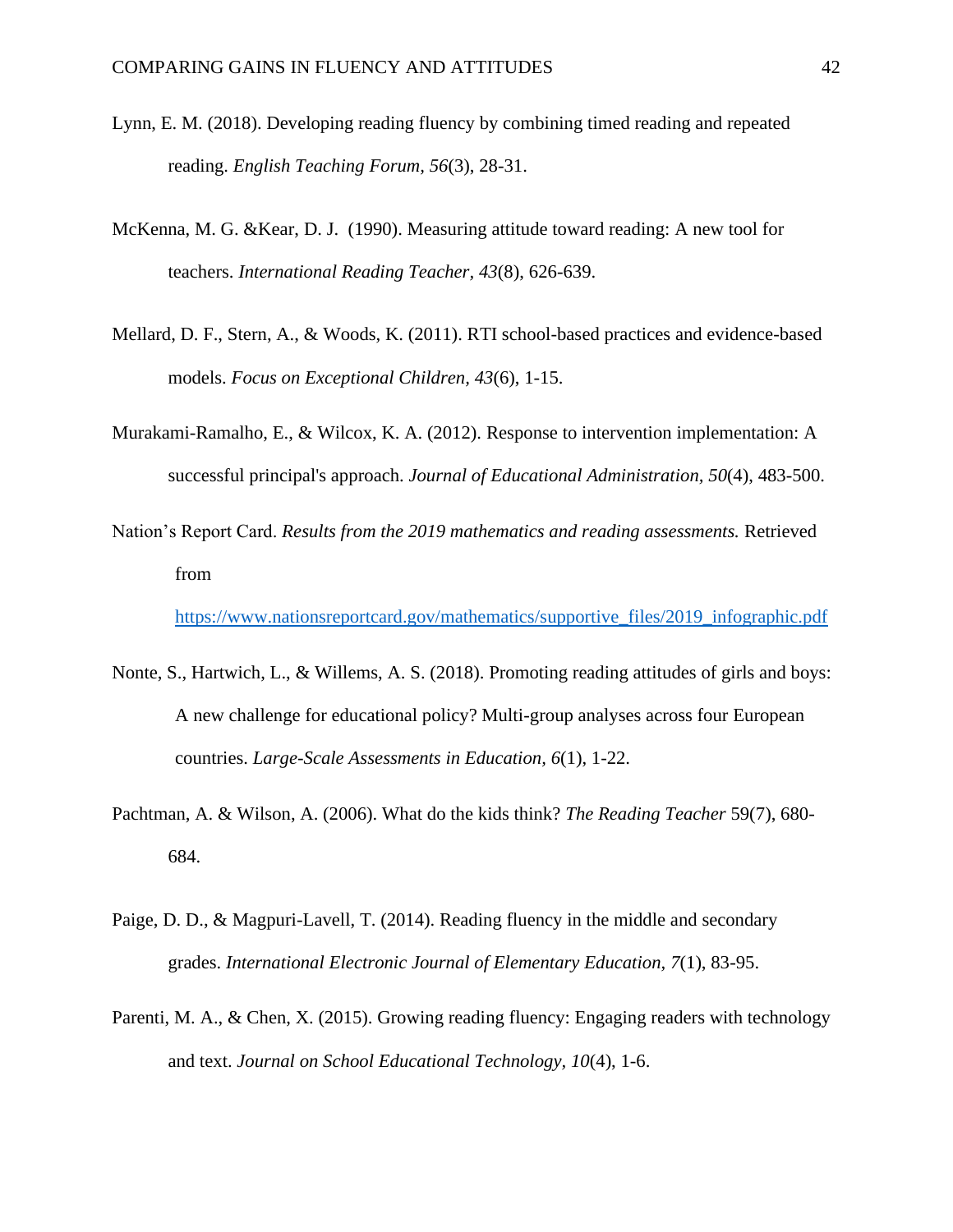- Pardo, L. S. (2004). What every teacher needs to know about comprehension. *The Reading Teacher* 58(3), 272-280.
- Rasinski, T. (2014). Fluency matters. *International Electronic Journal of Elementary Education, 7*(1), 3-12.

Reading Rockets (2019). Retrieved from<https://www.readingrockets.org/>

- Ritchey, K. D., Silverman, R. D., Montanaro, E. A., Speece, D. L., & Schatschneider, C. (2012). Effects of a tier 2 supplemental reading intervention for at-risk fourth- grade students. *Exceptional Children*, *78*(3), 318-334.
- Ross, S. G., & Begeny, J. C. (2015). An examination of treatment intensity with an oral reading fluency intervention: Do intervention duration and student-teacher instructional ratios impact intervention effectiveness? *Journal of Behavioral Education*, 24(1), 11-32.
- Sabin, J. (2015). Teacher morale, student engagement, and student achievement growth in reading: A correlational study. *Journal of Organizational & Educational Leadership*, *1*(1), 1-24.
- Samuels, S. J. (1997). The method of repeated readings. *The Reading Teacher, 50*(5), 376-381.
- Sanacore, J., & Palumbo, A. (2009). Understanding the fourth-grade slump: Our point of view. *The Educational Forum, 73*(1), 67-74.
- Schugar, H. R., & Dreher, M. J. (2017). U. S. fourth graders' informational text comprehension: Indicators from NAEP. *International Electronic Journal of Elementary Education, 9*(3), 523-552.
- Serravallo, J. (2017). Dropping everything to read? How about picking some things up! *Voices from the Middle, 24*(4), 24-27.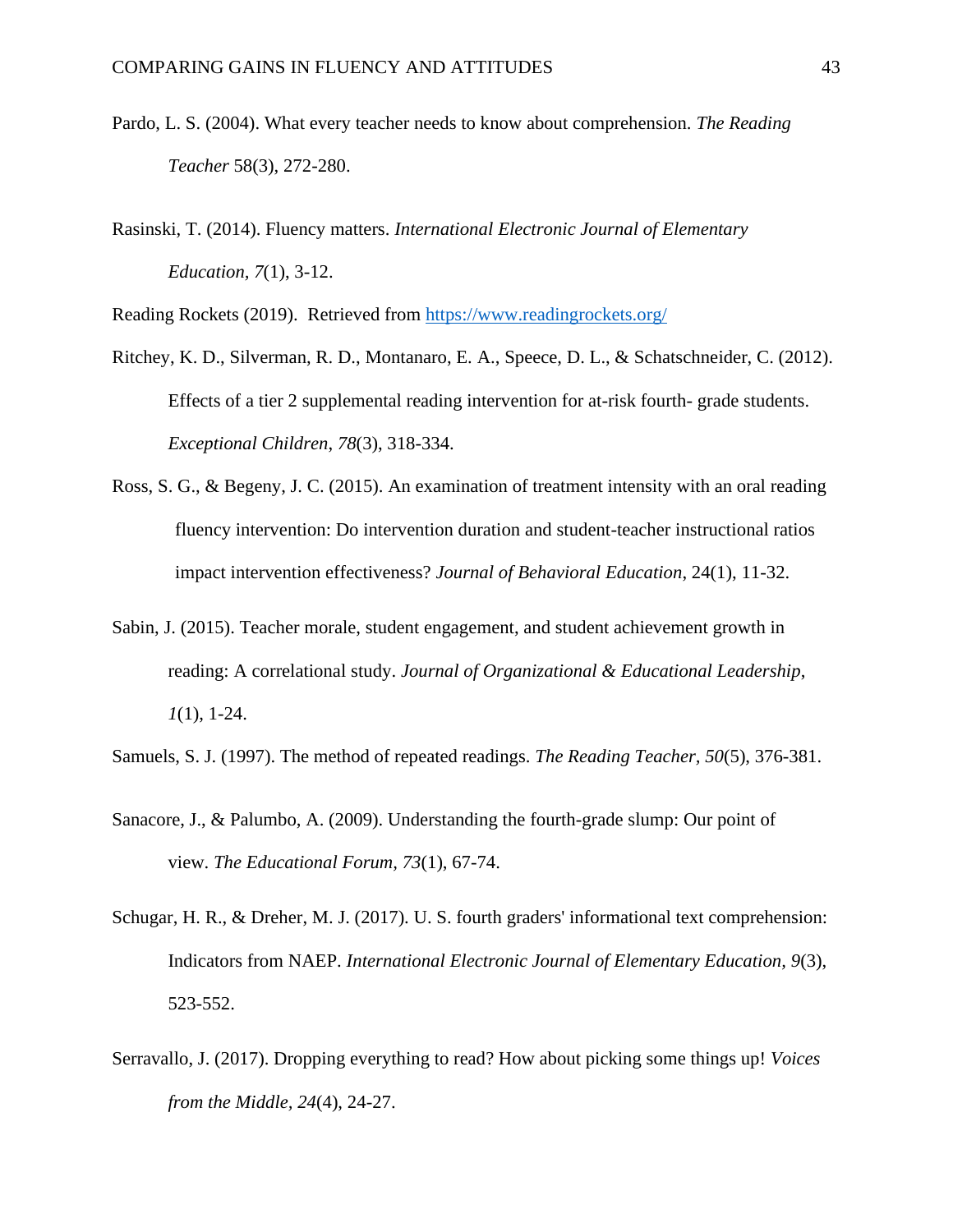- Shimono, T. R. (2018). L2 reading fluency progression using timed reading and repeated oral reading. *Reading in a Foreign Language, 30*(1), 152-179.
- Stevens, N. L. (2016). Choice and rigor: Achieving a balance in middle school Reading/Language arts classrooms in the era of the common core. *Reading Horizons (Online), 55*(2), 63-76.
- Taguchi, E., Gorsuch, G., Lems, K., & Rosszell, R. (2016). Scaffolding in L2 reading: How repetition and an auditory model help readers. *Reading in a Foreign Language, 28*(1), 101-117.
- Tichá, R., Abery, B., & Kincade, L. (2018). Educational practices and strategies that promote inclusion: Examples from the U.S. *Socialni Pedagogika, 6*(2), 43-62.
- Ubbes, V. A., Dillhoff, R., & Maldonado, W. (2018). Reading and writing attitudes of children: Conceptual implications for health education and health literacy.*Journal of Health Education Teaching, 9*(1), 49-67.
- University of Minnesota (2017). *Press path to reading excellence in school sites* (2<sup>nd</sup> ed.). Minneapolis, MN: College of Education and Human Development.
- US Department of Education (2012). What Works Clearing House. WWC Intervention Report. National Center for Education and Regional Assistance. Retrieved from

<https://ies.ed.gov/ncee/>

Wang, X. (2000). Children's attitudes toward reading and their literacy development. *Journal of Instructional Psychology*, 27, 120-125.